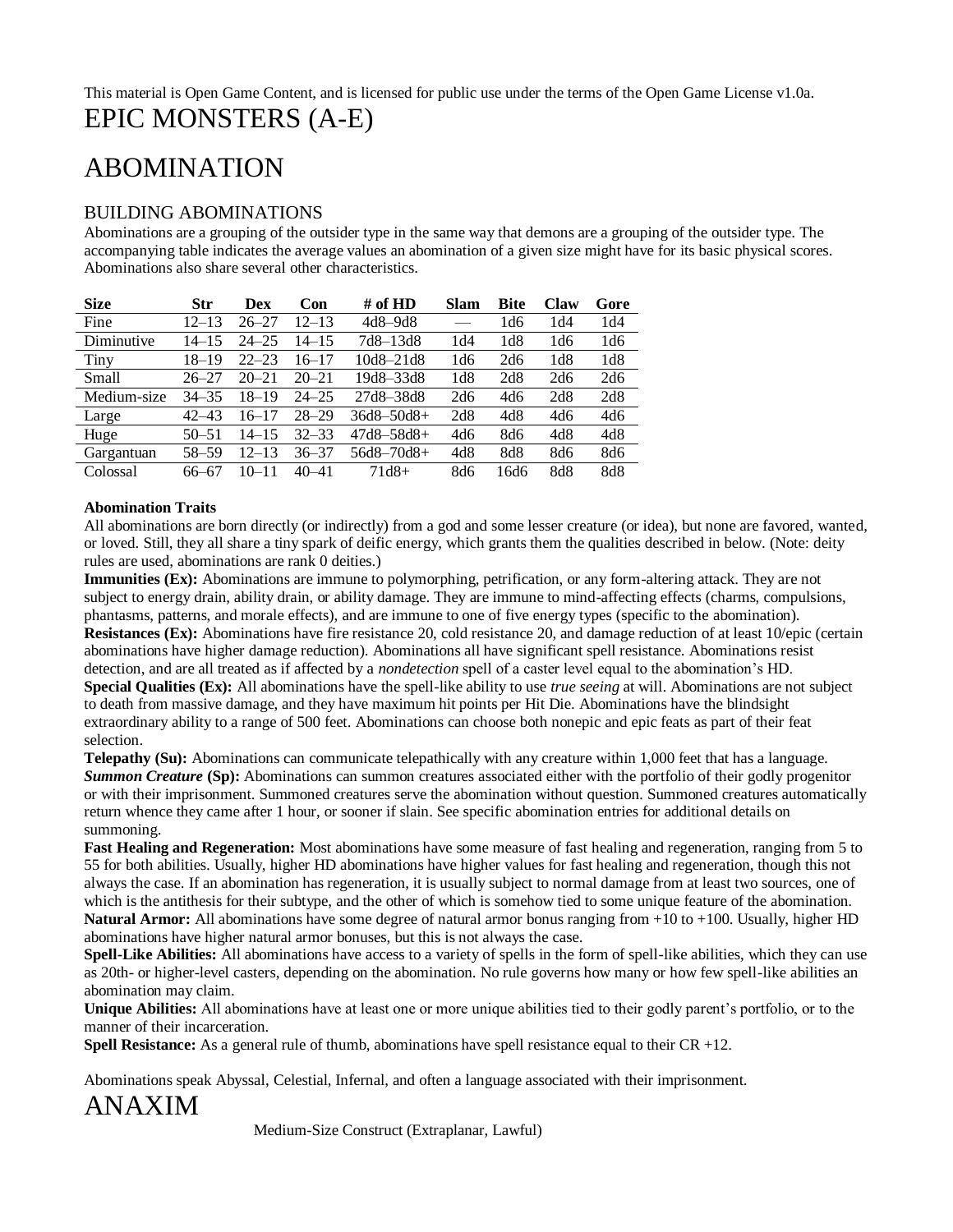| <b>Hit Dice:</b>            | 38d10 (420 hp)                                                                                        |
|-----------------------------|-------------------------------------------------------------------------------------------------------|
| <b>Initiative:</b>          | $+7$ (Dex)                                                                                            |
| Speed:                      | 60 ft., fly 200 ft. (perfect)                                                                         |
| AC:                         | $37 (+7 \text{ Dev}, +20 \text{ natural})$                                                            |
| <b>Base Attack/Grapple:</b> | $+28/+40$                                                                                             |
| Attack:                     | Spinning blade +43 (2d6+12/19-20 (plus 1d6 on critical)) or electricity ray +35 ranged touch          |
| <b>Full Attack:</b>         | 2 spinning blades $+43$ (2d6+12/19-20(plus 1d6 on critical)) melee, 2 slams $+35$ melee (2d6+6),      |
|                             | shocking touch $+35$ melee touch (2d6+6); or electricity ray $+35$ ranged touch (10d6 electricity), 6 |
|                             | spikes $+30$ ranged (2d6+12) (120 ft. range increment)                                                |
| <b>Space/Reach:</b>         | $5 \text{ ft}$ ./5 ft.                                                                                |
| <b>Special Attacks:</b>     | Rend 4d6+18, sonic blast, spell-like abilities, summon iron golem                                     |
| <b>Special Qualities:</b>   | Abomination traits, magic immunity, construct traits, fast healing 15, SR 34, damage reduction        |
|                             | 10/chaotic and epic and adamantine                                                                    |
| <b>Skills:</b>              | Climb +53, Jump +65                                                                                   |
| <b>Feats:</b>               | Blind-Fight, Cleave, Great Cleave, Improved Bull Rush, Improved Critical (blade), Improved            |
|                             | Initiative, Improved Sunder, Power Attack, Weapon Focus (blade)                                       |
| <b>Epic Feats:</b>          | Devastating Critical (blade), Epic Toughness, Epic Weapon Focus (blade), Overwhelming Critical        |
|                             | (blade)                                                                                               |
| Saves:                      | Fort +12, Ref +19, Will +17                                                                           |
| <b>Abilities:</b>           | Str 35, Dex 25, Con -, Int 10, Wis 20, Cha 20                                                         |
| <b>Climate/Terrain:</b>     | Any                                                                                                   |
| Organization:               | Solitary, binary (pair), or command line $(2-5)$ anaxims and $5-12$ iron golems)                      |
| <b>Challenge Rating:</b>    | 22                                                                                                    |
| Treasure:                   | Standard                                                                                              |
| Alignment:                  | Always lawful neutral                                                                                 |
| <b>Advancement:</b>         | 39–48 HD (Large); 49–55 HD (Huge); 56–70 HD (Gargantuan); 71–140 HD (Colossal)                        |

An anaxim's natural weapons are treated as epic and lawful-aligned for the purpose of overcoming damage reduction. Combat

**Sonic Blast (Ex):** As a standard action, an anaxim can emit a 60-foot cone of sonic energy that deals 20d6 points of sonic damage to all creatures that fail a Reflex save (DC 29); those that succeed take half damage.

The save DC is Constitution-based **Rend (Ex):** If the anaxim hits with both spinning blades, it slices particularly well. This attack automatically deals an

additional 4d6+18 points of damage.

**Spell-Like Abilities:** At will—*greater dispel magic, displacement* (DC 18)*, greater invisibility* (DC 19)*, ethereal jaunt.*  Caster level 22nd. The save DCs are Charisma-based.

**Summon Iron Golem (Sp):** An anaxim can summon an iron golem up to four times per day.

**Abomination Traits:** Immune to polymorphing, petrification, and other form-altering attacks; not subject to energy drain, ability drain, ability damage, or death from massive damage; immune to mind-affecting effects; fire resistance 20; cold resistance 20; nondetection; true seeing at will; blindsight 500 ft.; telepathy out to 1,000 ft.

**Construct Traits:** Immune to mind-affecting effects (charms, compulsions, phantasms, patterns, and morale effects), and to poison, *sleep,* paralysis, stunning, disease, death effects, necromantic effects, and any effect that requires a Fortitude save unless it also works on objects. Cannot heal damage (though regeneration and fast healing still apply, if present). Not subject to critical hits, subdual damage, ability damage, ability drain, or energy drain. Not at risk of death from massive damage, but destroyed when reduced to 0 hit points or less; cannot be raised or resurrected. Darkvision 60 ft.

# ATROPAL

|                              | Large Undead (Evil, Extraplanar, Lawful)                                                                |
|------------------------------|---------------------------------------------------------------------------------------------------------|
| <b>Hit Dice:</b>             | 66d12 (792 hp)                                                                                          |
| <b>Initiative:</b>           | $+6$ (+2 Dex, +4 Improved Initiative)                                                                   |
| Speed:                       | 5 ft., fly 240 ft. (perfect)                                                                            |
| AC:                          | 51 $(-1 \text{ size}, +2 \text{ Dev}, +40 \text{ natural})$                                             |
| <b>Base Attack /Grapple:</b> | $+33/+53$                                                                                               |
| Attack:                      | Touch $+49$ (2d6 Con drain/19-20) melee touch                                                           |
| <b>Full Attack:</b>          | 2 touches +49 (2d6 Con drain/19-20) melee touch, eye ray +30 (negative level damage/19-20)              |
|                              | ranged touch                                                                                            |
| <b>Space/Reach:</b>          | $10 \text{ ft}/10 \text{ ft}$ .                                                                         |
| <b>Special Attacks:</b>      | Constitution drain, energy drain (2d4 negative levels, Fort DC 59), spell-like abilities, <i>summon</i> |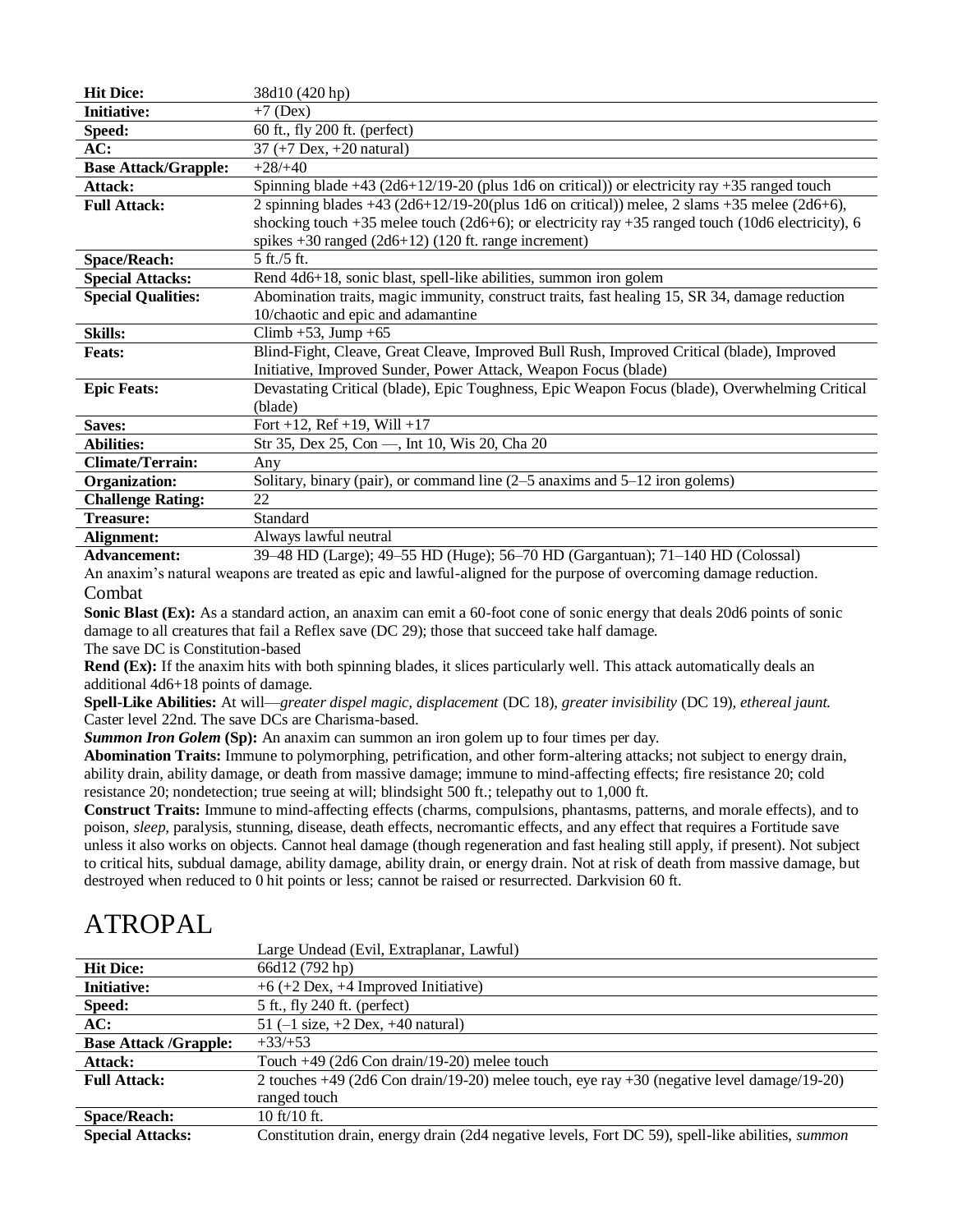|                           | nightcrawler                                                                                                                                                                                                                                                                                                                       |
|---------------------------|------------------------------------------------------------------------------------------------------------------------------------------------------------------------------------------------------------------------------------------------------------------------------------------------------------------------------------|
| <b>Special Qualities:</b> | Abomination traits, undead traits, rebuke/command undead, regeneration 20, SR 42, DR 15/good                                                                                                                                                                                                                                       |
|                           | and epic and silver, negative energy aura                                                                                                                                                                                                                                                                                          |
| Saves:                    | Fort $+22$ , Ref $+26$ , Will $+43$                                                                                                                                                                                                                                                                                                |
| <b>Abilities:</b>         | Str 43, Dex 15, Con -, Int 28, Wis 22, Cha 42                                                                                                                                                                                                                                                                                      |
| <b>Skills:</b>            | Bluff +85, Concentration +85, Diplomacy +97, Hide -2, Jump +1, Intimidate +91, Knowledge<br>(arcana, history, religion, the planes) $+78$ , Listen $+77$ , Search $+78$ , Sense Motive $+75$ , Spellcraft<br>$+84$ , Spot $+77$                                                                                                    |
| <b>Feats:</b>             | Alertness, Cleave, Dodge, Expertise, Great Cleave, Improved Bull Rush, Improved Critical<br>(touch), Improved Critical (eye ray), Improved Initiative, Iron Will, Lightning Reflexes, Mobility,<br>Power Attack, Quicken Spell-Like Ability, Run, Spring Attack, Weapon Focus (touch), Weapon<br>Focus (eye ray), Whirlwind Attack |
| <b>Epic Feats:</b>        | Devastating Critical (touch), Overwhelming Critical (touch), Undead Mastery, Zone of<br>Animation                                                                                                                                                                                                                                  |
| <b>Climate/Terrain:</b>   | Any                                                                                                                                                                                                                                                                                                                                |
| Organization:             | Solitary                                                                                                                                                                                                                                                                                                                           |
| <b>Challenge Rating:</b>  | 30                                                                                                                                                                                                                                                                                                                                 |
| <b>Treasure:</b>          | Standard                                                                                                                                                                                                                                                                                                                           |
| Alignment:                | Always lawful evil                                                                                                                                                                                                                                                                                                                 |
| <b>Advancement:</b>       | $67-80$ HD (Large); $81-100$ HD (Huge)                                                                                                                                                                                                                                                                                             |

An atropal's natural weapons are treated as epic, evil, and lawful-aligned for the purpose of overcoming damage reduction. Combat

**Spell-Like Abilities:** At will—*animate dead, blasphemy, create greater undead, create undead, cone of cold, desecrate, greater dispelling, finger of death, improved invisibility, plane shift, slay living, speak with dead, spectral hand, teleport with-out error, unholy aur*a; 5/day—*haste, project image, weird.* Caster level 30th; save DC 26 + spell level. The save DCs are Charisma-based

**Rebuke/Command Undead (Su):** Atropals can rebuke or command undead as a cleric with a level equal to the atropal's HD + 6.

**Negative Energy Aura (Su):** A 30-foot-radius spread negative energy aura spreads from each atropal. All undead in the field (including the atropal) are treated as if having turn resistance +20 and a negative energy version of fast healing 20. Living creatures in the aura are treated as having ten negative levels unless they have some sort of negative energy protection or protection from evil. Creatures with 10 or fewer HD or levels perish (and, at the atropal's option, rise as spectres under the atropal's command 1 minute later).

**Constitution Drain (Su):** When the atropal hits a living opponent with a touch attack, the opponent takes 5 points of permanent Constitution drain, or 10 points on a critical hit. The atropal heals 20 points of damage, or 40 points on a critical hit, whenever it drains Constitution, gaining any excess as temporary hit points. These temporary hit points last a maximum of 1 hour. The attack allows a Fortitude save (DC 59). The DC is Charisma-based.

**Energy Drain (Su):** When the atropal hits with a ranged touch attack (a ray of darkness that it shoots from one eye to a range of 400 feet), the resultant energy drain bestows four negative levels, or eight negative levels on a critical hit. For each negative level bestowed on an opponent, the atropal heals 10 points of damage, or 20 on a critical hit, gaining any excess as temporary hit points. These temporary hit points last a maximum of 1 hour. After 24 hours have passed, the afflicted opponent must attempt a Fortitude save (DC 59) for each negative level. If successful, the negative level goes away with no harm to the creature; otherwise, the creature's level decreases by one. The DC is Charisma-based.

**Regeneration (Ex):** Atropals take normal damage from good weapons or sentient weapons (or otherwise living weapons). **Summon Nightcrawler (Sp):** Five times per day an atropal can summon a nightcrawler.

**Abomination Traits:** Immune to polymorphing, petrification, and other form-altering attacks; not subject to energy drain, ability drain, ability damage, or death from massive damage; immune to mind-affecting effects; fire resistance 20; cold resistance 20; nondetection; true seeing at will; blindsight 500 ft.; telepathy out to 1,000 ft.

**Undead Traits:** Immune to poison, *sleep,* paralysis, stunning, disease, death, effects, necromantic effects, mind-affecting effects, and any effect requiring a Fortitude save unless it also works on objects. Not subject to critical hits, subdual damage, ability damage, ability drain, or energy drain. Negative energy heals. Not at risk of death from massive damage, but destroyed at 0 hit points or less. Darkvision 60 ft. Cannot be raised; resurrection works only if creature is willing.

# CHICHIMEC

|                    | Medium-Size Outsider (Air, Evil, Extraplanar) |
|--------------------|-----------------------------------------------|
| <b>Hit Dice:</b>   | $27d8+189(425 hp)$                            |
| <b>Initiative:</b> |                                               |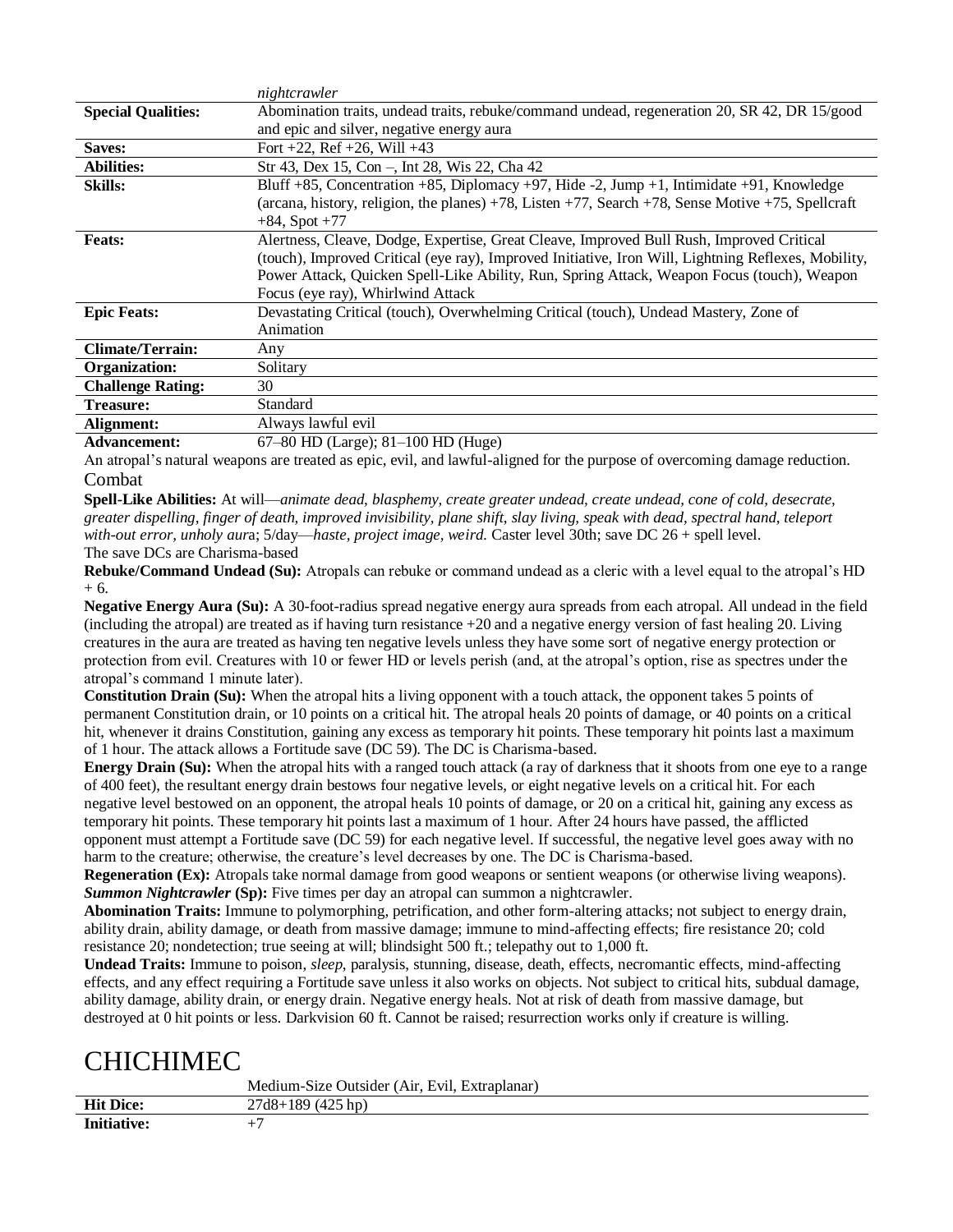| Speed:                    | 5 ft., fly 200 ft. (perfect)                                                                |
|---------------------------|---------------------------------------------------------------------------------------------|
| AC:                       | 39 $(+7 \text{ Dev}, +22 \text{ natural})$                                                  |
| <b>Base Attack</b>        | $+27/+39$                                                                                   |
| $/G$ rapple:              |                                                                                             |
| Attack:                   | Primary wing buffet $+39$ (2d6+12) melee                                                    |
| <b>Full Attack:</b>       | 2 primary wing buffets +39 (2d6+12) melee, 6 secondary wing buffets +37 (1d6+6) melee, tail |
|                           | slam $+37$ (1d6+6 plus Cha drain) melee                                                     |
| <b>Space/Reach:</b>       | $5$ ft./ $5$ ft.                                                                            |
| <b>Special Attacks:</b>   | Spell-like abilities, summon air elemental, Charisma drain                                  |
| <b>Special Qualities:</b> | Abomination traits, fast healing 10, SR 33, DR 10/good and epic, electricity immunity       |
| Saves:                    | Fort +22, Ref +22, Will +17                                                                 |
| <b>Abilities:</b>         | Str 34, Dex 25, Con 24, Int 12, Wis 14, Cha 30                                              |
| <b>Skills:</b>            | Diplomacy +14, Hide +37, Intimidate +40, Jump -3, Knowledge (religion) +31, Knowledge (the  |
|                           | planes) +31, Listen +34, Move Silently +37, Search +31, Sense Motive +32, Spot +34          |
| <b>Feats:</b>             | Alertness, Dodge, Flyby Attack, Improved Bull Rush, Mobility, Multiattack, Power Attack     |
| <b>Epic Feats:</b>        | Blinding Speed (x 2), Epic Toughness                                                        |
| <b>Climate/Terrain:</b>   | Any                                                                                         |
| Organization:             | Solitary, pair, or flock $(6-9)$                                                            |
| <b>Challenge Rating:</b>  | 21                                                                                          |
| <b>Treasure:</b>          | None                                                                                        |
| Alignment:                | Always neutral evil                                                                         |
| $\blacksquare$            | $20.20$ HD $(M, 3, \ldots, 3, 20.50$ HD $(M, \ldots)$                                       |

**Advancement:** 28–38 HD (Medium-size); 39–50 HD (Large)

An chichimec's natural weapons are treated as epic and evil-aligned for the purpose of overcoming damage reduction. Combat

**Spell-Like Abilities:** At will—*darkness, telekinesis;* 3/da*y—improved invisibility, control weather, call lightning, lightning bolt, chain lightning, wail of the banshe*e. Caster level 20th; save DC 20 + spell level. The DC is Charisma-based. **Summon Air Elemental (Sp):** Three times per day a chichimec can summon an elder air elemental.

**Charisma Drain (Su):** This effect permanently reduces a living opponent's Charisma score by 2 points when the chichimec hits with a tail slam, or 4 points on a critical hit. The chichimec heals 10 points of damage, or 20 on a critical hit, whenever it drains Charisma, gaining any excess as temporary hit points. These temporary hit points last a maximum of 1 hour. The attack allows a Fortitude save (DC 33)—on a successful save, only 1 point of Charisma is drained and the chichimec heals 5 points of damage. The DC is Charisma-based.

**Abomination Traits:** Immune to polymorphing, petrification, and other form-altering attacks; not subject to energy drain, ability drain, ability damage, or death from massive damage; immune to mind-affecting effects; fire resistance 20; cold resistance 20; nondetection; true seeing at will; blindsight 500 ft.; telepathy out to 1,000 ft.

|                             | Large Outsider (Chaotic, Evil, Extraplanar)                                                             |
|-----------------------------|---------------------------------------------------------------------------------------------------------|
| <b>Hit Dice:</b>            | $40d8+360(700 hp)$                                                                                      |
| <b>Initiative:</b>          | $+3$ (Dex)                                                                                              |
| Speed:                      | 80 ft.; fly 240 ft. (perfect)                                                                           |
| AC:                         | 52 $(-1 \text{ size}, +3 \text{ Dev}, +40 \text{ natural})$                                             |
| <b>Base Attack/Grapple:</b> | $+40/+60$                                                                                               |
| Attack:                     | Bite $+56$ (4d8+16)melee                                                                                |
| <b>Full Attack:</b>         | Bite +56 (4d8+16) melee, 1 gore +51 (4d6+8) melee, 4 pincers +53 (4d6+8) melee, 4 claws +53             |
|                             | (4d6+8) melee                                                                                           |
| <b>Space/Reach:</b>         | $10$ ft./ $10$ ft.                                                                                      |
| <b>Special Attacks:</b>     | Worst nightmare, improved grab, sending, spell-like abilities, summon nightwalker                       |
| <b>Special Qualities:</b>   | Abomination traits, sonic immunity, regeneration 15, fast healing 15, SR 44, DR 15/Good and             |
|                             | Epic or Lawful and Epic                                                                                 |
| Saves:                      | Fort $+31$ , Ref $+25$ , Will $+29$                                                                     |
| <b>Abilities:</b>           | Str 42, Dex 17, Con 29, Int 16, Wis 24, Cha 36                                                          |
| <b>Skills:</b>              | Concentration $+52$ , Craft (dreamweaving) $+46$ , Diplomacy $+60$ , Escape Artist $+46$ , Hide $+46$ , |
|                             | Jump +36, Knowledge (arcana) +46, Listen +50, Move Silently +46, Search +46, Sense Motive               |
|                             | $+50$ , Spot $+50$                                                                                      |
| <b>Feats:</b>               | Cleave, Combat Reflexes, Flyby Attack, Great Cleave, Improved Sunder, Power Attack, Quicken             |
|                             | Spell-Like Ability, Weapon Focus (pincers), Weapon Focus (gore), Weapon Focus (bite),                   |

# DREAM LARVA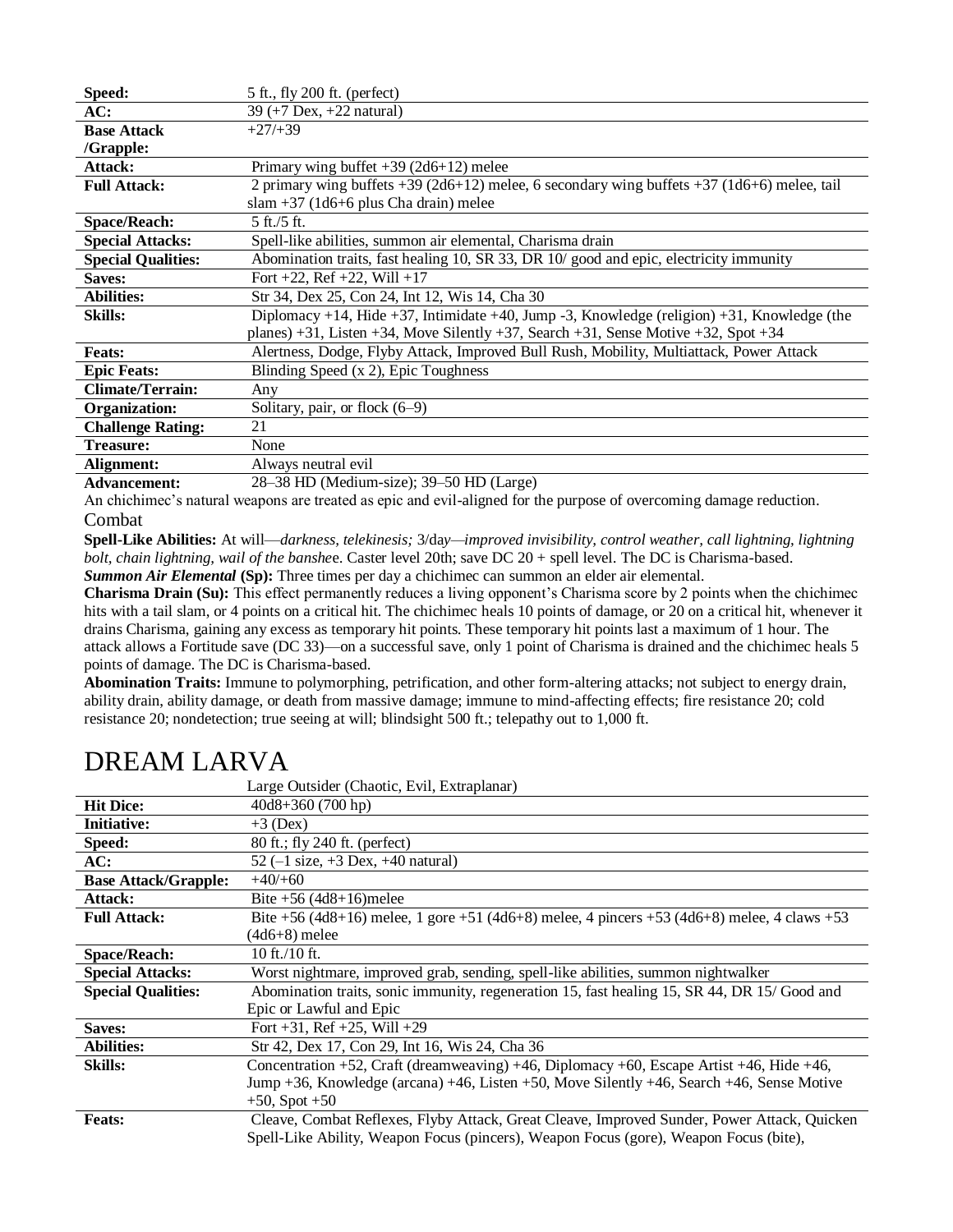|                          | Weapon Focus (claw)                                                   |
|--------------------------|-----------------------------------------------------------------------|
| <b>Epic Feats:</b>       | Epic Toughness, Epic Weapon Focus (pincers), Epic Weapon Focus (claw) |
| <b>Climate/Terrain:</b>  | Anv                                                                   |
| Organization:            | Solitary, pair, or solitary plus 1–4 nightwalkers                     |
| <b>Challenge Rating:</b> | 31                                                                    |
| <b>Treasure:</b>         | Standard                                                              |
| Alignment:               | Always chaotic evil                                                   |
| Advancement:             | $(41-65$ HD (Large): $66-84$ HD (Huge): $85-110$ HD (Gargantuan)      |

**Advancement:** 41–65 HD (Large); 66–84 HD (Huge); 85–110 HD (Gargantuan)

A dream larvas's natural weapons are treated as epic, evil, and chaotic-aligned for the purpose of overcoming damage reduction.

### Combat

**Worst Nightmare (Su):** Each time a living creature first views a specific dream larva from a distance of 30 feet or less (or from a scrying effect), the subject sees the image of the most fearsome creature imaginable. This is not an illusion or phantasm; the dream larva truly becomes, for just that instant, the subject's worst nightmare. Even if simultaneously viewed by dozens of different creatures, the dream larva appears differently to each one of them. Creatures immune to fear or mindaffecting effects (or warded by *protection from evil* or *death ward* spells) are immune to worst nightmare; all others must make a Will save (DC 43) or die from the supernatural horror revealed. Survivors (and those resurrected) are immune to the effect from that individual dream larva in the future. The DC is Charisma-based.

**Spell-Like Abilities:** At will—*fly, haste, nightmare, prismatic spray;* 2/day—*dreamscape*(epic spell)*.* Caster level 31st; save DC 23 + spell level. The DC is Charisma-based.

**Improved Grab (Ex):** If the dream larva hits with a claw or pincer, it deals normal damage and attempts to start a grapple as a free action without provoking an attack of opportunity. Dream larvae can use improved grab on a creature of any size. The dream larva has the option to conduct the grapple normally, simply use the claw or pincer to hold the opponent, or use sending (see below) on the opponent. Each successful grapple check it makes during successive rounds automatically deals the damage listed for the attack that established the hold, unless it used sending on the victim.

**Sending (Su):** Grappled victims may be physically sent into a nightmare, at the dream larva's option, on the dream larva's next action after establishing the grapple. Victims must make a Will save (DC 43) or be apparently swarmed by thousands of worms making up the dream larva's body. The victim is actually cast into a shrieking maelstrom of dream where it can take no actions but observe. The victim physically returns 2d4 rounds later, apparently ejected from the dream larva's body (but appearing even if if the dream larva has left or is otherwise absent). The victim of the nightmare has taken 4d6 points of temporary Wisdom damage, but is otherwise free to act on the round it returns. If the victim takes more Wisdom damage than it has points of Wisdom, the extra points are instead treated as temporary Constitution damage. The DC is Charisma-based. **Summon Nightwalker (Sp):** Five times per day, a dream larva can summon a nightwalker.

**Abomination Traits:** Immune to polymorphing, petrification, and other form-altering attacks; not subject to energy drain, ability drain, ability damage, or death from massive damage; immune to mind-affecting effects; fire resistance 20; cold resistance 20; nondetection; true seeing at will; blindsight 500 ft.; telepathy out to 1,000 ft.

**Regeneration (Ex):** Dream larvae take normal damage from good or lawful weapons or weapons forged by a sleepwalking weaponsmith.

|                             | Huge Outsider (Chaotic, Evil, Extraplanar)                                               |
|-----------------------------|------------------------------------------------------------------------------------------|
| <b>Hit Dice:</b>            | $52d8+572(1028 hp)$                                                                      |
| <b>Initiative:</b>          | $+10 (+2$ Dex, $+8$ Superior Initiative)                                                 |
| Speed:                      | $100$ ft.                                                                                |
| AC:                         | 70 (-2 size, +30 natural, +20 insight, +12 armor $[-5 \text{ half plate}]$ )             |
| <b>Base Attack/Grapple:</b> | $+52/+80$                                                                                |
| Attack:                     | Greatsword +73 (2d6+20/17-20) melee; or boulder +55 (2d8+20/19-20) ranged                |
| <b>Full Attack:</b>         | 100 greatswords +73 (2d6+20/17-20) melee; or 100 boulders +55 (2d8+20/19-20) ranged      |
| <b>Space/Reach:</b>         | $15$ ft./15 ft.                                                                          |
| <b>Special Attacks:</b>     | Superior multiweapon fighting, spell-like abilities, summon hecatoncheires               |
| <b>Special Qualities:</b>   | Abomination traits, electricity immunity, regeneration 40, fast healing 50, SR 70, DR    |
|                             | 20/Good and Epic and Cold Iron                                                           |
| Saves:                      | Fort +39, Ref +30, Will +27                                                              |
| <b>Abilities:</b>           | Str 50, Dex 15, Con 32, Int 10, Wis 8, Cha 24                                            |
| <b>Skills:</b>              | Climb +75, Diplomacy +13, Hide -12, Intimidate +40, Jump +89, Knowledge (history) +33,   |
|                             | Listen +104, Search +105, Sense Motive +49, Spot +104, Survival +54                      |
| <b>Feats:</b>               | Cleave, Combat Reflexes, Great Cleave, Improved Critical (greatsword), Improved Critical |

### HECATONCHEIRES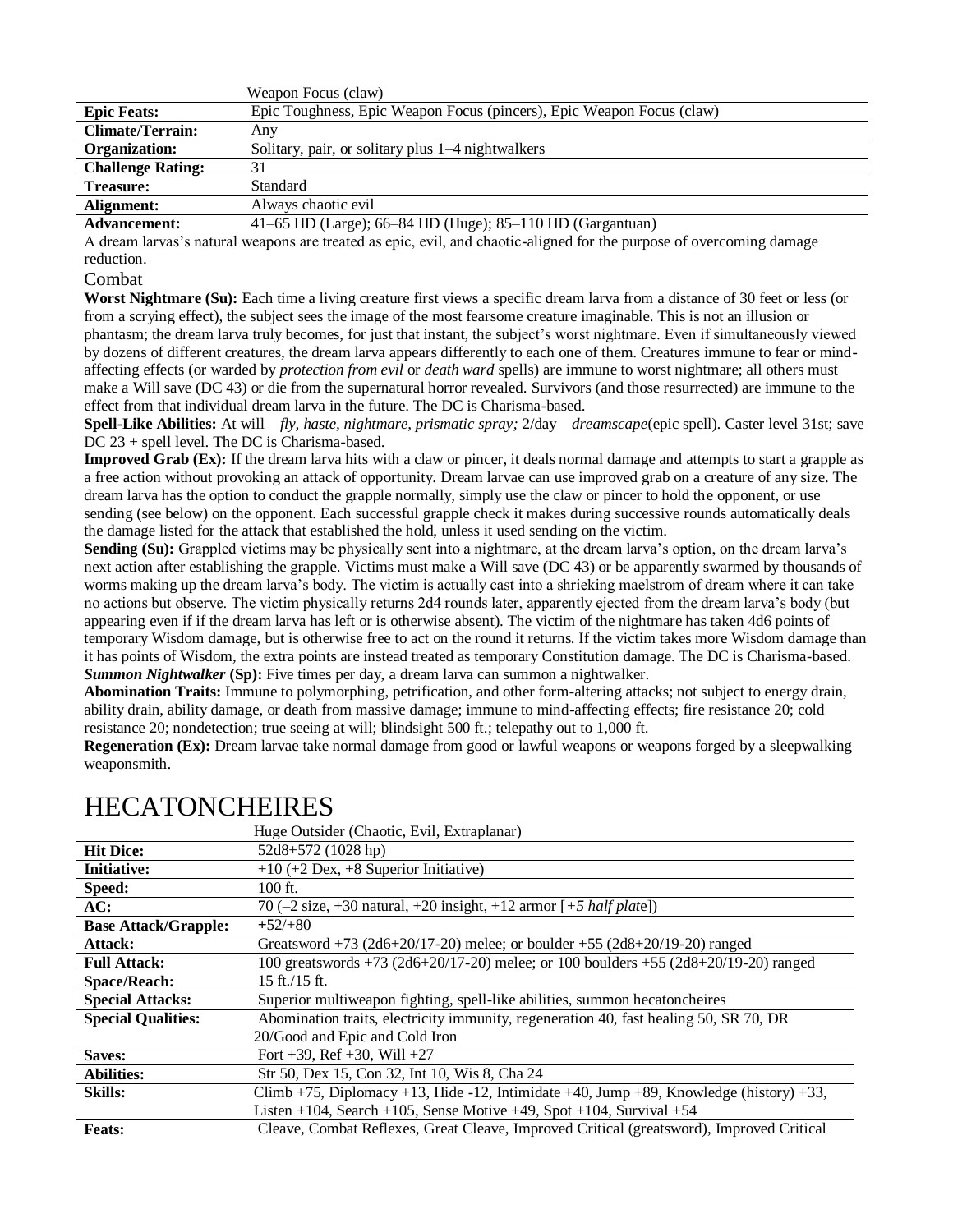|                          | (boulder), Improved Initiative, Multidexterity, Multiweapon Fighting, Power Attack, Sunder, |  |  |
|--------------------------|---------------------------------------------------------------------------------------------|--|--|
|                          | Weapon Focus (greatsword), Weapon Focus (boulder)                                           |  |  |
| <b>Epic Feats:</b>       | Epic Toughness (x2), Epic Weapon Focus (greatsword), Epic Weapon Focus (boulder),           |  |  |
|                          | Multiweapon Rend                                                                            |  |  |
| <b>Climate/Terrain:</b>  | Any                                                                                         |  |  |
| Organization:            | Solitary or pair                                                                            |  |  |
| <b>Challenge Rating:</b> | 57                                                                                          |  |  |
| <b>Treasure:</b>         | Standard                                                                                    |  |  |
| Alignment:               | Always chaotic evil                                                                         |  |  |

**Advancement:** 53–58 HD (Huge); 59–70 HD (Gargantuan); 71–140 HD (Colossal)

A hecatoncheires' natural weapons are treated as epic, evil, and chaotic-aligned for the purpose of overcoming damage reduction.

### Combat

**Superior Multiweapon Fighting (Ex):** A hecatoncheires fights with a greatsword or a boulder in each hand. The hecatoncheires does not suffer an attack or damage penalty for attacking with one hundred weapons. However, the press of limbs prevents the creature from making iterative attacks with any of its arms, nor can it make more than ten attacks against a Small or smaller creature, fifteen attacks against a Medium-size creature, or twenty attacks against a Large creature in the same action (it can make all its attacks against a Huge or larger creature in one action).

**Skills:** A hecatoncheires' fifty heads give it a +50 racial bonus on Listen, Spot, and Search checks.

**Spell-Like Abilities:** At will— *greater magic weapon, fly, shield.* Caster level 50th; save DC 17 + spell level. The DC is Charisma-based.

*Summon Hecatoncheires* **(Sp):** A hecatoncheires can summon one other hecatoncheires once per day, though is loath to do so because then it will be similarly obligated to answer its sibling's summoning. A summoned hecatoncheires cannot use its summoning power while "summoned."

**Abomination Traits:** Immune to polymorphing, petrification, and other form-altering attacks; not subject to energy drain, ability drain, ability damage, or death from massive damage; immune to mind-affecting effects; fire resistance 20; cold resistance 20; nondetection; true seeing at will; blindsight 500 ft.; telepathy out to 1,000 ft.

**Regeneration (Ex):** Hecatoncheires take normal damage from good weapons or weapons tempered with the blood of a deity.

|                             | Large Outsider (Evil) (Chaotic or Lawful)                                                      |
|-----------------------------|------------------------------------------------------------------------------------------------|
| <b>Hit Dice:</b>            | 40d8+360 (680 hp)                                                                              |
| <b>Initiative:</b>          | $+11$ (+7 Dex, +4 Improved Initiative)                                                         |
| Speed:                      | 80 ft., fly 240 ft. (perfect)                                                                  |
| AC:                         | 50 (+7 Dex, $-1$ size, +34 natural)                                                            |
| <b>Base Attack/Grapple:</b> | $+40/+60$                                                                                      |
| Attack:                     | $+58$ claw (4d6+16) melee                                                                      |
| <b>Full Attack:</b>         | 2 claws +58 (4d6+16) melee, 1 bite +52 (4d8+8 +spell suck) melee, 2 wings +50 (2d6+8) melee, 1 |
|                             | tail slam $+50$ (4d8+8) melee                                                                  |
| <b>Space/Reach:</b>         | 10ft./10 ft.                                                                                   |
| <b>Special Attacks:</b>     | Improved grab, spell suck, learned spell immunity, spell-like abilities, summon fiend          |
| <b>Special Qualities:</b>   | Abomination traits, fast healing 15, regeneration 15, SR 38, DR 35/+7                          |
| <b>Skills:</b>              | Balance +50, Concentration +52, Diplomacy +52, Escape Artist +50, Hide +50, Jump +36,          |
|                             | Knowledge (arcana) +49, Knowledge (the planes) +49, Listen +53, Move Silently +50, Search      |
|                             | $+49$ , Sense Motive $+51$ , Spellcraft $+49$ , Spot $+53$ , Tumble $+50$                      |
| <b>Feats:</b>               | Alertness, Cleave, Great Cleave, Improved Initiative, Power Attack, Sunder, Weapon Focus       |
|                             | (claw)                                                                                         |
| <b>Epic Feats:</b>          | Blinding Speed (x2), Epic Toughness, Epic Weapon Focus (bite), Epic Weapon Focus (claw),       |
|                             | Tenacious Magic (greater invisibility), Tenacious Magic (blur)                                 |
| Saves:                      | Fort $+31$ , Ref $+29$ , Will $+30$                                                            |
| <b>Abilities:</b>           | Str 43, Dex 25, Con 28, Int 22, Wis 26, Cha 29                                                 |
| <b>Climate/Terrain:</b>     | Any                                                                                            |
| <b>Organization:</b>        | Solitary or hell brigade (1 infernal and 1d4 balors, or 1 infernal and 1d4 pit fiends)         |
| <b>Challenge Rating:</b>    | 26                                                                                             |
| Treasure:                   | Standard                                                                                       |
| Alignment:                  | Lawful evil or chaotic evil                                                                    |
| <b>Advancement:</b>         | 41–50 HD (Large); 51–56 HD (Huge); 57–72 HD (Gargantuan)                                       |

# INFERNAL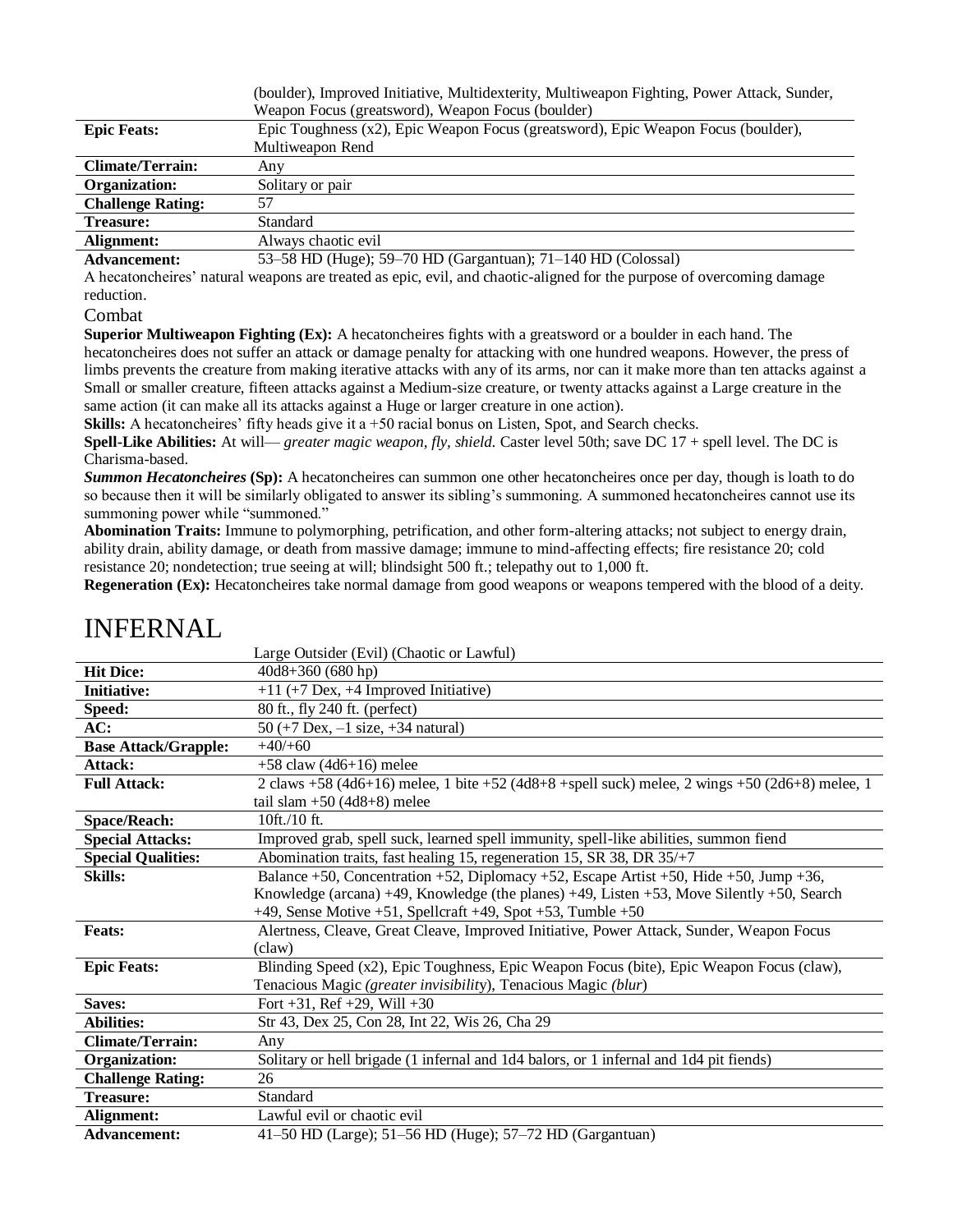An infernal's natural weapons are treated as epic, evil, and chaotic-aligned or lawful-aligned for the purpose of overcoming damage reduction.

### Combat

**Improved Grab (Ex):** If an infernal hits with a claw, it deals normal damage and attempts to start a grapple as a free action without provoking an attack of opportunity. Infernals can use this ability on Large and smaller creatures. The infernal has the option to conduct the grapple normally, or simply use its claw to hold the opponent. Each successful grapple check it makes during successive rounds automatically deals standard claw damage, in addition to automatic spell suck damage.

**Spell Suck (Su):** If an infernal bites a foe, the foe loses one of its highest-level prepared spells or one of the spell slots for this day that it has not used. The victim chooses the prepared spell to lose. If the victim has no prepared spells or unused spell slots (either because it has exhausted its spellcasting for the day or because the victim is not a spellcaster), the bite instead deals 2 points of temporary Intelligence damage.

Learned Spell Immunity (Su): If an infernal is affected by a spell cast by a particular spellcaster, the infernal thereafter becomes immune to that spell when cast by that spellcaster.

**Spell-Like Abilities:** At will—*animate dead, blasphemy, blur, charm person, create undead, darkness, deeper darkness, desecrate, detect chaos, detect good, detect law, detect magic, fear, fireball, greater dispel magic, hold person, greater invisibility, magic circle against good, major image, produce flame, polymorph, pyrotechnics, read magic, scrying, suggestion, symbol of death, telekinesis, greater teleport* (self plus 1,000 pounds), *unholy aura, unholy blight, unhallow, wall of fire;* 1/da*y—fire storm, hellball* (epic spell), *implosion, meteor swar*m. Caster level 26th; save DC 19 + spell level. The DCs are Charisma-based.

*Summon Fiend* **(Sp):** An infernal can summon four balors or four pit fiends per day (lawful infernals summon pit fiends, and chaotic infernals summon balors).

**Abomination Traits:** Immune to polymorphing, petrification, and other form-altering attacks; not subject to energy drain, ability drain, ability damage, or death from massive damage; immune to mind-affecting effects; fire resistance 20; cold resistance 20; nondetection ; true seeing at will; blindsight 500 ft.; telepathy out to 1,000 ft.

**Regeneration (Ex):** Infernals take normal damage from good weapons. Lawful infernals also take normal damage from chaotic weapons, and vice versa.

|                             | Gargantuan Outsider (Evil, Extraplanar, Fire)                                                            |
|-----------------------------|----------------------------------------------------------------------------------------------------------|
| <b>Hit Dice:</b>            | $62d8+806(1,362hp)$                                                                                      |
| <b>Initiative:</b>          | $+15$ (+7 Dex, +8 Superior Initiative)                                                                   |
| Speed:                      | 120 ft., burrow 120 ft.                                                                                  |
| AC:                         | 47 $(-4 \text{ size}, +7 \text{ Dev}, +34 \text{ natural})$                                              |
| <b>Base Attack/Grapple:</b> | $+62/+98$                                                                                                |
| Attack:                     | pseudopod slam $+85$ (4d8+24 plus fire damage) melee                                                     |
| <b>Full Attack:</b>         | 8 pseudopod slams +85 (4d8+24 plus fire damage) melee                                                    |
| <b>Space/Reach:</b>         | 20 ft./10 ft.                                                                                            |
| <b>Special Attacks:</b>     | Fiery touch, fiery overrun, spell-like abilities, improved grab, swallow whole, <i>summon elder fire</i> |
|                             | elemental                                                                                                |
| <b>Special Qualities:</b>   | Abomination traits, immunity to fire, vulnerability to cold, oozelike immunities, regeneration 25,       |
|                             | fast healing 25, SR 46, DR 15/epic lawful and epic                                                       |
| Saves:                      | Fort $+48$ , Ref $+42$ , Will $+43$                                                                      |
| <b>Abilities:</b>           | Str 58, Dex 25, Con 36, Int 8, Wis 18, Cha 39                                                            |
| <b>Skills:</b>              | Climb +89, Craft (metalworking, stoneworking) +29, Hide +12, Jump +69, Knowledge                         |
|                             | $(geography) + 64$ , Listen +71, Move Silently +72, Search +64, Spot +71                                 |
| <b>Feats:</b>               | Alertness, Cleave, Great Cleave, Great Fortitude, Improved Initiative, Iron Will, Lightning              |
|                             | Reflexes, Power Attack, Sunder, Weapon Focus (slam)                                                      |
| <b>Epic Feats:</b>          | Blinding Speed (x5), Epic Toughness (x3), Epic Weapon Focus (slam), Epic Will, Superior                  |
|                             | Initiative                                                                                               |
| <b>Climate/Terrain:</b>     | Any                                                                                                      |
| Organization:               | Solitary, or in company of $1-10$ elder fire elementals                                                  |
| <b>Challenge Rating:</b>    | 34                                                                                                       |
| <b>Treasure:</b>            | Standard                                                                                                 |
| Alignment:                  | Always chaotic evil                                                                                      |
| Advoncement:                | $63-80$ HD $(Gor$ cantuan): $81-186$ HD $(Colocol)$                                                      |

# PHAETHON

**Advancement:** 63–80 HD (Gargantuan); 81–186 HD (Colossal) A phaethon's natural weapons are treated as epic and evil for the purpose of overcoming damage reduction.

Combat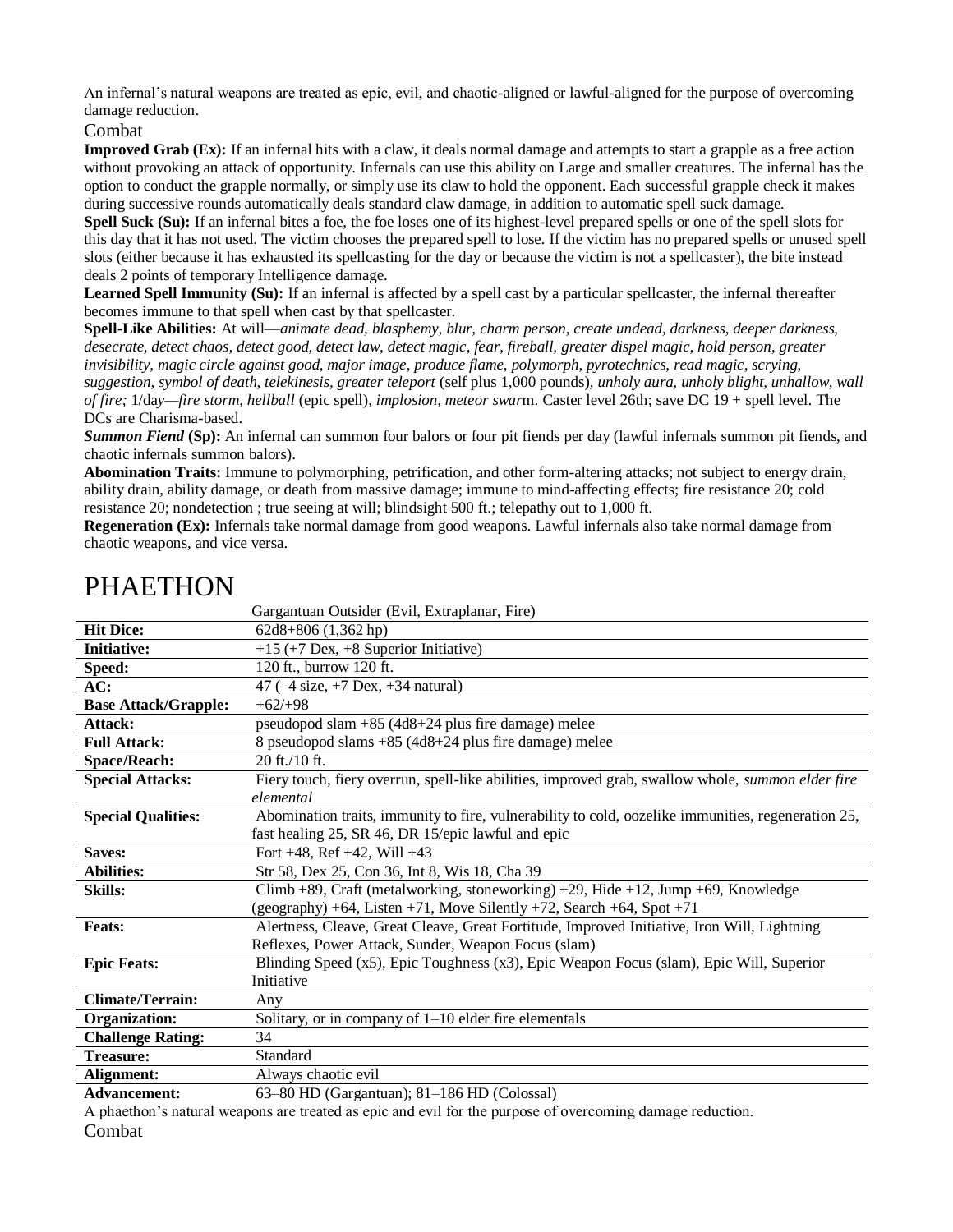**Fiery Touch (Ex):** Touching or being touched by a phaethon deals 2d6 points of fire damage.

**Fiery Overrun (Ex):** A foe who is successfully overrun by a phaethon is treated as if swallowed whole.

**Improved Grab (Ex):** If the phaethon hits with a pseudopod, it deals normal damage and attempts to start a grapple as a free action without provoking an attack of opportunity. Phaethons can use improved grab on a Huge or smaller creature. The phaethon has the option to conduct the grapple normally, simply maintaining a pseudopod hold, or attempting to absorb the opponent by swallowing the foe whole. Each successful grapple check it makes during successive rounds automatically deals the damage listed for the pseudopod.

**Swallow Whole (Ex):** The phaethon can absorb opponents it holds with a second successful grapple check after a grab. The opponent must be Huge or smaller. Absorbed creatures take 20d6 points of fire damage and 10d6 points of bludgeoning damage each round they remain inside a phaethon. Victims must make a successful grapple check to "swim" free of the living magma of the phaethon.

**Spell-Like Abilities:** At will—*fireball, fire storm, delayed blast fireball, flame strike, wall of fire;* 1/day—*scrying.* Caster level 34th; save DC 24 + spell level.

*Summon Elder Fire Elemental* **(Sp):** Phaethons can summon up to ten elder fire elementals per day.

**Abomination Traits:** Immune to polymorphing, petrification, and other form-altering attacks; not subject to energy drain, ability drain, ability damage, or death from massive damage; immune to mind-affecting effects; fire resistance 20; cold resistance 20; nondetection; true seeing at will; blindsight 500 ft.; telepathy out to 1,000 ft.

**Oozelike Immunities (Ex):** Immune to poison, *sleep*, paralysis, stunning, polymorphing, and mind-influencing effects; not subject to critical hits or flanking; blind.

**Regeneration (Ex):** Phaethons take normal damage from lawful weapons and cold-forged weapons, and double damage from cold or ice weapons.

# PHANE

|                             | Large Outsider (Chaotic, Evil, Extraplanar, Incorporeal)                                               |  |
|-----------------------------|--------------------------------------------------------------------------------------------------------|--|
| <b>Hit Dice:</b>            | 36d8+324 (612 hp)                                                                                      |  |
| <b>Initiative:</b>          | $+11$ (+7 Dex, +4 Improved Initiative)                                                                 |  |
| Speed:                      | 80 ft., fly 120 ft. (perfect)                                                                          |  |
| AC:                         | 50 $(-1 \text{ size}, +7 \text{ Dex}, +11 \text{ deflection}, +23 \text{ insight})$                    |  |
| <b>Base Attack/Grapple:</b> | $+36/$                                                                                                 |  |
| Attack:                     | Incorporeal touch $+43$ (1d6 plus stasis touch) melee                                                  |  |
| <b>Full Attack:</b>         | Incorporeal touch $+43$ (1d6 plus stasis touch) melee                                                  |  |
| <b>Space/Reach:</b>         | 10 ft./10 ft.                                                                                          |  |
| <b>Special Attacks:</b>     | Spell-like abilities, stasis touch, chronal blast, time leach, <i>summon past time duplicate</i>       |  |
| <b>Special Qualities:</b>   | Abomination traits, null time field, time regression, fast healing 15, regeneration 15, SR 37, DR      |  |
|                             | 15/epic, sonic immunity                                                                                |  |
| Saves:                      | Fort $+31$ , Ref $+29$ , Will $+29$                                                                    |  |
|                             |                                                                                                        |  |
| <b>Abilities:</b>           | Str —, Dex 25, Con 28, Int 24, Wis 16, Cha 33                                                          |  |
| <b>Skills:</b>              | Balance +46, Concentration +48, Diplomacy +50, Hide +42, Jump +20, Knowledge (arcana,                  |  |
|                             | religion, the planes) $+46$ , Listen $+44$ , Move Silently $+46$ , Search $+46$ , Sense Motive $+42$ , |  |
|                             | Spellcraft $+46$ , Spot $+44$ , Swim $+39$ , Tumble $+46$                                              |  |
| <b>Feats:</b>               | Alertness, Combat Reflexes, Dodge, Great Fortitude, Improved Initiative, Iron Will, Lightning          |  |
|                             | Reflexes, Weapon Focus (incorporeal touch)                                                             |  |
| <b>Epic Feats:</b>          | Blinding Speed, Epic Toughness (x2), Epic Will, Spell Stowaway (time stop)                             |  |
| <b>Climate/Terrain:</b>     | Any land and underground                                                                               |  |
| <b>Organization:</b>        | Solitary or pair                                                                                       |  |
| <b>Challenge Rating:</b>    | 25                                                                                                     |  |
| <b>Treasure:</b>            | None                                                                                                   |  |
| Alignment:                  | Always chaotic evil                                                                                    |  |

A phanes' natural weapons are treated as epic, evil, and chaotic-aligned for the purpose of overcoming damage reduction. Combat

**Spell-Like Abilities:** At will—*detect good, detect magic, improved invisibility* (self only); 5/da*y—haste, slow, greater teleport, tongues, trap the soul, true strike, unholy aura;*  $2/day$ *—safe time, time duplicate (epic spell);*  $1/day$ *—time stop.* Caster level 21st; save DC 21 + spell level. The DC is Charisma-based.

**Stasis Touch (Su):** As *temporal stasis,* except as an at-will supernatural ability. Caster level 25th; save DC 21 + spell level. The DC is Charisma-based.

**Chronal Blast (Su):** As a standard action, the phane can make a ranged touch attack against any creature within 100 feet. If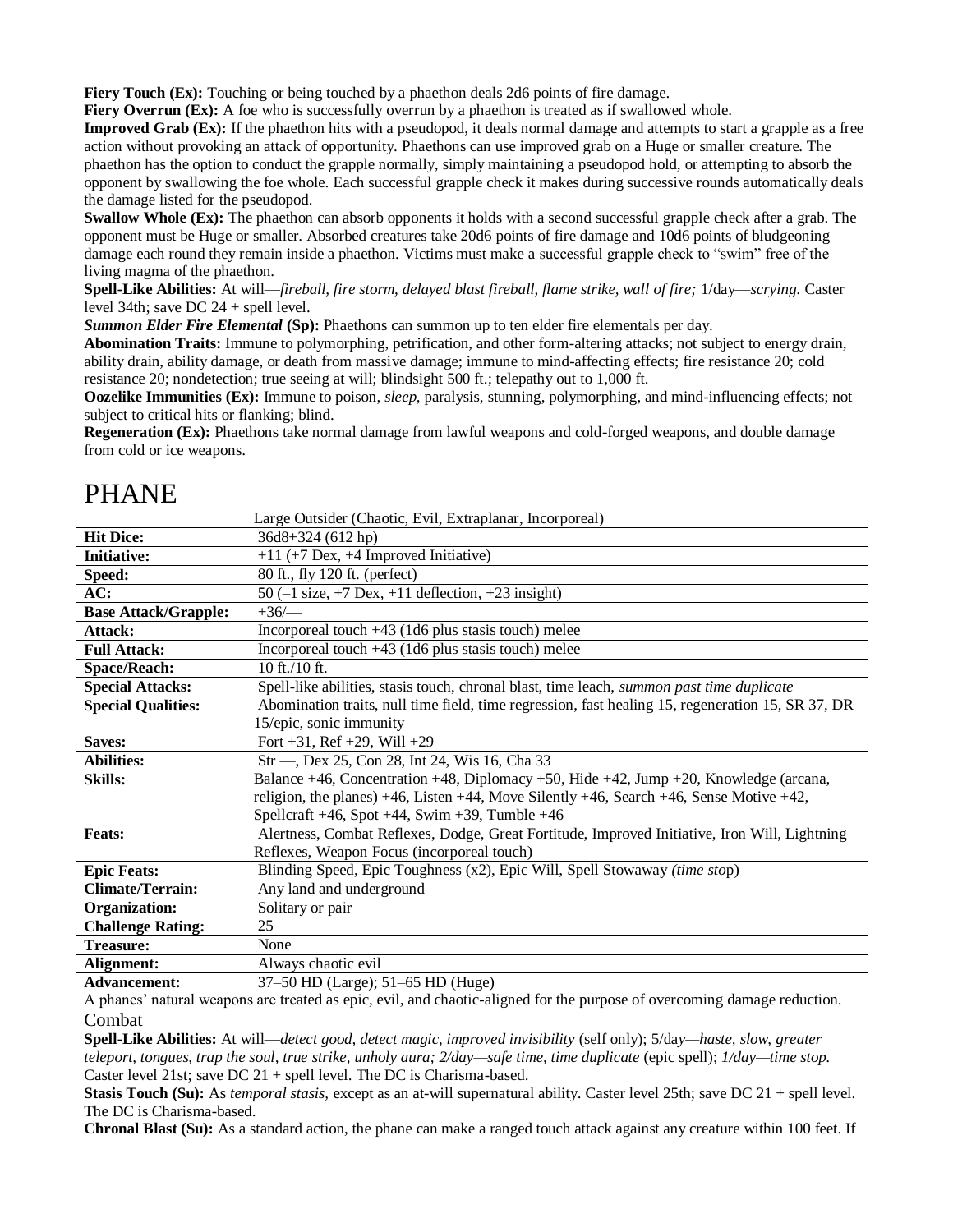it succeeds, the subject is targeted by a spasm of space-time flux, dealing 15d6 points of damage.

**Time Leach (Su):** For every round of apparent time experienced by the phane, it automatically absorbs the "future" from any creature it has successfully encapsulated in static time via its stasis touch (not its null time field), no matter the distance separating victim and phane, and no matter the number of victims. Of course, to the victim no time passes at all, but each apparent round experienced by the phane ages the victim 1d4 years, at the same time healing the phane of 20 hit points of damage. A victim who is not somehow released from static time by a friend who can cast *dispel magic, greater dispel magic,*  or some other likely spell, eventually ages to death. Victims killed in this manner automatically fall out of static time as desiccated husks that disintegrate to a fine dust with even the lightest touch. Victims who are released prior to death immediately apply the physical effects of aging, but not the mental effects.

*Summon Past Time Duplicate* **(Sp):** Once per day, a phane can summon a duplicate of one its foes stolen from a parallel alternate past. The stolen *time duplicate* has the same stats and possessions as the original, but is treated as if having two negative levels (which simulates a less experienced version of the original). The phane can never summon a past *time duplicate* of a creature with more than 25 HD (add sufficient negative levels to compensate for high foe HD, if necessary). The past *time duplicat*e, despite having most of the knowledge of the original, serves the phane loyally like any summoned creature. If the past *time duplicate* is slain, the original is not harmed because the duplicate was pulled from a parallel past. However, the original does not necessarily realize this, and must make a Will save (DC 30) or be shaken for 1d4 rounds after witnessing the death of a duplicate for the first time.

**Abomination Traits:** Immune to polymorphing, petrification, and other form-altering attacks; not subject to energy drain, ability drain, ability damage, or death from massive damage; immune to mind-affecting effects; fire resistance 20; cold resistance 20; nondetection; true seeing at will; blindsight 500 ft.; telepathy out to 1,000 ft.

**Null Time Field (Ex):** Phanes continually generate a 30-foot-radius spread null time field. All creatures and objects in the field, except the phane, must make a Will saving throw (DC 30) each round to take any actions. On a failed save, subjects are stuck in a static time stream until their next round of actions, at which time they must make another saving throw. While a subject is stuck in a static time stream induced by a null time field, the phane can use its static touch on the subject, though in all other ways, the subject is invulnerable to attacks and damage as if in temporal stasis.

**Time Regression (Su):** If the phane spends an action per round for four rounds, at the end of the 4th round the phane regresses back in time 4 rounds, to the very 1st round it originally began concentrating on time regression. On its second pass through the time stream, it can take completely different actions, based on its knowledge of the future (though if it takes different actions from its first pass through the time stream, the events of the original time stream are also changed). **Regeneration (Ex):** Phanes take normal damage from holy and good weapons, and from weapons forged in the future or an alternate reality's time stream (if any).

|                             | Colossal Outsider (Chaotic, Cold, Evil, Extraplanar)                                              |  |
|-----------------------------|---------------------------------------------------------------------------------------------------|--|
| <b>Hit Dice:</b>            | $72d8+1,080(1,676hp)$                                                                             |  |
| <b>Initiative:</b>          | $+11$ (+7 Dex. +4 Improved Initiative)                                                            |  |
| Speed:                      | 140 ft.                                                                                           |  |
| AC:                         | 58 $(-8 \text{ size}, +1 \text{ Dev}, +55 \text{ natural})$                                       |  |
| <b>Base Attack/Grapple:</b> | $+72/+116$                                                                                        |  |
| Attack:                     | Claw +95 $(2d8+28/19-20)$ melee                                                                   |  |
| <b>Full Attack:</b>         | 2 claws +95 (2d8+28/19-20) melee, bite +89 (4d6+14) melee, stamp +89 (4d6+14) melee               |  |
| <b>Space/Reach:</b>         | 50 ft./50 ft.                                                                                     |  |
| <b>Special Attacks:</b>     | Rend 4d8+42, cold, spell-like abilities, breath weapon, summon white dragon, Constitution         |  |
|                             | drain                                                                                             |  |
| <b>Special Qualities:</b>   | Abomination traits, cold immunity, fire vulnerability, dire winter, fast healing 30, regeneration |  |
|                             | 30, SR 48, DR 20/good and epic and adamantine                                                     |  |
| Saves:                      | Fort $+55$ , Ref $+47$ , Will $+39$                                                               |  |
| <b>Abilities:</b>           | Str 66, Dex 13, Con 40, Int 12, Wis 8, Cha 34                                                     |  |
| <b>Skills:</b>              | Climb +103, Concentration +90, Hide -9, Jump +28, Knowledge (arcana, religion, the planes)        |  |
|                             | $+76$ , Listen $+70$ , Search $+76$ , Spellcraft $+76$ , Spot $+76$                               |  |
| <b>Feats:</b>               | Alertness, Cleave, Dodge, Great Cleave, Great Fortitude, Improved Critical (claw), Improved       |  |
|                             | Initiative, Improved Sunder, Iron Will, Lightning Reflexes, Power Attack, Weapon Focus (bite),    |  |
|                             | Weapon Focus (claw), Weapon Focus (stomp)                                                         |  |
| <b>Epic Feats:</b>          | Blinding Speed (x4), Devastating Critical (claw), Epic Toughness, Epic Weapon Focus (bite),       |  |
|                             | Epic Weapon Focus (claw), Epic Weapon Focus (stomp), Overwhelming Critical (claw), Spell          |  |
|                             | Stowaway (greater invisibility)                                                                   |  |
| <b>Climate/Terrain:</b>     | Any                                                                                               |  |

# XIXECAL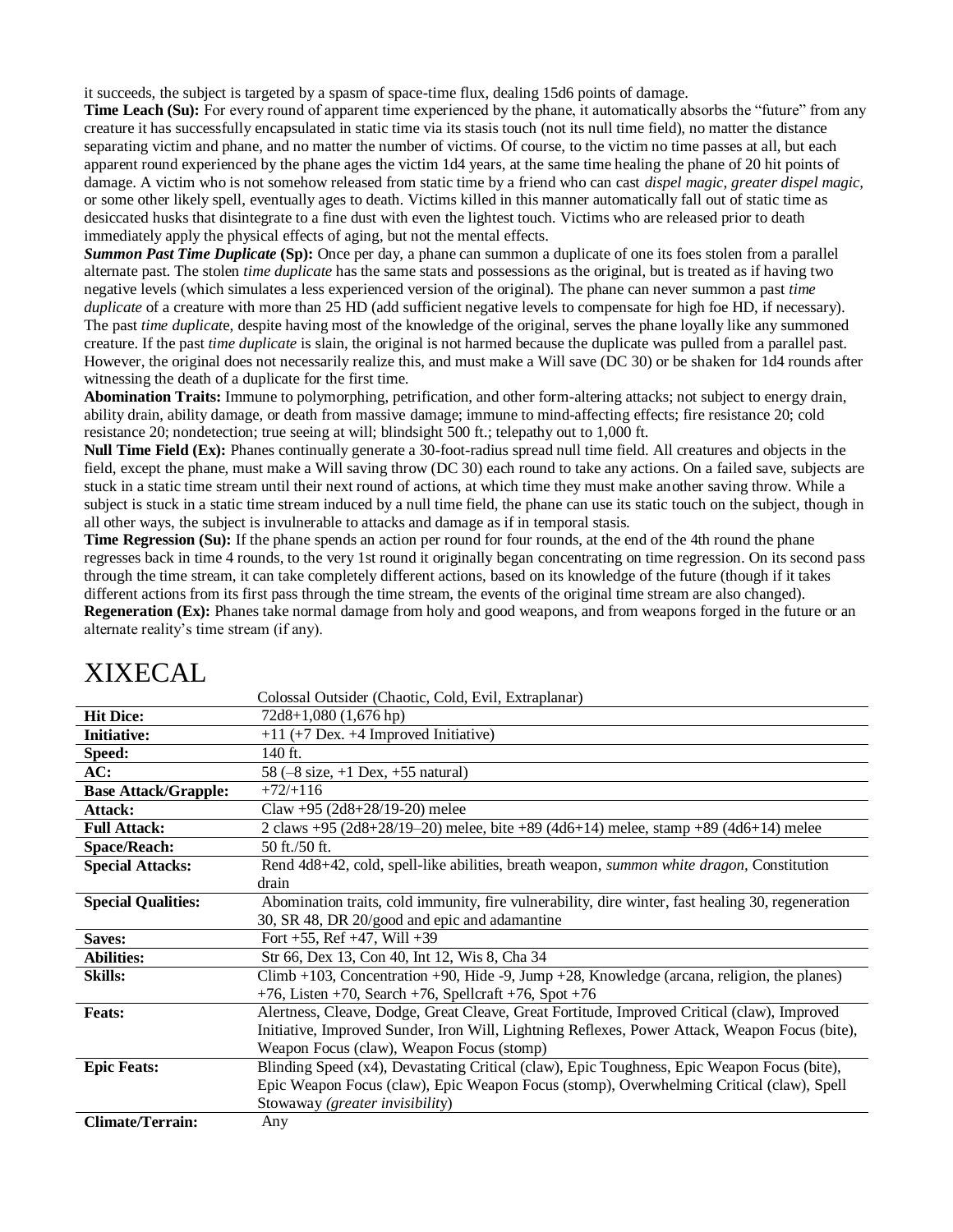| Organization:            | Solitary or in the company of $1d4+1$ old white dragons |
|--------------------------|---------------------------------------------------------|
| <b>Challenge Rating:</b> | 36                                                      |
| <b>Treasure:</b>         | Standard                                                |
| Alignment:               | Always chaotic evil                                     |
| Advancement:             | $73-150$ HD (Colossal)                                  |

A xixecal's natural weapons are treated as epic, evil, and chaotic-aligned for the purpose of overcoming damage reduction. Combat

**Rend (Ex):** If the xixecal hits with both claw attacks, it latches onto the opponent's body and tears the flesh. This attack automatically deals an additional 4d8+42 points of damage.

**Cold (Su):** A hit from a xixecal's melee attack induces numbing cold. The opponent must succeed at a Fortitude save (DC 58) or be affected as though by a *slow* spell for 10 rounds. The DC is Charisma-based.

**Spell-Like Abilities:** At will—*blasphemy, cone of cold, desecrate, greater dispel magic, dominate monster, hold person, greater invisibility, unholy aura, wall of ic*e; 5/day—*haste, meteor swarm.* Caster level 36th; save DC 22 + spell level. The DC is Charisma-based.

**Breath Weapon (Su):** Cone of cold, 300 feet, 3/day, damage 12d6, Fort half DC 61. The DC is Constitution-based. **Summon White Dragon (Sp):** Five times per day a xixecal can summon an old white dragon.

**Constitution Drain (Su):** This effect permanently reduces a living opponent's Constitution score by 4 when the creature hits with a slam, bite, or rend, or twice that amount on a rend or critical hit. The creature heals 20 points of damage (or 40 on a rend or critical hit) whenever it drains Constitution, gaining any excess as temporary hit points. These temporary hit points last a maximum of 1 hour. The attack allows a Fortitude save (DC 58). The DC is Charisma-based.

**Abomination Traits:** Immune to polymorphing, petrification, and other form-altering attacks; not subject to energy drain, ability drain, ability damage, or death from massive damage; immune to mind-affecting effects; nondetection; true seeing at will; blindsight 500 ft.; telepathy out to 1,000 ft.

The standard fire resistance 20 most abominations have is not shared by xixecales

**Dire Winter (Su):** A xixecal always stands at the center of a permanent *dire winter* (epic spell) spell effect. If dispelled, the effect returns 1 minute later— the only way to permanently remove the effect is to slay the xixecal that generates it. **Regeneration(Ex):** Xixecals take normal damage from Lawful weapons, and double damage from burning or fiery weapons.

|                             | <b>Behemoth Eagle</b>                                                                  | <b>Behemoth Gorilla</b>                               |
|-----------------------------|----------------------------------------------------------------------------------------|-------------------------------------------------------|
|                             | Colossal Outsider (Extraplanar)                                                        | Huge Outsider (Extraplanar)                           |
| <b>Hit Dice:</b>            | 21d8+126 (220 hp)                                                                      | 21d8+252 (366 hp)                                     |
| <b>Initiative:</b>          | $+20 (+12$ Dex, $+8$ Superior Initiative)                                              | $+12$ (+8 Dex, +4 Improved Initiative)                |
| Speed:                      | 20 ft., fly 160 ft. (poor)                                                             | 60 ft., climb 30 ft.                                  |
| AC:                         | 24 (+12 Dex, -8 size, +10 natural)                                                     | 38 (+8 Dex, $-2$ size, $+22$ natural)                 |
| <b>Base Attack/Grapple:</b> | $+21/+44$                                                                              | $+21/+39$                                             |
| Attack:                     | Claw +25 (5d10+7) melee                                                                | Claw +29 $(4d8+10)$ melee                             |
| <b>Full Attack:</b>         | 2 claws $+25$ (5d10+7) melee, bite $+20$                                               | 2 claws $+29$ (4d8+10) melee, bite $+24$              |
|                             | $(4d12+3)$ melee                                                                       | $(3d10+5)$ melee                                      |
| <b>Space/Reach:</b>         | 30ft./20 ft.                                                                           | 20 ft./20 ft.                                         |
| <b>Special Attacks:</b>     |                                                                                        | Rend $8d8+20$                                         |
| <b>Special Qualities:</b>   | Evasion, SR 30                                                                         | Scent, SR 30                                          |
| Saves:                      | Fort +18, Ref +24, Will +16                                                            | Fort +24, Ref +20, Will +16                           |
| <b>Abilities:</b>           | Str 25, Dex 34, Con 23 Int 17, Wis 19, Cha 16                                          | Str 31, Dex 26, Con 35 Int 6, Wis 15, Cha 12          |
| <b>Skills:</b>              | Diplomacy $+27$ , Jump $+3$ , Knowledge                                                | Balance $+32$ , Climb $+42$ , Intimidate $+25$ , Jump |
|                             | (geography, history, nature, religion, the<br>$+34$ , Move Silently $+32$ , Spot $+26$ |                                                       |
|                             | planes) $+27$ , Listen $+30$ , Search $+27$ , Sense                                    |                                                       |
|                             | Motive $+28$ , Spot $+41$ , Survival $+28$                                             |                                                       |
| <b>Feats:</b>               | Alertness, Endurance, Flyby Attack, Improved                                           | Dodge, Endurance, Improved Initiative, Iron           |
|                             | Initiative, Iron Will, Skill Focus (spot),                                             | Will, Mobility, Power Attack, Spring Attack           |
|                             | <b>Weapon Finesse</b>                                                                  |                                                       |
| <b>Epic Feats:</b>          | Superior Initiative                                                                    | Epic Toughness                                        |
| <b>Climate/Terrain:</b>     | Any forest, hill, mountains, and plains                                                | Warm forest and warm mountains                        |
| <b>Organization:</b>        | Solitary or pair                                                                       | Solitary or company $(5-8)$                           |
| <b>Challenge Rating:</b>    | 18                                                                                     | 19                                                    |
| <b>Treasure:</b>            | None                                                                                   | None                                                  |

### BEHEMOTH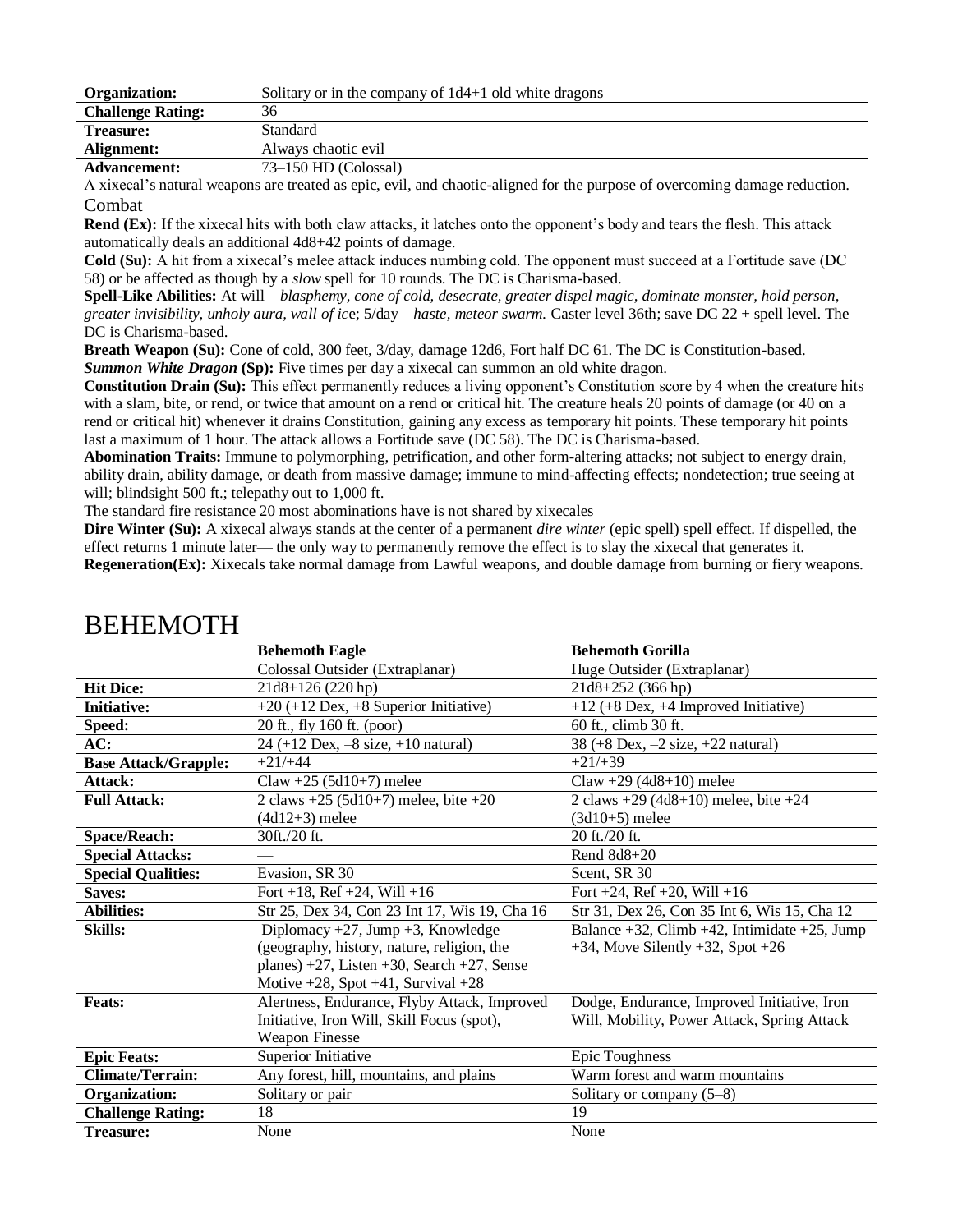| Alignment:          | Always neutral      | Always neutral    |
|---------------------|---------------------|-------------------|
| <b>Advancement:</b> | 21–42 HD (Colossal) | $22-42$ HD (Huge) |

### BEHEMOTH EAGLE

**Skills:** \*A behemoth eagle receives a +8 racial bonus on Spot checks.

**Carrying Capacity:** A light load for a behemoth eagle is up to 2,400 pounds; a medium load, 2,401–4,800 pounds; and a heavy load, 4,801–7,200 pounds.

### BEHEMOTH GORILLA

### Combat

**Rend (Ex):** A behemoth gorilla that hits with both claw attacks latches onto the opponent's body and tears the flesh. This automatically deals an additional 8d8+20 points of damage.

## BRACHYURUS

|                             | Large Magical Beast                                                                                 |  |
|-----------------------------|-----------------------------------------------------------------------------------------------------|--|
| <b>Hit Dice:</b>            | 38d10+684 (893 hp)                                                                                  |  |
| <b>Initiative:</b>          | $+18$ (+14 Dex, +4 Improved Initiative)                                                             |  |
| Speed:                      | $80$ ft.                                                                                            |  |
| AC:                         | 40 (+14 Dex, $-1$ size, $+17$ natural)                                                              |  |
| <b>Base Attack/Grapple:</b> | $+38/+52$                                                                                           |  |
| Attack:                     | Claw +48 (2d6+10/19-20) melee                                                                       |  |
| <b>Full Attack:</b>         | 2 claws +48 (2d6+10/19-20) melee, 1 bite +46 (3d6+5/19-20) melee                                    |  |
| <b>Space/Reach:</b>         | 10 ft./5 ft.                                                                                        |  |
| <b>Special Attacks:</b>     | Frightful howl, savage 15d6+25                                                                      |  |
| <b>Special Qualities:</b>   | Blindsight 240 ft., DR 10/epic, dark-vision 60 ft., fast healing 10, lowlight vision, SR 32, scent, |  |
|                             | acid, cold, electricity, fire, and sonic resistance 20                                              |  |
| Saves:                      | Fort $+41$ , Ref $+35$ , Will $+25$                                                                 |  |
| Abilities:                  | Str 30, Dex 38, Con 47, Int 18, Wis 32, Cha 19                                                      |  |
| <b>Skills:</b>              | Hide +55, Jump +51, Listen +54, Move Silently +55, Spot +54, Survival +52                           |  |
| <b>Feats:</b>               | Alertness, Great Fortitude, Improved Bull Rush, Improved Critical (claw), Improved Critical         |  |
|                             | (bite), Improved Initiative, Improved Trip, Iron Will, Multiattack, Weapon Focus (claw), Weapon     |  |
|                             | Focus (bite)                                                                                        |  |
| <b>Epic Feats:</b>          | Blinding Speed (x2)                                                                                 |  |
| <b>Climate/Terrain:</b>     | Any                                                                                                 |  |
| <b>Organization:</b>        | Solitary, pair, or pack $(5-10)$ .                                                                  |  |
| <b>Challenge Rating:</b>    | 23                                                                                                  |  |
| Treasure:                   | Standard                                                                                            |  |
| Alignment:                  | Usually lawful neutral                                                                              |  |
| <b>Advancement:</b>         | 39–48 HD (Large); 49–58 HD (Huge); 59–66 HD (Gargantuan); 67–135 HD (Colossal)                      |  |
| CONIDAT                     |                                                                                                     |  |

### COMBAT

**Frightful Howl (Su):** As a standard action, a brachyurus can emit a howl in a 60-foot-radius spread that affects opponents with fewer Hit Dice or levels than the brachyurus has. The affected creature must make a successful Will save (DC 33) or become shaken. Success indicates that the target is immune to that brachyurus's frightful howl for one day. The DC is Charisma-based.

**Savage (Ex):** If a brachyurus successfully trips an opponent, it latches onto the opponent's body and tears the flesh. This attack automatically deals an additional 15d6+25 points of damage. If an opponent goes prone for any reason in an area a brachyurus threatens, the brachyurus can also savage the victim as a free action (treat as the brachyurus's attack of opportunity for the round), even though it had nothing to do with tripping the foe.

# COLOSSUS

**Construct Traits:** Immune to mind-affecting effects (charms, compulsions, phantasms, patterns, and morale effects), and to poison, *sleep,* paralysis, stunning, disease, death effects, necromantic effects, and any effect that requires a Fortitude save unless it also works on objects. Cannot heal damage (though regeneration and fast healing still apply, if present). Not subject to critical hits, subdual damage, ability damage, ability drain, or energy drain. Not at risk of death from massive damage, but destroyed when reduced to 0 hit points or less; cannot be raised or resurrected. Darkvision 60 ft.

**Magic Immunity (Ex):** A colossus completely resists most magical and supernatural effects, except where otherwise noted below.

**Antimagic Field (Ex):** A colossus constantly generates an antimagic field in a 100-foot-radius. The field is an invisible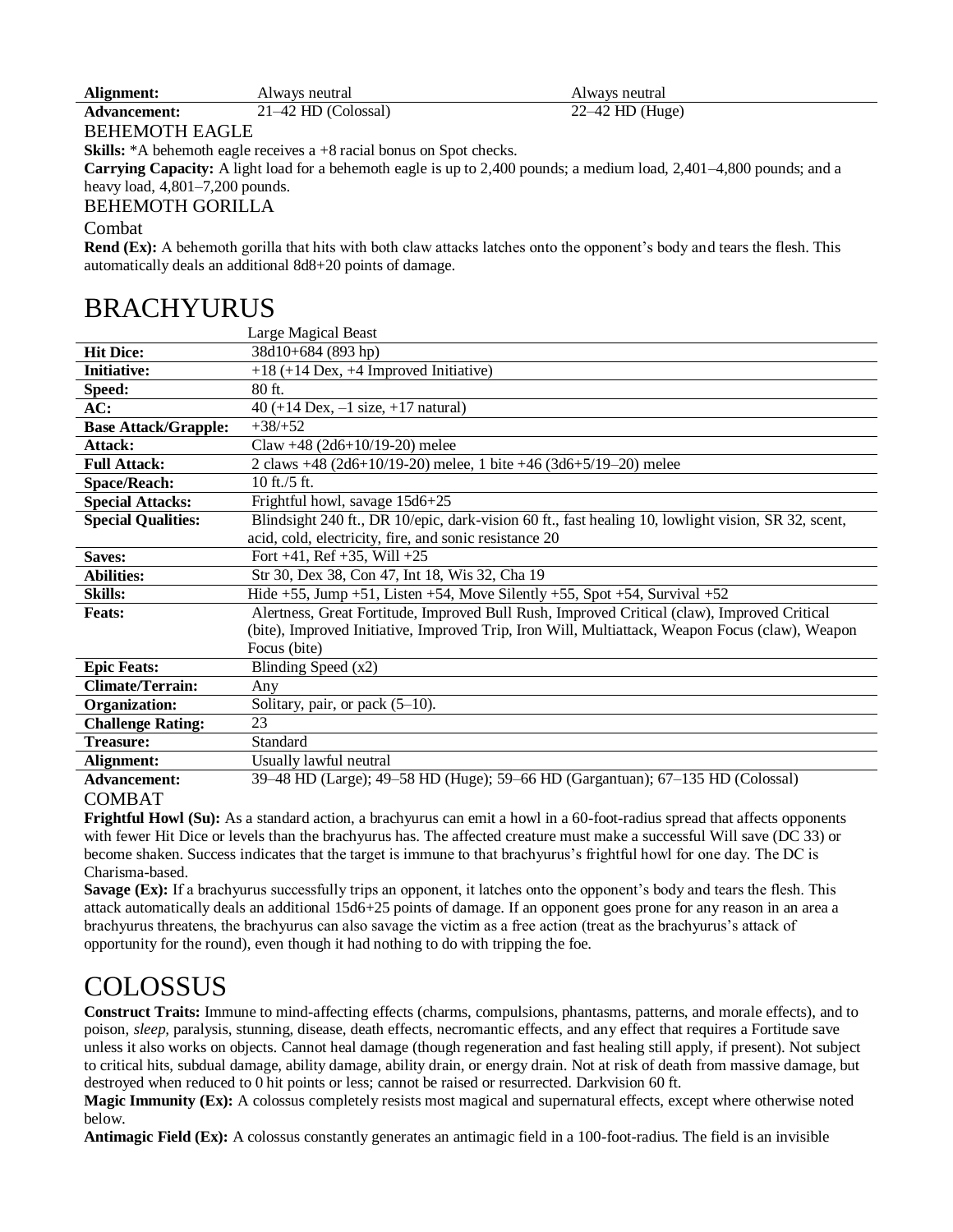barrier that is impervious to most magical effects, including spells, spell-like abilities, and supernatural abilities. Likewise, it prevents the functioning of any magic items or spells within its confines, except for the colossus's own supernatural abilities. This effect is otherwise as an *antimagic* field cast by a 25th-level caster.

A colossus's natural weapons are treated as epic for the purpose of overcoming damage reduction.

### Construction

The construction cost given for each colossus takes into account the physical body and all the materials and spell components that are consumed or become a permanent part of it. Except for the much tougher requirements, constructing a colossus is not unlike constructing a golem.

|                             | <b>Stone Colossus</b>           | <b>Flesh Colossus</b>           | <b>Iron Colossus</b>            |
|-----------------------------|---------------------------------|---------------------------------|---------------------------------|
|                             | <b>Colossal Construct</b>       | <b>Colossal Construct</b>       | Colossal Construct              |
| <b>Hit Dice:</b>            | 64d10 (432 hp)                  | 100d10 (630 hp) or as           | 96d10 (603 hp)                  |
|                             |                                 | controlling spirit              |                                 |
| <b>Initiative:</b>          | $-3$ (Dex)                      | $+2$ (-2 Dex, +4 Improved       | $-2$ (Dex) Initiative)          |
| Speed:                      | 40 ft. (can't run)              | 40 ft. (can't run)              | 50 ft. (can't run)              |
| AC:                         | 44 ( $-8$ size, $-3$ Dex, $+45$ | 45 ( $-8$ size, $-2$ Dex, $+25$ | 60 ( $-8$ size, $-2$ Dex, $+60$ |
|                             | natural)                        | natural, +20 profane)           | natural)                        |
| <b>Base Attack/Grapple:</b> | $+48/+94$                       | $+75/+103$                      | $+72/+123$                      |
| Attack:                     | $Slam + 70 (8d6+30)$            | Colossal club $+79$             | Slam +99 $(12d6+35)$            |
|                             | melee                           | $(6d6+18)$ melee or slam        | melee                           |
|                             |                                 | +79 (4d6+12) melee or           |                                 |
|                             |                                 | thrown object (weighing         |                                 |
|                             |                                 | 10 tons or less) $+65$          |                                 |
|                             |                                 | $(4d6+12)$ ranged               |                                 |
| <b>Full Attack:</b>         | 2 slams $+70(8d6+30)$           | Colossal club +79               | 2 slams $+99$ (12d6+35)         |
|                             | melee                           | $(6d6+18)$ melee or 2           | melee                           |
|                             |                                 | slams $+79$ (4d6+12)            |                                 |
|                             |                                 | melee or thrown object          |                                 |
|                             |                                 | (weighing 10 tons or            |                                 |
|                             |                                 | less) +65 (4d6+12)              |                                 |
|                             |                                 | ranged                          |                                 |
| <b>Space/Reach:</b>         | 30 ft./30 ft.                   | 30 ft./30 ft.                   | 30 ft./30 ft.                   |
| <b>Special Attacks:</b>     | Shatter                         | Frightful presence,             | Breath weapon                   |
|                             |                                 | horrific appearance,            |                                 |
|                             |                                 | stomp, stench                   |                                 |
| <b>Special Qualities:</b>   | Construct traits, magic         | Construct traits, magic         | Construct traits, magic         |
|                             | immunity, antimagic             | immunity, DR 15/Epic            | immunity, antimagic             |
|                             | field, DR 10/Epic and           | and adamantine, negative        | field, rustproof, DR            |
|                             | adamantine                      | energy affinity                 | 20/Epic and adamantine          |
| Saves:                      | Fort $+21$ , Ref $+18$ , Will   | Fort $+33$ , Ref $+31$ , Will   | Fort $+32$ , Ref $+30$ , Will   |
|                             | $+21$                           | $+33$                           | $+33$                           |
| <b>Abilities:</b>           | Str 70, Dex 5, Con -, Int       | Str 35, Dex 6, Con -, Int       | Str 80, Dex 7, Con --, Int      |
|                             | 7, Wis 10, Cha 1                | 1 or as controlling spirit,     | 9, Wis 12, Cha 1                |
|                             |                                 | Wis 11 or as controlling        |                                 |
|                             |                                 | spirit, Cha 1 or as             |                                 |
|                             |                                 | controlling spirit              |                                 |
| <b>Skills:</b>              | Jump $+34$                      | Jump +16 or as                  | Jump $+43$                      |
|                             |                                 | controlling spirit              |                                 |
| <b>Climate/Terrain:</b>     | Any                             | Any                             | Any                             |
| Organization:               | Solitary                        | Solitary                        | Solitary                        |
| <b>Challenge Rating:</b>    | 24                              | 27                              | 33                              |
| <b>Treasure:</b>            | None                            | None                            | None                            |
| Alignment:                  | Usually neutral                 | Neutral evil or neutral         | Usually neutral                 |
| <b>Advancement:</b>         | 65-192 HD (Colossal)            | None (abilities may vary        | 97-288 HD (Colossal)            |
|                             |                                 | by level of possessing          |                                 |
|                             |                                 | spirit)                         |                                 |

### STONE COLOSSUS

A stone colossus cannot speak or make any vocal noise.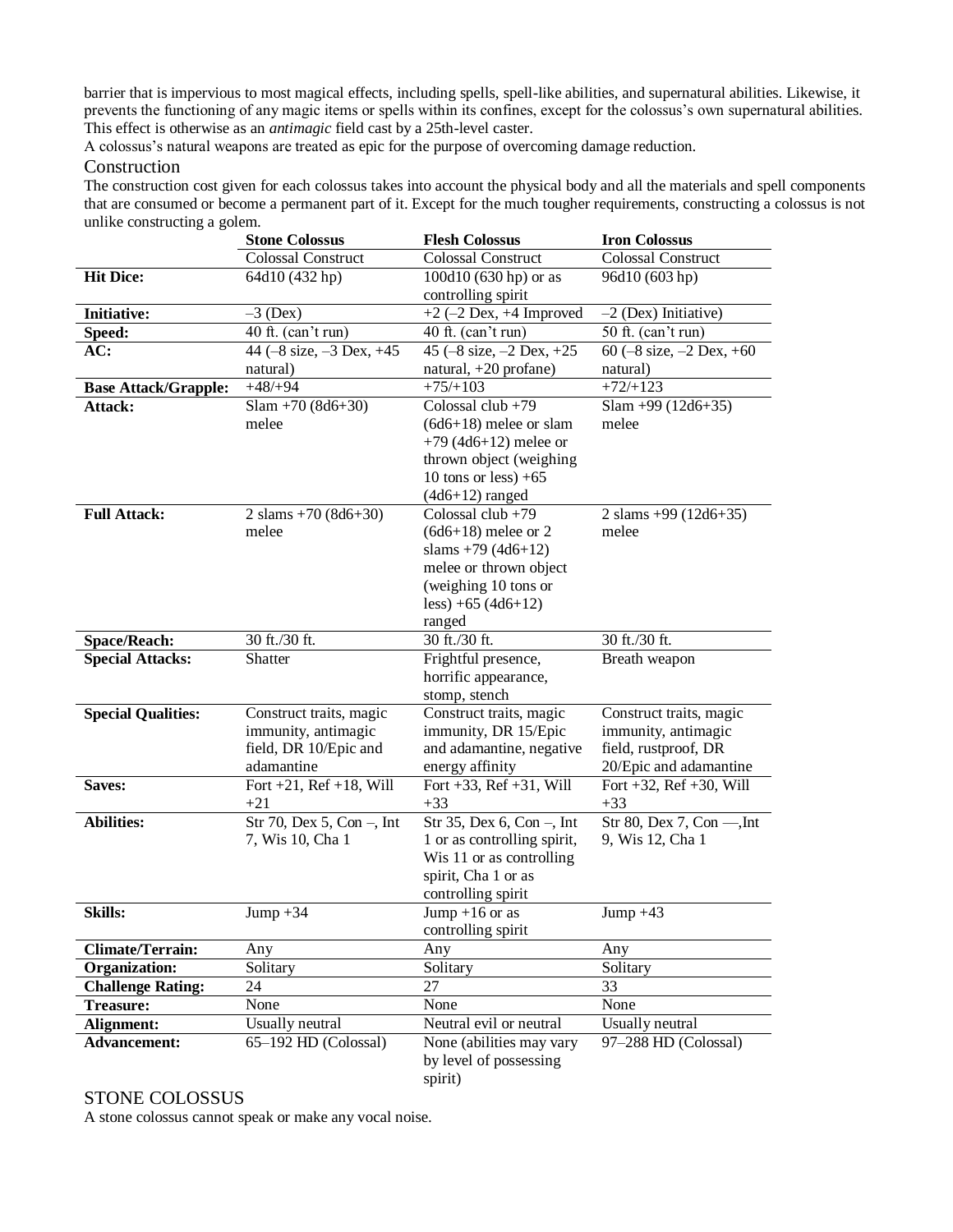### Combat

**Shatter (Su):** A stone colossus can use *shatter*(DC 7) as a free action once every 2 rounds against an opponent's weapon or other item as a 24th-level caster. The DC is Charisma-based.

**Magic Immunity (Ex):** A stone colossus is immune to all spells, spell-like abilities, and supernatural effects, except as follows. A *transmute rock to mud* spell slows it (as the *slow* spell) for 1 round, with no saving throw, while *transmute mud to rock* heals all its lost hit points. A *stone to flesh* spell has no effect on a stone colossus.

### **Construction**

A stone colossus's body is chiseled from a single block of hard stone, such as granite, weighing at least 375,000 pounds. The colossus costs 760,000 gp to create, which includes 100,000 gp for the body. Assembling the body requires a successful Craft (sculpting) or Craft (masonry) check (DC 37). The creator must be 25th level and able to cast epic spells. Completing the ritual drains 30,600 XP from the creator and requires *geas/quest, limited wish, polymorph any object,* and *shatte*r.

### FLESH COLOSSUS

A flesh colossus knows all languages spoken in life by the ghost who acts as its control-ling spirit. When the controlling spirit is suppressed, it mutters in all the tongues spoken by its component corpses.

### Combat

**Frightful Presence (Ex):** All who come within a mile of the flesh colossus must make Will saves (DC 55). Those who make their saves are shaken. Those who fail by 20 points or less are frightened. Those who fail by 21 to 40 points are panicked. Those who fail by 41 points or more are cowering. The DC is Charisma-based.

**Horrific Appearance (Su):** Once per day, the controlling spirit within a flesh colossus may draw upon the negative energy latent in the construct to transform its countenance into a horrible leering visage: All within 300 feet who see this must make a Fortitude save (DC 55) or take 2d4 points of temporary Strength, Dexterity, and Constitution damage. The DC is Charismabased.

**Stomp (Ex):** As a full-round action, a flesh colossus may stomp upon any adjacent foe (that is, any within the area it threatens). Its attack roll modifier for this special attack is +65 (+75 base, –2 Dex, –8 size). If successful, the stomp deals double damage  $(8d6 + 24)$  and pins the victim until the colossus chooses to release him or her.

**Stench (Ex):** All creatures with a sense of smell who come within 300 feet of the construct must make a Fortitude save (DC) 60) or be nauseated (unable to attack, cast spells, concentrate on spells, or do anything else requiring attention, except for a single move or move-equivalent action per round). Those who succeed on their saves take a –4 circumstance penalty on all attack rolls, saving throws, and skill checks for the next 2d6+4 minutes. The DC is Constitution-based.

**Magic Immunity (Ex):** A flesh colossus is immune to all magical and supernatural effects except those that use negative energy (see below).

**Negative Energy Affinity (Su):** Any negative energy spell targeted at the colossus repairs damage taken by the colossus at the rate of 1d10 hit points per level of the spell.

### **Construction**

Only a master necromancer of surpassing power can create a flesh colossus. The bodies of not less than three hundred previously animated Medium-size humanoid creatures must be stripped of their flesh and the bones, which are then rendered in two great vats. The resulting semiliquid bone-paste is then cast into a new articulated skeleton of great size, to which the rendered flesh is applied like wet clay to shape the figure. Finally, the necromancer must bind a ghost of at least 10 HD (the more powerful the better) into the colossus to act as its controlling spirit. Without the controlling spirit, the colossus is just an oversized zombie; with it, it functions as a golem of great size and repugnant appearance. If no ghost is available, the necromancer may occupy the colossus himself by casting *magic jar*. The colossus costs 760,000 gp to create, which includes 100,000 gp for the body. Assembling the body takes no great skill, and many flesh colossi reveal that fact in their uncouth forms. The creator must be 29th level and able to cast epic spells. Completing the ritual drains 30,600 XP from the creator and requires *magic jar, limited wish, polymorph any object,* and *finger of death*.

### IRON COLOSSUS

**Breath Weapon (Su):** Cone of poisonous gas, 80 feet, as a free action every 1d4 rounds, initial damage 3d6 temporary Con, secondary damage 2d6 temporary Con, Fort half (DC 58). The DC is Constitution-based.

**Magic Immunity (Ex):** An iron colossus is immune to all magical and supernatural effects, except as follows. An electricity effect restores 1 hit point to the iron colossus for each 3 points of damage it would otherwise deal.

**Rustproof (Ex):** An iron colossus is not affected by rust attacks, unlike smaller iron golems.

### **Construction**

An iron colossus's body is sculpted from 150,000 pounds of pure iron. The colossus costs 1,000,000 gp to create, which includes 100,500 gp for the body. Assembling the body requires a successful Craft (armorsmithing) or Craft (weaponsmithing) check (DC 42). The creator must be 35th level and able to cast epic spells. Completing the ritual drains 50,000 XP from the creator and requires *cloudkill, geas/quest, limited wish,* and *polymorph any object.*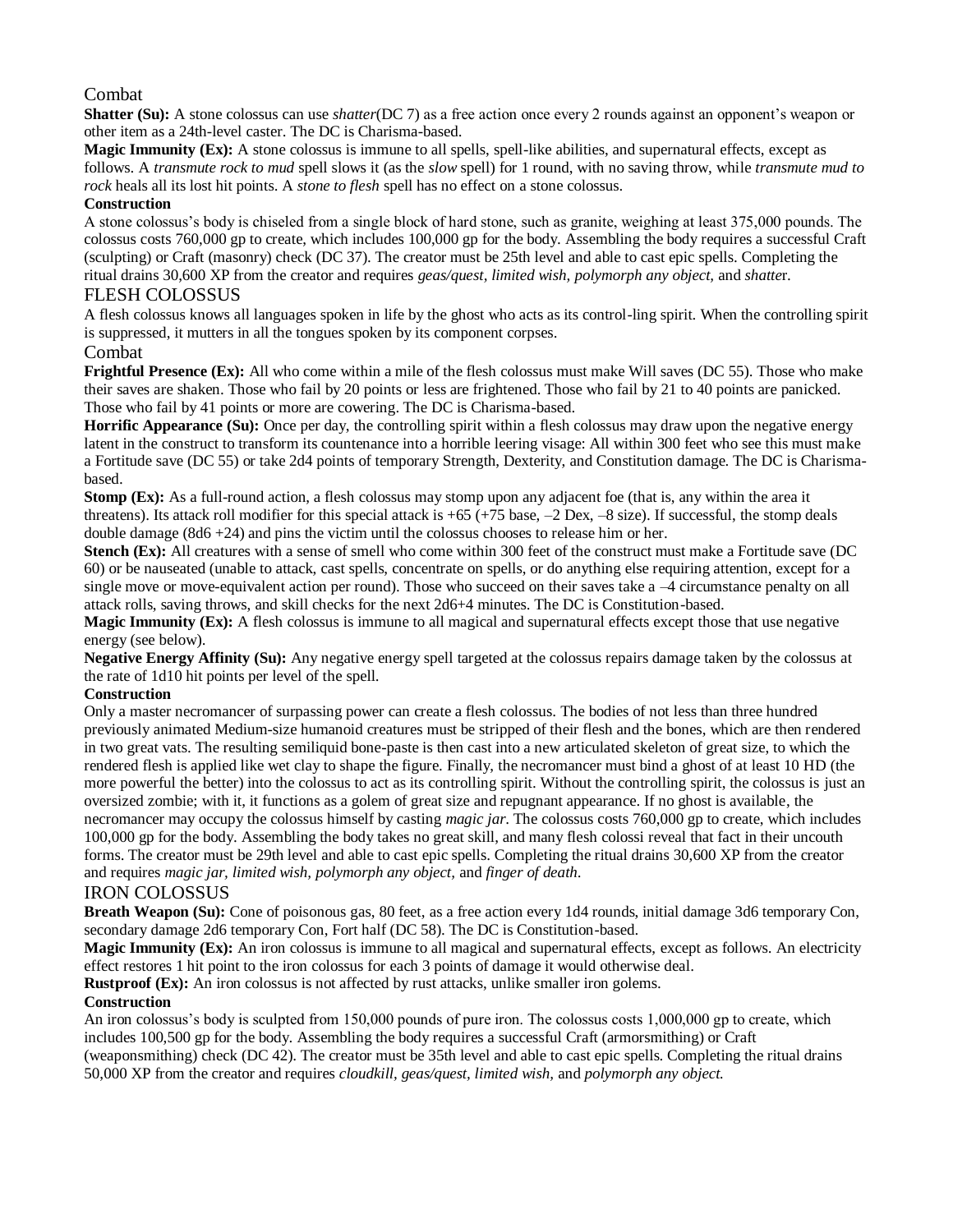# DEMILICH

|                                  | Diminutive Undead                                                                                   |
|----------------------------------|-----------------------------------------------------------------------------------------------------|
| <b>Hit Dice:</b>                 | 21d12 (130 hp)                                                                                      |
| <b>Initiative:</b>               | $+7$ (+3 Dex, +4 Improved Initiative)                                                               |
| Speed:                           | Fly 180 ft. (perfect)                                                                               |
| AC:                              | 51 (+4 size, +3 Dex, +5 natural armor, +8 bracers of armor, +2 ring of protection, +21 insight)     |
| <b>Base Attack/Grapple:</b>      | $+10/-2$                                                                                            |
| Attack:                          | Touch $+35$ (10d6+20 plus paralyzing touch) melee                                                   |
| <b>Full Attack:</b>              | Touch +35 (10d6+20 plus paralyzing touch) melee                                                     |
| <b>Space/Reach:</b>              | 1 ft. / 0 ft.                                                                                       |
| <b>Special Attacks:</b>          | Trap the soul, fear aura, paralyzing touch, 21st-level wizard spellcaster, Perfect Automatic Still  |
|                                  | Spell, spell-like abilities                                                                         |
| <b>Special Qualities:</b>        | Magic immunity, phylactery transference, turn resistance +20, DR 15/Epic and bludgeoning,           |
|                                  | undead traits, acid resistance 20, fire resistance 20, sonic resistance 20, immune to cold,         |
|                                  | electricity, polymorph, and mind-affecting attacks.                                                 |
| Saves:                           | Fort +10, Ref +12, Will +17                                                                         |
| <b>Abilities:</b>                | Str 10, Dex 16 (with gloves), Con -, Int 39 (with headband), Wis 24, Cha 20                         |
| <b>Skills:</b>                   | Concentration $+25$ , Craft (alchemy) $+34$ , Hide $+35$ , Knowledge (arcana, religion, the planes) |
|                                  | +34, Knowledge (history) +26, Listen +27, Move Silently +23, Search +34, Sense Motive +27,          |
|                                  | Spellcraft $+36$ , Spot $+27$                                                                       |
| <b>Feats:</b>                    | Brew Potion, Combat Casting, Craft Wondrous Item, Enlarge Spell, Heighten Spell, Improved           |
|                                  | Initiative, Lightning Reflexes, Maximize Spell, Quicken Spell, Scribe Scroll, Spell Penetration,    |
|                                  | Toughness                                                                                           |
| <b>Epic Feats:</b>               | Automatic Quicken Spell, Blinding Speed, Improved Spell Capacity (10th), Tenacious Magic            |
|                                  | (any)                                                                                               |
| <b>Climate/Terrain:</b>          | Any                                                                                                 |
| Organization:                    | Solitary                                                                                            |
| <b>Challenge Rating:</b>         | 29                                                                                                  |
| <b>Treasure:</b>                 | Standard                                                                                            |
| Alignment:                       | Neutral evil                                                                                        |
| $\Delta$ algebras a agreement of | $D_{\tau}$ , also no atom algoo                                                                     |

**Advancement:** By character class

Demiliches speak the languages they knew as liches and as living creatures.

A demilich's natural weapons are treated as epic for the purpose of overcoming damage reduction.

#### Combat

**Trap the Soul (Su):** A demilich can trap the souls of up to eight living creatures per day. To use this power, it selects any target it can see within 300 feet. The target is allowed a Fortitude saving throw (DC 36). If the target makes its saving throw, it gains four negative levels (this does not count as a use of trap the soul). If the target fails its save, the soul of the target is instantly drawn from its body and trapped within one of the gems incorporated into the demilich's form. The gem gleams for 24 hours, indicating the captive soul within. The soulless body collapses in a mass of corruption and molders in a single round, reduced to dust. If left to its own devices, the demilich slowly devours the soul over 24 hours—at the end of that time the soul is completely absorbed, and the victim is forever gone. If the demilich is overcome before the soul is eaten, crushing the gem releases the soul, after which time it is free to seek the afterlife or be returned to its body by the use of either *resurrectio*n, *true resurrection, clone,* or *miracle.* A potential victim protected by a *death ward* spell is not immune to trap the soul, but receives a +5 bonus on its Fortitude saving throw and is effective against the level loss on a successful save. The DC is Charisma-based

**Fear Aura (Su):** Demiliches are shrouded in a dreadful aura of death and evil. Creatures of less than 5 HD in a 60-foot radius that look at the demilich must succeed at a Will save (DC 19) or be affected as though by *fear* as cast by a 21st-level caster. The DC is Charisma-based.

**Paralyzing Touch (Su):** Any living creature a demilich touches must succeed at a Fortitude save (DC 36) or be permanently paralyzed. *Remove paralysis* or any spell that can remove a curse can free the victim. The effect cannot be dispelled. Anyone paralyzed by a demilich seems dead, though a successful Spot check (DC 20) or Heal check (DC 15) reveals that the victim is still alive.

**Spells:** The demilich can cast any spells it could cast as a lich. This sample demilich was a 21st-level wizard (spells per day: 4/12/8/7/7/7/7/6/6/6/3). The last three spell slots are 10th-level slots and available for 0–9th level metamagic spells. **Perfect Automatic Still Spell (Ex):** A demilich can cast all the spells it knows without gestures.

**Spell-Like Abilities:** At will—*alter self, astral projection, create greater undead, create undead, death knell, enervation, greater dispel magic, harm* (usually used to heal itself ), *summon monster I–IX, telekinesis, weird;* 2/day—*greater planar*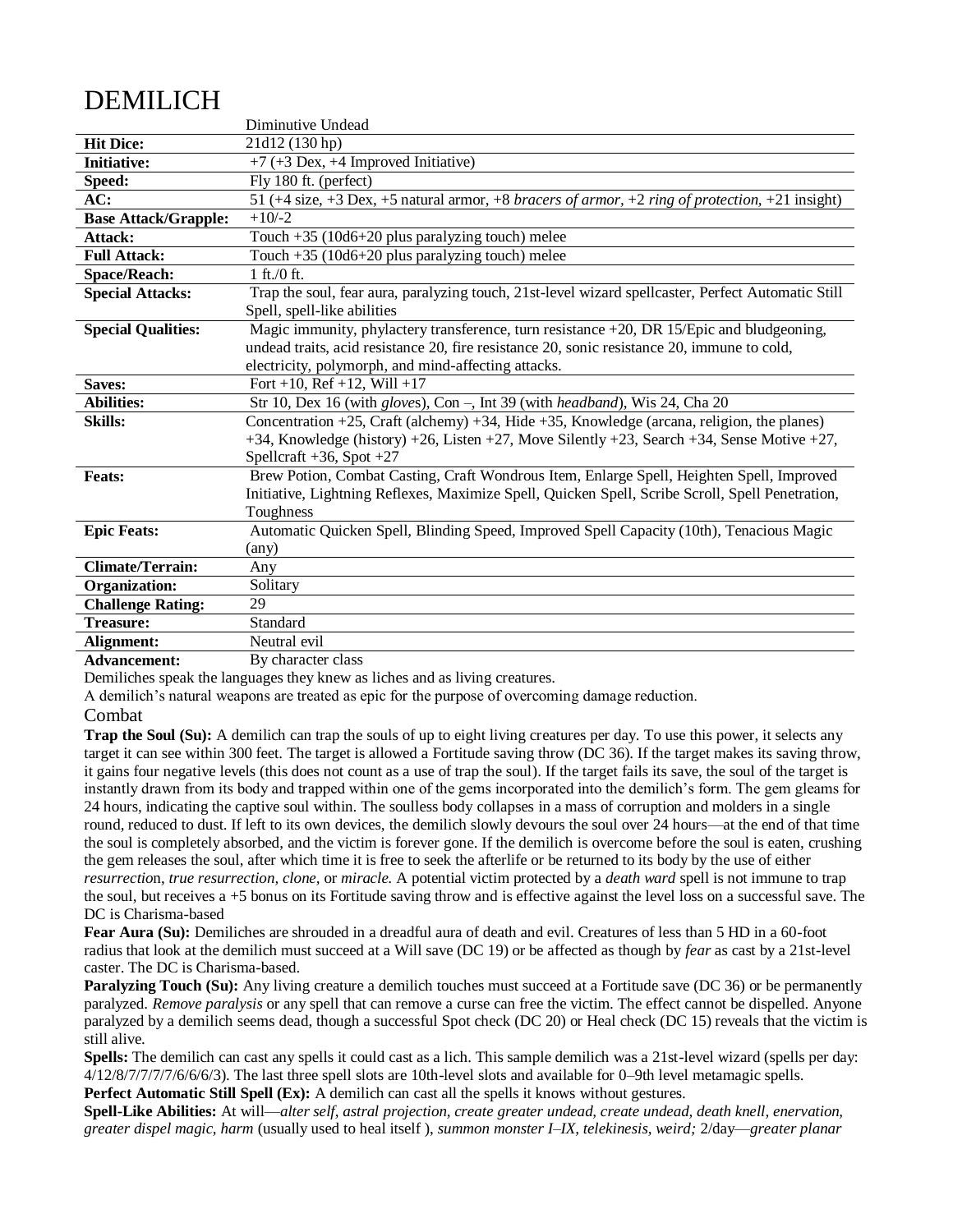*ally.* Demiliches use these abilities as casters of a level equal to their spellcaster level, but the save DCs are all 36. The DC is Charisma-based.

**Magic Immunity (Ex):** Demiliches are immune to all magical and supernatural effects, except as follows. A *shatter* spell affects a demilich as if it were a crystalline creature, but deals half the damage normally indicated. A *dispel evil* spell deals 3d6 points of damage (Fort save for half damage). *Holy smite* spells affect demiliches normally.

**Phylactery Transference (Su):** Headbands, belts, rings, cloaks, and other wearable items kept in close association with the demilich's phylactery transfer all their benefits to the demilich no matter how far apart the demilich and the phylactery are located. The standard limits on types of items utilized simultaneously still apply. The sample demilich "wears" *bracers of armor +8, headband of intellect +6, pink Ioun stone, ring of wizardry* I, *ring of protection +2,* and *gloves of Dexterity +2.*  **Undead Traits:** Immune to poison, *sleep,* paralysis, stunning, disease, death, effects, necromantic effects, mind-affecting effects, and any effect requiring a Fortitude save unless it also works on objects. Not subject to critical hits, subdual damage, ability damage, ability drain, or energy drain. Negative energy heals. Not at risk of death from massive dam-age, but destroyed at 0 hit points or less. Darkvision 60 ft. Cannot be raised; resurrection works only if creature is willing. **Immunities (Ex):** Demiliches are immune to cold, electricity, polymorph, and mind-affecting attacks.

### CREATING A DEMILICH

"Demilich" is a tem-plate that can be added to any lich. It uses all the lich's statistics and special abilities except as noted here. A demilich's form is concentrated into a single portion of its original body, usually its skull. Part of the process of becoming a demilich includes the incorporation of costly gems into the retained body part; see Creating Soul Gems, below. Size: Medium-size and Large liches become Diminutive demiliches, Huge liches become Small demiliches, Gargantuan liches become Medium-size demiliches, and Colossal liches become Large demiliches. **Hit Dice:** As lich.

**Speed:** Replace with fly 180 ft. (perfect) or the lich's supernatural (not natural) fly speed, whichever is better.

**AC:** The demilich retains the lich's +5 natural armor bonus and gains an insight bonus equal to AC equal to its Hit Dice, as well as a probable size adjustment to AC.

**Attack:** The demilich gains an insight bonus equal to its Hit Dice as a bonus on its touch attacks.

**Damage:** The demilich gains an enhanced touch attack over that of its previous lich form (it now uses its entire flying skull to make the touch attack), including paralyzing touch. The demilich's touch attack uses negative energy to deal 10d6+20 points of damage to living creatures (no saving throw). Liches with other natural attacks lose them.

**Special Attacks:** The demilich retains all the lich's special attacks and also gains those described below.

*Trap the Soul (Su):* A demilich can trap the souls of up to eight living creatures per day. To use this power, it selects any target it can see within 300 feet. The target is allowed a Fort saving throw (DC  $10 +$  demilich's HD + demilich's Cha modifier). If the target makes its saving throw, it gains four negative levels (this does not count as a use of trap the soul). If the target fails its save, the soul of the target is instantly drawn from its body and trapped within one of the gems incorporated into the demilich's form. The gem gleams wickedly for 24 hours, indicating the captive soul within. The soulless body collapses in a mass of corruption and molders in a single round, reduced to dust. If left to its own devices, the demilich slowly devours the soul over 24 hours—at the end of that time the soul is completely absorbed, and the victim is forever gone. If the demilich is overcome before the soul is eaten, crushing the gem releases the soul, after which time it is free to seek the afterlife or be returned to its body by the use of either *resurrectio*n, *true resurrection, clone,* or *miracle.* If the demilich is overcome before the soul is eaten, crushing the gem releases the soul, after which time it is free to seek the afterlife or be returned to its body by the use of either *resurrectio*n, *true resurrection, clone,* or *miracle.* A potential victim protected by a *death ward* spell is not immune to trap the soul, but receives a +5 bonus on its Fortitude saving throw and is effective against the level loss on a successful save.

*Fear Aura (Su):* Demiliches are shrouded in a dreadful aura of death and evil. Creatures of less than 5 HD in a 60- foot radius that look at the demilich must succeed at a Will save (DC  $14 +$  demilich's Cha modifier) or be affected as though by *fear* as cast by a 21st-level caster.

*Paralyzing Touch (Su):* Any living creature a demilich touches must succeed at a Fortitude save (DC 10 + demilich's HD + demilich's Cha modifier) or be permanently paralyzed. *Remove paralysis* or any spell that can remove a curse can free the victim. The effect cannot be dispelled. Anyone paralyzed by a demilich seems dead, though a successful Spot check (DC 20) or Heal check (DC 15) reveals that the victim is still alive.

Spells: The demilich can cast any spells it could cast as a lich.

*Perfect Automatic Still Spell:* The demilich can cast all the spells it knows without gestures.

**Spell-Like Abilities:** At will—*alter self, astral projection, create greater undead, create undead, death knell, enervation, greater dispel magic, harm* (usually used to heal itself ), *summon monster I–IX, telekinesis,* and *weird;* 2/day— *greater planar ally.* Demiliches use these abilities as casters of a level equal to their spellcaster level, but the save DCs are equal to  $10 +$  the demilich's HD + the demilich's Charisma modifier.

**Special Qualities:** The demilich retains all the lich's special qualities and also has those described below. *Magic Immunity (Ex):* Demiliches are immune to all magical and supernatural effects, except as follows. A *shatter* spell affects a demilich as if it were a crystalline creature, but deals half the damage normally indicated. A *dispel evil* spell deals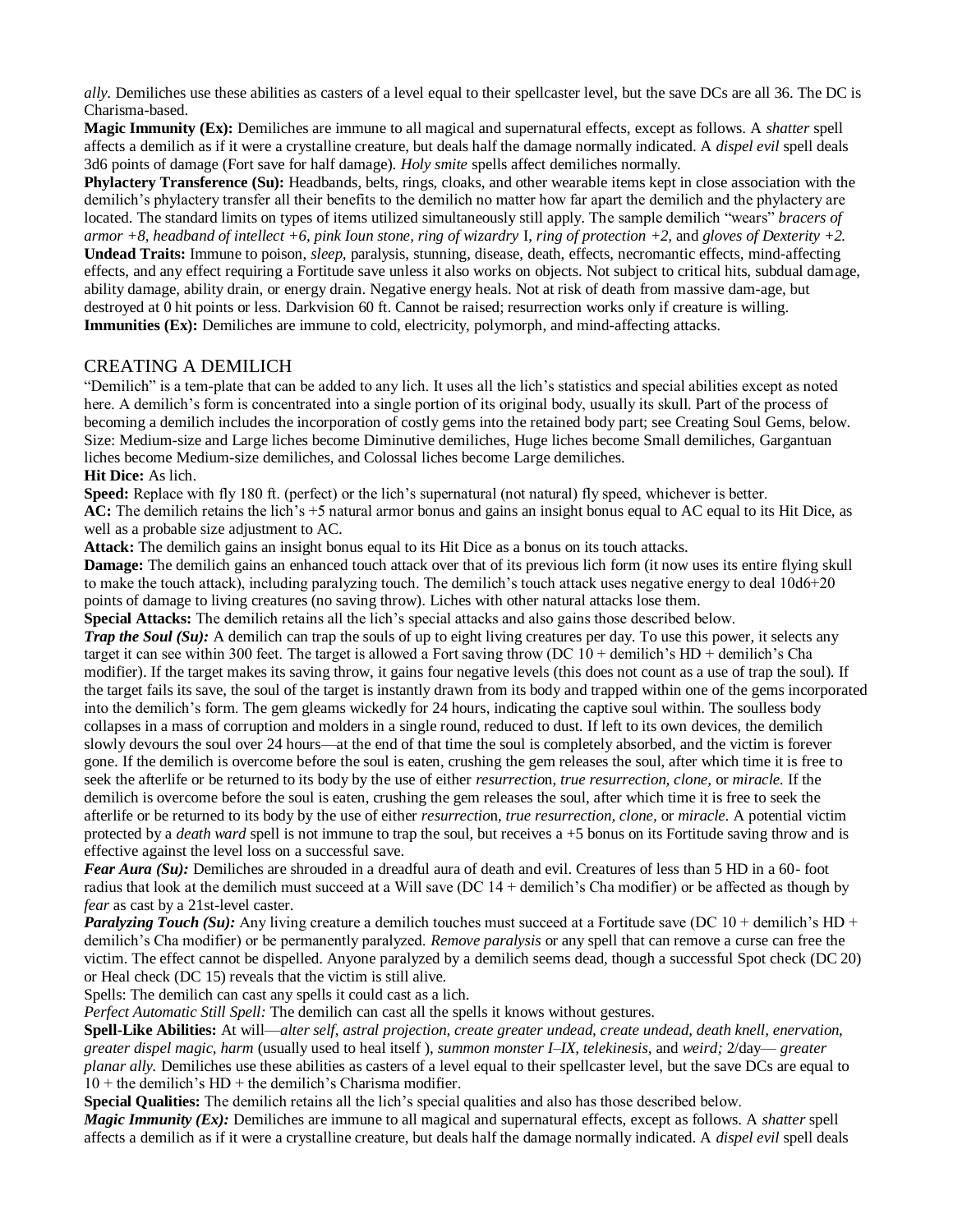3d6 points of damage (Fort save for half damage). *Holy smite* spells affect demiliches normally.

*Phylactery Transference (Su):* Headbands, belts, rings, cloaks, and other wearable items kept in close association with the demilich's phylactery transfer all their benefits to the demilich no matter how far apart the demilich and the phylactery are located. The standard limits on types of items utilized simultaneously still apply.

*Undead Traits:* Immune to poison, *sleep,* paralysis, stunning, disease, death, effects, necromantic effects, mind-affecting effects, and any effect requiring a Fortitude save unless it also works on objects. Not subject to critical hits, subdual damage, ability damage, ability drain, or energy drain. Negative energy heals. Not at risk of death from massive damage, but destroyed at 0 hit points or less. Darkvision 60 ft. Cannot be raised; resurrection works only if creature is willing.

*Immunities (Ex):* Demiliches are immune to cold, electricity, polymorph, and mind-affecting attacks.

*Turn Resistance (Ex):* A demilich has turn resistance +20.

*Damage Reduction (Su):* A demilich loses any previous damage reduction and instead has damage reduction 15/Epic and bludgeoning (15 points of damage is subtracted from all melee attacks unless the weapon used is both an epic and a bludgeoning weapon). Vorpal weapons, no matter their enhancement bonus, ignore this damage reduction but do only half damage to a demilich (demiliches cannot be beheaded).

*Resistances (Ex):* Demiliches have acid resistance 20, fire resistance 20, and sonic resistance 20. **Saves:** Same as the lich.

**Abilities:** A demilich gains +10 to Intelligence, Wisdom, and Charisma.

**Skills:** Demiliches receive a +20 racial bonus on Hide, Listen, Move Silently, Search, Sense Motive, and Spot checks. Otherwise same as the lich (this overlaps with the previous racial bonus gained by the lich; it does not stack). **Feats:** Same as the lich.

**Epic Feats:** Demiliches gain the feats Blinding Speed, Tenacious Magic, and Automatic Quicken Spell.

**Climate/Terrain:** Same as the lich.

**Organization:** Solitary or consistory (1 demilich and 3–6 liches).

**Challenge Rating:** Same as the lich + 6.

**Treasure:** Same as the lich.

**Alignment:** Any evil.

**Advancement:** By character class.

### DEMILICH CHARACTERS

The process of becoming a demilich can be undertaken only by a lich acting of its own free will. The demilich retains all class abilities it had as a lich.

### CREATING SOUL GEMS

Liches have phylacteries that allow them to reappear 1d10 days after their apparent death, as do demiliches. Demiliches also have eight soul gems, each of which acts like a phylactery in its own right. If all the soul gems, as well as the demilich's phylactery, are not destroyed after a demilich is downed, the demilich reappears 1d10 days after its apparent death. The soul gems also allow the demilich to use its most devastating ability, trap the soul (see above). Each demilich must make its own soul gems, which requires the Craft Wondrous Item feat. The lich must be a sorcerer, wizard, or cleric of at least 21st level. Each soul gem costs 120,000 gp and 4,800 XP to create and has a caster level equal to that of its creator at the time of creation. Soul gems appear as egg-shaped gems of wondrous quality. They are always incorporated directly into the concentrated form of the demilich.

### DEVASTATION VERMIN

**Vermin Traits:** Immune to mind-affecting effects (charms, compulsions, phantasms, patterns, and morale effects).

|                              | <b>Devastation Centipede</b>                                 | <b>Devastation Spider</b>                                    |
|------------------------------|--------------------------------------------------------------|--------------------------------------------------------------|
|                              | Colossal Vermin                                              | Colossal Vermin                                              |
| <b>Hit Dice:</b>             | 128d8+1,152 (1,728 hp)                                       | $128d8+1,280(1,856$ hp)                                      |
| <b>Initiative:</b>           | $+13$ (Dex)                                                  | $+14$ (Dex)                                                  |
| Speed:                       | $80$ ft.                                                     | 60 ft., climb 40 ft. (80 ft., climb 40 ft.)                  |
| AC:                          | 55 $(-8 \text{ size}, +13 \text{ Dev}, +40 \text{ natural})$ | 58 $(-8 \text{ size}, +14 \text{ Dev}, +42 \text{ natural})$ |
| <b>Base Attack/ Grapple:</b> | $+96/+128$                                                   | $+96/+125$                                                   |
| Attack:                      | Bite $+99$ (20d10+16 plus poison) melee                      | Bite $+101$ (18d10+19 plus poison) melee                     |
| <b>Full Attack:</b>          | Bite $+99$ (20d10+16 plus poison) melee                      | Bite $+101$ (18d10+19 plus poison) melee                     |
| <b>Space/Reach:</b>          | 50 ft./40 ft.                                                | 50 ft./40 ft.                                                |
| <b>Special Attacks:</b>      | Poison                                                       | Poison                                                       |
| <b>Special Qualities:</b>    | Darkvision 300 ft., SR 50, DR 10/-                           | Darkvision 300 ft., SR 50, DR 10/-                           |
| Saves:                       | Fort $+75$ , Ref $+55$ , Will $+42$                          | Fort +76, Ref +56, Will +42                                  |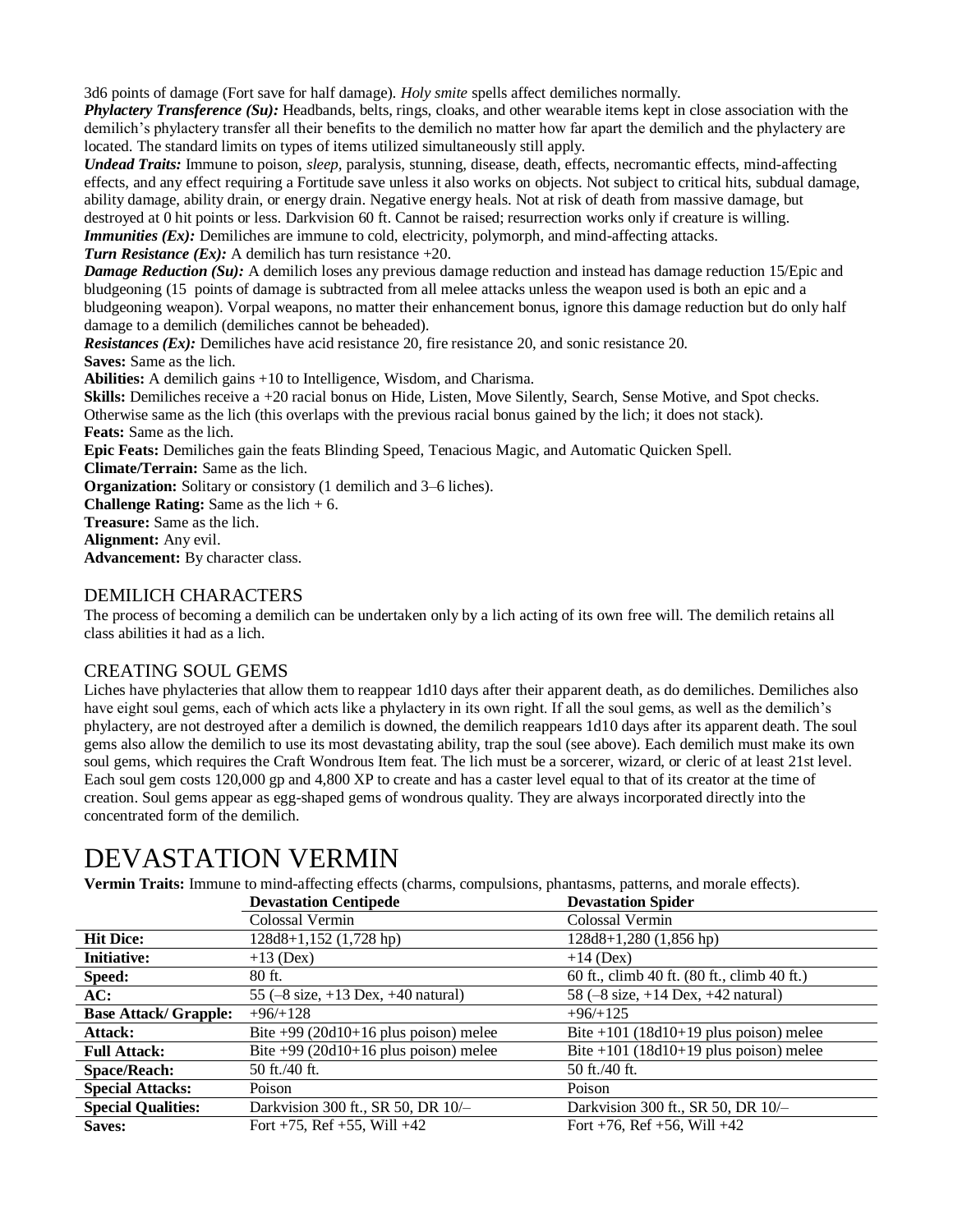| <b>Abilities:</b>         | Str 33, Dex 37, Con 29, Int -, Wis 10, Cha 2                 | Str 37, Dex 39, Con 30, Int -, Wis 10, Cha 2                 |
|---------------------------|--------------------------------------------------------------|--------------------------------------------------------------|
| <b>Skills:</b>            | Climb +19, Hide +1, Jump +31, Spot +8                        | Climb +21, Hide +2 (-2), Jump +25 (+39),                     |
|                           |                                                              | Move Silently $+14$ , Spot $+8$ ( $+12$ )                    |
| <b>Climate/Terrain:</b>   | Any land                                                     | Any land                                                     |
| Organization:             | Solitary or cluster $(2-5)$                                  | Solitary or cluster $(2-5)$                                  |
| <b>Challenge Rating:</b>  | 39                                                           | 41                                                           |
| <b>Treasure:</b>          | None                                                         | None                                                         |
| Alignment:                | Always neutral                                               | Always neutral                                               |
| <b>Advancement:</b>       | None                                                         | None                                                         |
|                           |                                                              |                                                              |
|                           | <b>Devastation Scorpion</b>                                  | <b>Devastation Beetle</b>                                    |
|                           | Colossal Vermin                                              | Colossal Vermin                                              |
| <b>Hit Dice:</b>          | 128d8+1,408 (1,984 hp)                                       | 128d8+2,304 (2,880 hp)                                       |
| <b>Initiative:</b>        | $+12$ (Dex)                                                  | $+10$ (Dex)                                                  |
| Speed:                    | 100 ft.                                                      | 70 ft.                                                       |
| AC:                       | 60 $(-8 \text{ size}, +12 \text{ Dev}, +46 \text{ natural})$ | 72 $(-8 \text{ size}, +10 \text{ Dev}, +60 \text{ natural})$ |
| <b>Attacks:</b>           | 2 claws $+102$ melee, sting $+97$ melee                      | Bite $+104$ melee                                            |
| Damage:                   | Claw $10d10+14$ , sting $8d10+7$ plus poison                 | Bite 25d10+24                                                |
| <b>Space/Reach:</b>       | 50 ft./40 ft.                                                | 50 ft./40 ft.                                                |
| <b>Special Attacks:</b>   | Improved grab, squeeze, poison                               | Trample 30d10+24, acid cloud                                 |
| <b>Special Qualities:</b> | Darkvision 300 ft., SR 50, DR 15/-                           | Darkvision 300 ft., SR 60, DR 20/-                           |
| Saves:                    | Fort $+77$ , Ref $+54$ , Will $+42$                          | Fort $+84$ , Ref $+52$ , Will $+42$                          |
| <b>Abilities:</b>         | Str 38, Dex 35, Con 32, Int -, Wis 10, Cha 2                 | Str 42, Dex 31, Con 46, Int -, Wis 10, Cha 9                 |
| <b>Skills:</b>            | Climb +22, Hide +4, Jump +42, Spot +8                        | Jump $+31$ , Listen $+0$ , Spot $+0$                         |
| <b>Climate/Terrain:</b>   | Any land                                                     | Any land                                                     |
| Organization:             | Solitary or cluster $(2-5)$                                  | Solitary or cluster $(2-5)$                                  |

### Advancement: None None None None

### DEVASTATION CENTIPEDE

**Poison (Ex):** Bite, Fort save (DC 93); initial and secondary damage 2d12 temporary Dex.

**Alignment:** Always neutral Always neutral

**Challenge Rating:** 42 50 Treasure: None None None

**Skills:** Devastation centipedes receive a +8 racial bonus on Climb, Hide, and Spot checks.

### DEVASTATION SPIDER

**Poison (Ex):** Bite, Fort save (DC 94); initial and secondary damage 2d12 temporary Con.

Web (Ex): A single web strand is strong enough to support the spider and one creature of Gargantuan size. Web-spinning devastation spiders can cast a web eight times per day. This is similar to an attack with a net but has a maximum range of 150 feet, with a range increment of 30 feet, and is effective against targets of up to Gargantuan size. The web anchors the target in place, allowing no movement. An entangled creature can escape with a successful Escape Artist check (DC 38) or burst it with a Strength check (DC 44). Both are standard actions. Web-spinning spiders often create sheets of sticky webbing about 1,000 feet square. They usually position these sheets to snare flying creatures but can also try to trap prey on the ground. Approaching creatures must succeed at a Spot check (DC 20) to notice a web; otherwise, they stumble into it and become trapped as though by a successful web attack. Attempts to escape or burst the webbing gain a +5 bonus if the trapped creature has something to walk on or grab while pulling free. Each 5-foot section has 24 hit points, and sheet webs have damage reduction 20/fire. A devastation spider can move across its own sheet web at its climb speed and can determine the exact location of any creature caught in the web.

**Skills:** Web-spinning devastation spiders receive a +4 racial bonus on Hide and Spot checks. Hunting spiders receive a +6 racial bonus on Jump checks and a +8 racial bonus on Spot checks (using the modifiers given in parentheses). \*All devastation spiders gain a +8 competence bonus on Hide and Move Silently checks when using their webs.

### DEVASTATION SCORPION

**Improved Grab (Ex):** To use this ability, the devastation scorpion must hit with its claw attack. If it gets a hold, it hangs on and squeezes.

**Squeeze (Ex):** A devastation scorpion that gets a hold on a Gargantuan or smaller opponent automatically deals damage with both claws and its sting.

**Poison (Ex):** Sting, Fort save (DC 95); initial and secondary damage 2d12 temporary Str.

**Skills:** Devastation scorpions receive a +4 racial bonus on Climb, Hide, and Spot checks.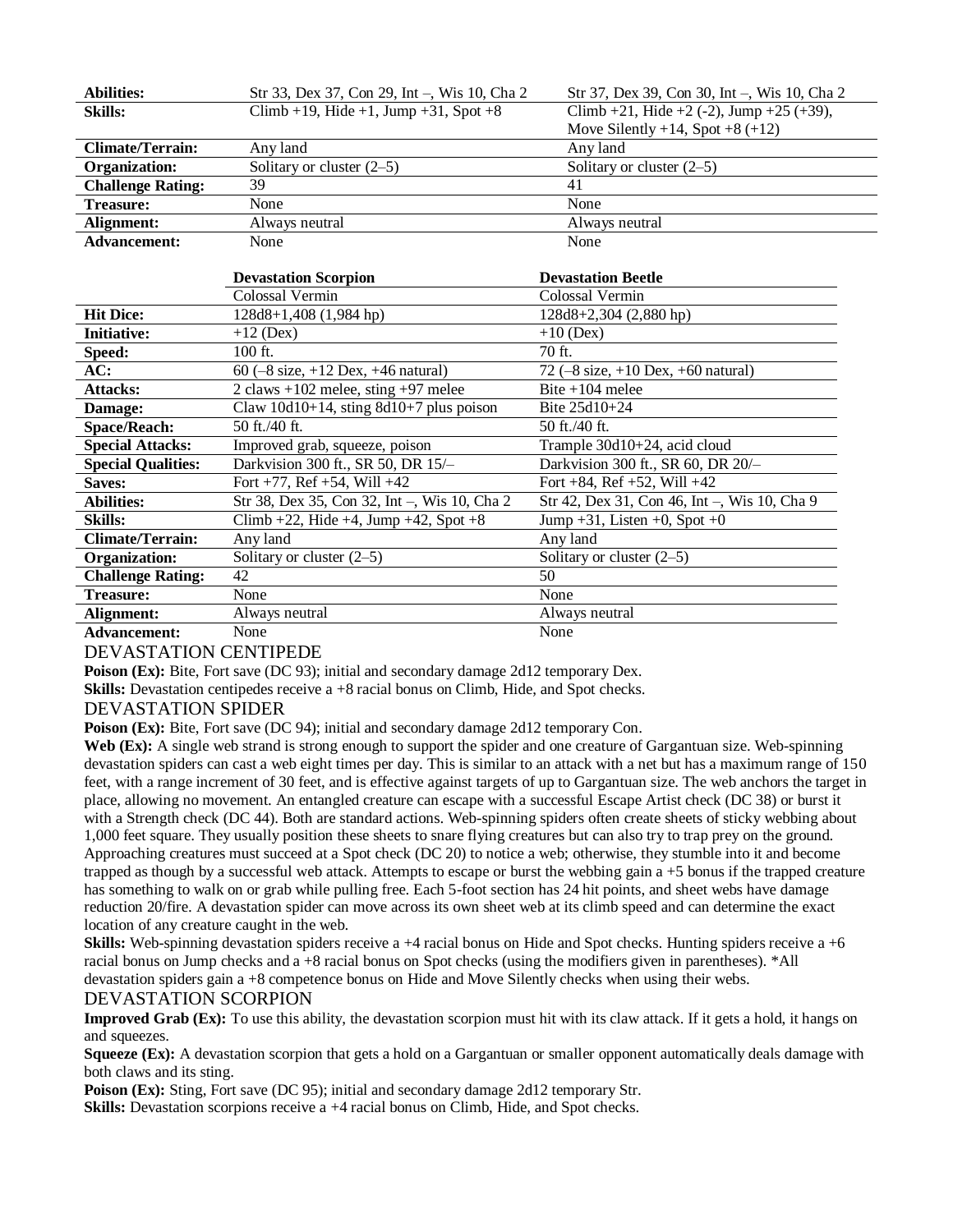### DEVASTATION BEETLE

**Trample (Ex):** A devastation beetle can trample Gargantuan and smaller creatures for 30d10+24 points of damage. Opponents who do not make attacks of opportunity against the devastation beetle can attempt a Reflex save (DC 90) to halve the damage.

**Acid Cloud (Ex):** A devastation beetle exudes a constant vapor that radiates outward in every direction for 60 feet. This vapor deals 6d6 points of acid damage each round to anyone caught in the cloud.

# DRAGON, ADVANCED

The standard advancement rules allow dragons theoretically infinite progression even beyond the stage of great wyrm. The following rules let dragons improve more than their Hit Dice as they progress to epic heights of power.

**Age Category:** A standard dragon gains one "virtual age category" for every 3 Hit Dice it gains beyond the great wyrm stage. Abilities that function once per day per age category or otherwise use the dragon's age category as part of a calculation use this adjusted number. Epic dragons gain one age category per 5 Hit Dice beyond great wyrm.

**Size:** One important element of dragon advancement is increasing size. The dragons that don't reach Colossal size by the great wyrm stage can never reach it according to the standard advancement rules. When advancing a dragon, consider its basic size group: lesser (white, black, brass, and copper dragons), ordinary (green, blue, and bronze dragons), greater (silver, red, and gold), or epic (force and prismatic). A dragon that is Tiny as a wyrmling is in the lesser group, a dragon that is Small as a wyrmling and never reaches Colossal size is in the ordinary group, and a dragon that is Small to Large as a wyrmling and reaches Colossal by the great wyrm stage is in the greater group. A lesser dragon becomes Colossal when it gains two age categories (6 Hit Dice) beyond great wyrm. It increases to Colossal+ when it gains an additional four age categories (12 HD). An ordinary dragon becomes Colossal when it gains one age category (3 Hit Dice) beyond great wyrm. It increases to Colossal+ when it gains an additional four age categories (12 HD). A greater dragon becomes Colossal+ when it gains four age categories (12 HD) more than it needed to reach the Colossal size.

Epic dragons, already Colossal+ by the time they reach the great wyrm stage, do not increase in size thereafter. Use the information presented under the epic dragon entry, below, to determine the statistics of a Colossal+ dragon.

**Armor Class:** A dragon's natural armor bonus increases by +1 for every Hit Die it gains beyond the great wyrm stage. (This rule applies for lesser dragon advancement as well, since natural armor and Hit Dice always increase at the same rate.)

**Breath Weapon:** If a dragon's breath weapon deals damage, the damage typically increases by 2 dice for every virtual age category the dragon gains. The two exceptions among standard dragons are the brass and white dragons, whose breath weapon damage increases by only 1 die per age category. The saving throw DC against a dragon's breath weapon remains 10 + 1/2 the dragon's Hit Dice + its Constitution modifier.

**Spell Resistance:** For standard advanced dragons, spell resistance increases by 2 per additional age category. For epic dragons, spell resistance increases by 3 (for force dragons) or 6 (for prismatic dragons) per additional age category.

**Speed:** When a dragon becomes Colossal, its fly speed increases by 50 feet and its maneuverability becomes clumsy. When it reaches Colossal+, its fly speed increases by another 50 feet, and its maneuverability remains clumsy. A dragon's land speed and other special movement types (swim, burrow, and so on) do not change.

**Ability Scores:** A great wyrm's Strength and Constitution scores both increase by +2 for every virtual age category the dragon gains. Its Dexterity remains unchanged. Its Intelligence, Wisdom, and Charisma increase by +2 for every two age categories the dragon gains.

**Special Abilities:** Dragons do not gain additional spell-like abilities, but their damage reduction continues to increase as they gain Hit Dice. For most dragons (the exceptions being the force and prismatic dragons), the great wyrm's damage reduction increases to 15/epic after exceeding the great wyrm age category and the dragon's natural weapons count as epic weapons for the purposes of bypassing damage reduction.

Force and prismatic dragons have the following DR progression: wyrmling 10/magic, young 15/magic, young adult 15/epic, mature adult 20/epic, very old 25/epic.

*Caster Level:* A great wyrm's caster level increases by 2 for every virtual age category the dragon gains. As with the epic dragons described later, advanced dragons gain the Improved Spell Capacity feat as a bonus feat once for every three caster levels above 20th.

**Feats:** Like ordinary dragons, advanced dragons receive one feat for every 3 Hit Dice they have. Feats gained after the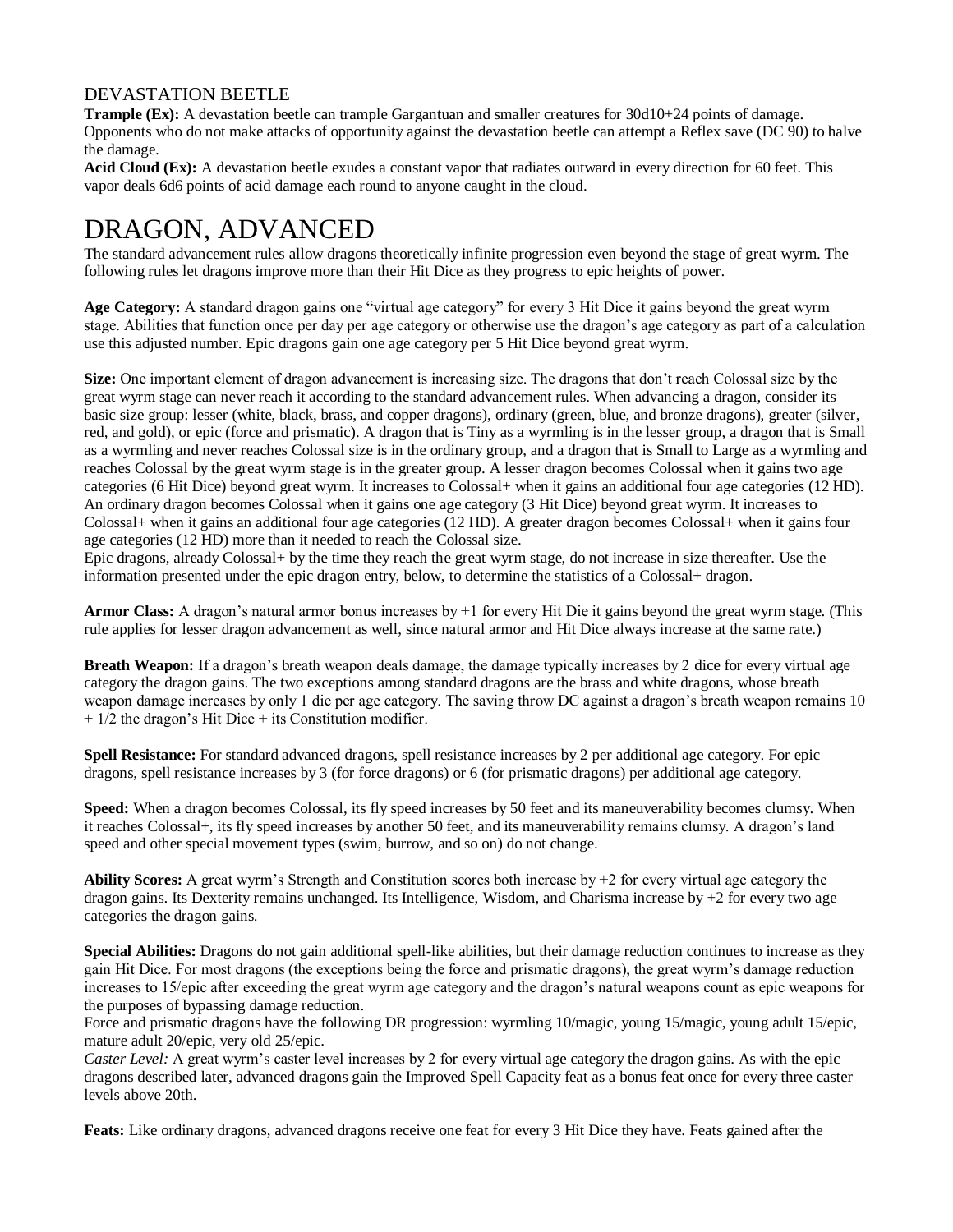dragon attains great wyrm status can be epic feats.

**Challenge Rating:** For standard dragons, CR increases by 2 per additional age category. For epic dragons, CR increases by 3 per additional age category. All other dragon statistics are as presented for dragons in general and specific dragon varieties.

### DRAGON,EPIC

All epic dragons speak Draconic.

### **Epic Dragon Age Categories**

|                | Category     | Age (Years)     |
|----------------|--------------|-----------------|
| 1              | Wyrmling     | $0 - 10$        |
| $\overline{2}$ | Very young   | $11 - 30$       |
| 3              | Young        | $31 - 50$       |
| 4              | Juvenile     | $51 - 100$      |
| 5              | Young adult  | $101 - 200$     |
| 6              | Adult        | $201 - 400$     |
| 7              | Mature adult | $401 - 800$     |
| 8              | Old          | $801 - 1,200$   |
| 9              | Very old     | $1,201-1,600$   |
| 10             | Ancient      | $1,601-2,000$   |
| 11             | Wyrm         | $2,001 - 2,400$ |
| 12             | Great wyrm   | $2,401+$        |

### COMBAT

Epic dragons share all the combat characteristics of standard dragons*.* Even wyrmling epic dragons are Huge, however, and are capable of making tail sweep and crush attacks. Although there is no size category larger than Colossal, the oldest epic dragons deal more damage with their attacks than other Colossal dragons, as shown on the Epic Dragon Face and Reach and Epic Dragon Attacks tables below. In addition, the breath weapon of the oldest epic dragons is a larger cone than most Colossal dragons possess. The size modifier for these dragons remains –8.

### **Epic Dragon Space and Reach**

| <b>Size</b> | <b>Space/Reach</b> |
|-------------|--------------------|
| Huge        | $15$ ft./10 ft.    |
| Gargantuan  | $20$ ft./15 ft.    |
| Colossal    | 30 ft./20 ft.      |
| $Colossal+$ | 30 ft./20 ft.      |

#### **Epic Dragon Attacks**

| <b>Size</b> | 1 Bite | 2 Claws | 2 Wings | 1 Tail Slap | 1 Crush | 1 Tail Sweep |
|-------------|--------|---------|---------|-------------|---------|--------------|
| Huge        | 2d8    | 2d6     | 1d8     | 2d6         | 2d8     | 2d4          |
| Gargantuan  | 4d6    | 2d8     | 2d6     | 2d8         | 4d6     | 2d6          |
| Colossal    | 4d8    | 4d6     | 2d8     | 4d6         | 4d8     | 2d8          |
| $Colossal+$ | 8d6    | 4d8     | 4d6     | 4d8         | 8d6     | 4d6          |

|             | <b>Epic Dragon Breath Weapons</b>       |  |  |  |  |  |  |  |  |
|-------------|-----------------------------------------|--|--|--|--|--|--|--|--|
| <b>Size</b> | Cone* (Length)                          |  |  |  |  |  |  |  |  |
| Huge        | 50 ft.                                  |  |  |  |  |  |  |  |  |
| Gargantuan  | 60 ft.                                  |  |  |  |  |  |  |  |  |
| Colossal    | $70$ ft.                                |  |  |  |  |  |  |  |  |
| $Colossal+$ | 80 ft.                                  |  |  |  |  |  |  |  |  |
| $-1$        | $\cdots$<br>.<br>$\mathbf{r}$<br>$\sim$ |  |  |  |  |  |  |  |  |

\* A cone is as high and wide as its length.

Wyrmling epic dragons possess certain abilities that common dragons do not acquire until later in life, including frightful presence, spellcasting, and spell resistance. An epic dragon with a caster level above 20th gains the Improved Spell Capacity feat as a bonus feat once for every three caster levels above 20th. Any epic dragon can choose epic feats for which it otherwise meets the prerequisites. Epic dragons also have access to dragon feats*,* as well as the additional feats described in this book.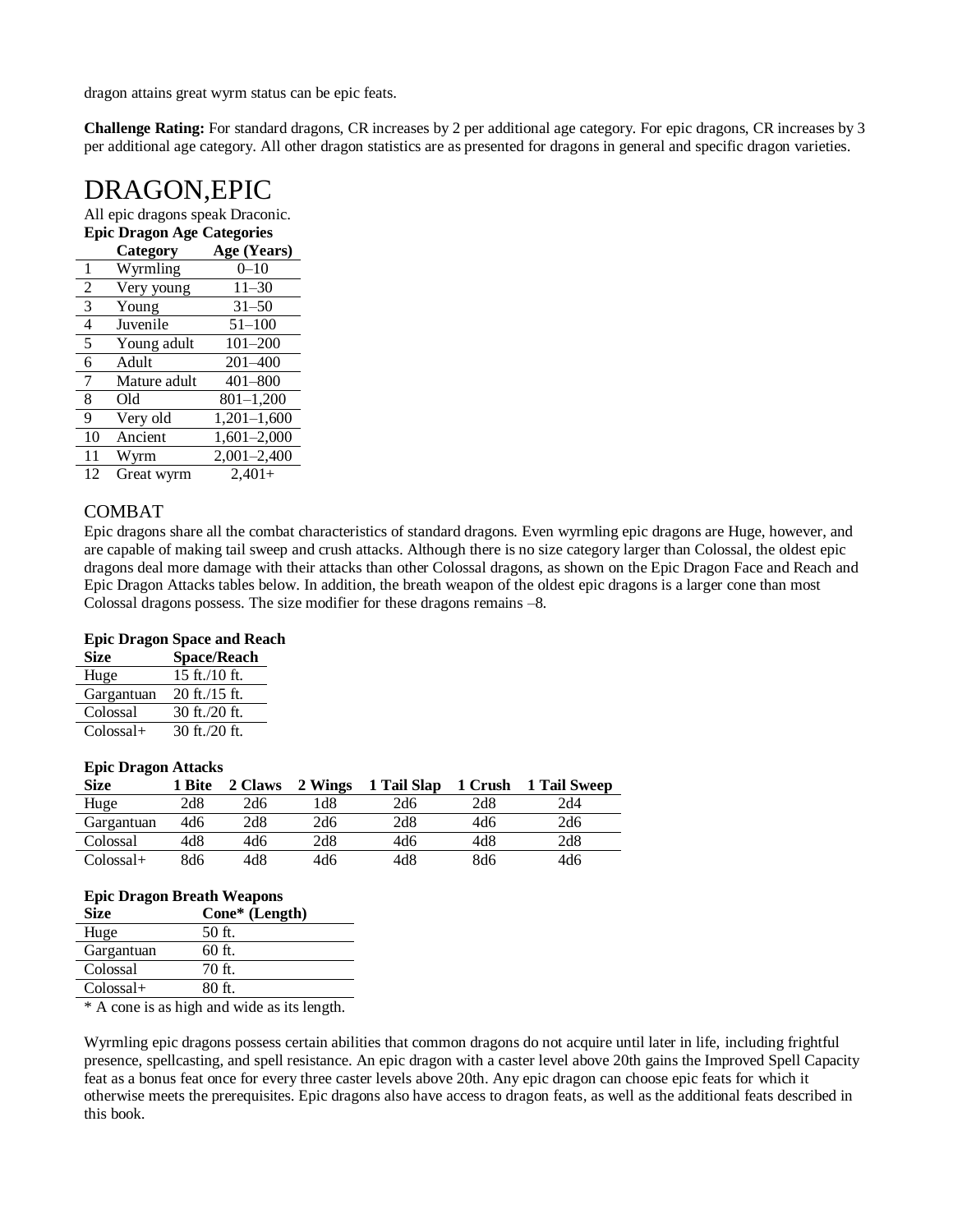**Empower Spell-Like Ability:** An epic dragon can apply the Empower Spell feat to one of its spell-like abilities that it can use at least twice per day. If the dragon has limited use of the spell-like ability, the empowered ability uses up two uses of the ability. If the dragon can use the ability at will, there is no cost for empowering the ability. The dragon does not need to specify a spell-like ability when it chooses this feat; it can apply the feat to any spell-like ability it possesses.

**Maximize Spell-Like Ability:** The dragon can apply the Maximize Spell feat to one of its spell-like abilities that it can use at least three times per day. If the dragon has limited use of the spell-like ability, the maximized ability uses up three uses of the ability. If the dragon can use the ability at will, there is no cost for maximizing the ability. The dragon does not need to specify a spell-like ability when it chooses this feat; it can apply the feat to any spell-like ability it possesses.

Epic dragons fly even faster than common dragons, and can cover greater distances.

|                 | <b>Epic Dragon Overland Flying Speeds</b><br><b>Flight Speed</b> |           |                 |  |  |  |  |  |  |  |
|-----------------|------------------------------------------------------------------|-----------|-----------------|--|--|--|--|--|--|--|
|                 | 250 feet                                                         | 300 feet  | <b>350 feet</b> |  |  |  |  |  |  |  |
| <b>One Hour</b> |                                                                  |           |                 |  |  |  |  |  |  |  |
| Normal          | 40 miles                                                         | 50 miles  | 60 miles        |  |  |  |  |  |  |  |
| Hustle          | 80 miles                                                         | 100 miles | 120 miles       |  |  |  |  |  |  |  |
| <b>One Day</b>  |                                                                  |           |                 |  |  |  |  |  |  |  |

| <b>UIIC DAY</b> |           |           |           |
|-----------------|-----------|-----------|-----------|
| Normal          | 320 miles | 400 miles | 480 miles |

Except as noted here, epic dragons conform to the general information that applies to all dragons given*.*

### FORCE DRAGON

Dragon (Force)

**Climate/Terrain:** Any land and underground

**Organization:** Wyrmling, very young, young, juvenile and young adult: solitary or clutch (2–5); adult, mature adult, old, very old, ancient, wyrm, or great wyrm: solitary, pair, or family (1–2 and 2–5 offspring)

**Challenge Rating:** Wyrmling 13; very young 19; young 21; juvenile 25; young adult 28; adult 31; mature adult 35; old 37; very old 39; ancient 43; wyrm 50; great wyrm 59

**Treasure:** Double standard

### **Alignment:** Usually neutral

Advancement Range: Wyrmling 21–24 HD (Huge); very young 26–29 HD (Huge); young 31–34 HD (Gargantuan); juvenile 36–39 HD (Gargantuan); young adult 41–44 HD (Gargantuan); adult 46–49 HD (Gargantuan); mature adult 51–54 HD (Colossal); old 56–59 HD (Colossal); very old 61–64 HD (Colossal); ancient 66–69 HD (Colossal); wyrm 71–74 HD (Colossal+); great wyrm 76+ HD (Colossal+)

#### **Force Dragons by Age**

|          |               |                 |     |            |     |     |            |     | <b>Base</b> |               |             |             |             | <b>Breath</b> | Frightful       |
|----------|---------------|-----------------|-----|------------|-----|-----|------------|-----|-------------|---------------|-------------|-------------|-------------|---------------|-----------------|
|          |               | <b>Hit Dice</b> |     |            |     |     |            |     | Attack/     |               | Fort        | Ref         | Will        | Weapon        | <b>Presence</b> |
| Age      | <b>Size</b>   | (hp)            | Str | <b>Dex</b> | Con | Int | <b>Wis</b> | Cha | Grapple     | <b>Attack</b> | <b>Save</b> | <b>Save</b> | <b>Save</b> | (DC)          | DC              |
| Wyrmling |               | $20d12+100$     |     |            |     |     |            |     |             |               |             |             |             |               |                 |
|          | H             | (230)           | 31  | 10         | 21  | 18  | 19         | 18  | $+20/+38$   | $+28$         | $+17$       | $+12$       | $+16$       | 5d12 (25)     | 24              |
| Very     |               | $25d12+150$     |     |            |     |     |            |     |             |               |             |             |             |               |                 |
| young    | Н             | (312)           | 35  | 10         | 23  | 22  | 23         | 22  | $+25/+45$   | $+35$         | $+20$       | $+14$       | $+20$       | 10d12 (28)    | 28              |
| Young    |               | $30d12 + 210$   |     |            |     |     |            |     |             |               |             |             |             |               |                 |
|          | G             | (405)           | 39  | 10         | 25  | 26  | 27         | 26  | $+30/+56$   | $+40$         | $+24$       | $+17$       | $+25$       | 15d12 (32)    | 33              |
| Juvenile |               | 35d12+315       |     |            |     |     |            |     |             |               |             |             |             |               |                 |
|          | G             | (542)           | 43  | 10         | 29  | 30  | 31         | 30  | $+35/+63$   | $+47$         | $+28$       | $+19$       | $+29$       | 20d12 (36)    | 37              |
| Young    |               | $40d12+440$     |     |            |     |     |            |     |             |               |             |             |             |               |                 |
| adult    | G             | (700)           | 47  | 10         | 33  | 34  | 35         | 34  | $+40/+70$   | $+54$         | $+33$       | $+22$       | $+34$       | 25d12 (41)    | 42              |
| Adult    |               | $45d12+585$     |     |            |     |     |            |     |             |               |             |             |             |               |                 |
|          | G             | (877)           | 51  | 10         | 37  | 38  | 39         | 38  | $+45/+77$   | $+61$         | $+37$       | $+24$       | $+38$       | 30d12 (45)    | 46              |
| Mature   |               | 50d12+750       |     |            |     |     |            |     |             |               |             |             |             |               |                 |
| adult    | $\mathsf{C}$  | (1,075)         | 55  | 10         | 41  | 42  | 43         | 42  | $+50/+88$   | $+64$         | $+42$       | $+27$       | $+43$       | 35d12 (50)    | 51              |
| Old      |               | 55d12+935       |     |            |     |     |            |     |             |               |             |             |             |               |                 |
|          | $\mathsf{C}$  | (1,292)         | 59  | 10         | 45  | 46  | 47         | 46  | $+55/+95$   | $+71$         | $+46$       | $+29$       | $+47$       | 40d12 (54)    | 55              |
| Very old |               | $60d12+1,140$   |     |            |     |     |            |     |             |               |             |             |             |               |                 |
|          | $\mathcal{C}$ | (1,530)         | 63  | 10         | 49  | 50  | 51         | 50  | $+60/+102$  | $+78$         | $+51$       | $+32$       | $+52$       | 45d12 (59)    | 60              |
| Ancient  |               | $65d12+1,365$   |     |            |     |     |            |     |             |               |             |             |             |               |                 |
|          | $\mathcal{C}$ | (1,787)         | 67  | 10         | 53  | 54  | 55         | 54  | $+65/+109$  | $+85$         | $+55$       | $+34$       | $+56$       | 50d12 (63)    | 64              |
| Wyrm     |               | $70d12+1,610$   |     |            |     |     |            |     |             |               |             |             |             |               |                 |
|          | $C+$          | (2,065)         | 71  | 10         | 57  | 58  | 59         | 58  | $+70/+116$  | $+92$         | $+60$       | $+37$       | $+61$       | 55d12 (68)    | 69              |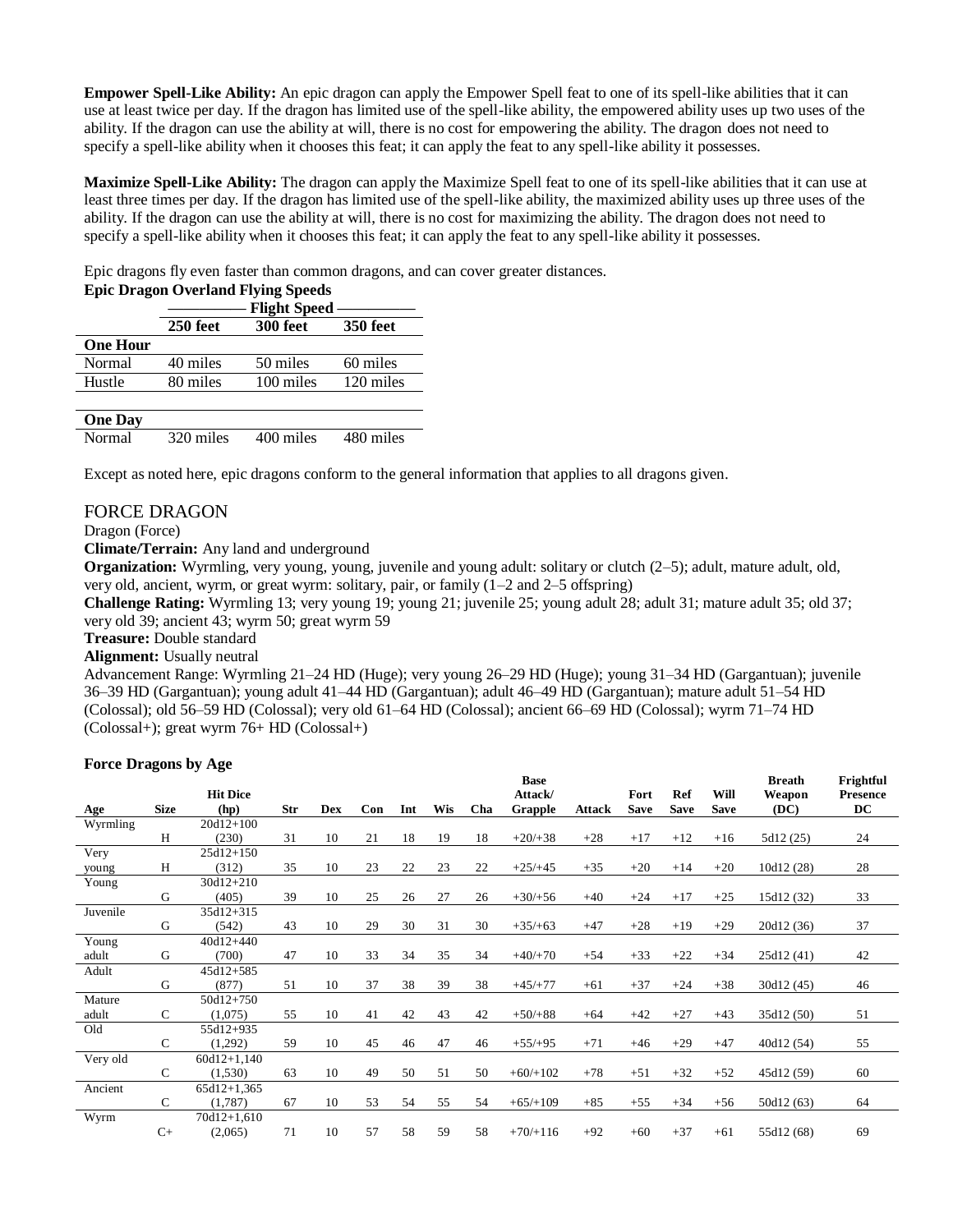| Great | 75d12+1.875 |  |  |  |  |  |                                                                          |  |
|-------|-------------|--|--|--|--|--|--------------------------------------------------------------------------|--|
|       |             |  |  |  |  |  | wyrm C+ (2,362) 75 10 61 62 63 62 +75/+123 +99 +64 +39 +65 60d12 (72) 73 |  |

#### **Force Dragon Abilities by Age**

|          |                              |                   |                                                     |                             | Caster           |           |
|----------|------------------------------|-------------------|-----------------------------------------------------|-----------------------------|------------------|-----------|
| Age      | <b>Speed</b>                 | <b>Initiative</b> | AC                                                  | <b>Special Abilities</b>    | Level            | <b>SR</b> |
| Wyrmling | 60 ft., fly 250 ft. (poor)   |                   | 31 $(-2$ size, $+4$ deflection, $+19$               | Damage reduction 10/magic,  |                  |           |
|          |                              |                   | natural), touch 12, flat-footed 31                  | deflecting force, immune to |                  |           |
|          |                              | $+0$              |                                                     | force                       | 3rd              | 24        |
| Very     | 60 ft., fly 250 ft. (poor)   |                   | $38$ (-2 size, +6 deflection, +24                   |                             |                  |           |
| young    |                              | $+0$              | natural), touch 14, flat-footed 38                  |                             | 6th              | 27        |
| Young    | 60 ft., fly 300 ft. (clumsy) |                   | 43 $(-4 \text{ size}, +8 \text{ deflection}, +29)$  | Damage reduction 15/magic   |                  |           |
|          |                              | $+0$              | natural), touch 14, flat-footed 43                  |                             | 9th              | 30        |
| Juvenile | 60 ft., fly 300 ft. (clumsy) |                   | 50 $(-4 \text{ size}, +10 \text{ deflection}, +34)$ | resilient sphere, blur      |                  |           |
|          |                              | $+0$              | natural), touch 16, flat-footed 50                  |                             | 12th             | 33        |
| Young    | 60 ft., fly 300 ft. (clumsy) |                   | 57 ( $-4$ size, $+12$ deflection, $+39$             | Damage reduction 15/epic    |                  |           |
| adult    |                              | $+0$              | natural), touch 18, flat-footed 57                  |                             | 15 <sub>th</sub> | 36        |
| Adult    | 60 ft., fly 300 ft. (clumsy) |                   | 64 $(-4 \text{ size}, +14 \text{ deflection}, +44$  | Wall of force               |                  |           |
|          |                              | $+0$              | natural), touch 20, flat-footed 64                  |                             | 18th             | 39        |
| Mature   | 60 ft., fly 300 ft. (clumsy) |                   | $67$ (-8 size, +16 deflection, +49)                 | Damage reduction 20/epic    |                  |           |
| adult    |                              | $+0$              | natural), touch 18, flat-footed 67                  |                             | 21st             | 42        |
| Old      | 60 ft., fly 300 ft. (clumsy) |                   | 74 $(-8 \text{ size}, +18 \text{ deflection}, +54)$ | Forcecage, displacement     |                  |           |
|          |                              | $+0$              | natural), touch 20, flat-footed 74                  |                             | 24th             | 45        |
| Very old | 60 ft., fly 300 ft. (clumsy) |                   | 81 $(-8 \text{ size}, +20 \text{ deflection}, +59$  | Damage reduction 25/epic    |                  |           |
|          |                              | $+0$              | natural), touch 22, flat-footed 81                  |                             | 27th             | 48        |
| Ancient  | 60 ft., fly 300 ft. (clumsy) |                   | 88 $(-8 \text{ size}, +22 \text{ deflection}, +64$  | Maze                        |                  |           |
|          |                              | $+0$              | natural), touch 24, flat-footed 88                  |                             | 30th             | 51        |
| Wyrm     | 60 ft., fly 350 ft. (clumsy) |                   | 95 $(-8 \text{ size}, +24 \text{ deflection}, +69$  |                             |                  |           |
|          |                              | $+0$              | natural), touch 26, flat-footed 95                  |                             | 33rd             | 54        |
| Great    | 60 ft., fly 350 ft. (clumsy) |                   | 102 $(-8 \text{ size}, +26 \text{ deflection})$     | telekinetic sphere,         |                  |           |
| wyrm     |                              |                   | $+74$ natural), touch 28, flat-                     | invisibility                |                  |           |
|          |                              | $+0$              | footed 102                                          |                             | 36th             | 57        |

A force dragon's natural weapons are treated as magic (wyrmling – juvenile) or epic (young adult – great wyrm) for the purpose of overcoming damage reduction.

#### Combat

**Breath Weapon (Su):** A force dragon has one type of breath weapon, a cone of force that tears through creatures and objects in its area to devastating effect.

**Immune to Force (Ex):** A force dragon cannot be harmed by any force effect, including *magic missiles, explosive runes, mage's sword,* the *sphere* spells, or any other spell or effect with the Force descriptor. It can move freely through barriers made of force, such as a *wall of forc*e.

**Deflecting Force (Su):** A force dragon is protected by a shield of force that provides a deflection bonus to its AC. The deflection bonus is equal to the dragon's Charisma bonus.

**Blur (Su):** When a force dragon reaches juvenile age, the force surrounding its body distorts the light around it so that it is hard to discern the dragon's exact location. This functions as a continuous *blur* spell, giving the dragon concealment (20% miss chance).

**Displacement (Su):** An old force dragon's deflecting force bends light even more ex-tremely, giving the dragon the benefit of the *displacement* spell (50% miss chance). This supersedes its *blur* ability.

**Invisibility (Su):** A great wyrm force dragon is a creature of pure force, and is completely invisible (as though protected by *greater invisibilit*y). A creature that can see invisible creatures must still contend with the dragon's *displacement* ability. **Spell-Like Abilities:** 3/day—*forcecage, maze, resilient sphere, telekinetic sphere, wall of forc*e. The DCs are Charismabased.

### **Sample Force Dragon,Adult**

Gargantuan Dragon (Force) **Hit Dice:** 45d12+585 (877 hp) **Initiative:** +0 **Speed:** 60 ft., fly 300 ft. (clumsy) **AC:** 64 (–4 size, +14 deflection, +44 natural) **Base Attack/Grapple:** +45/+77 **Attack:** Bite +61 (4d6+20/19-20) melee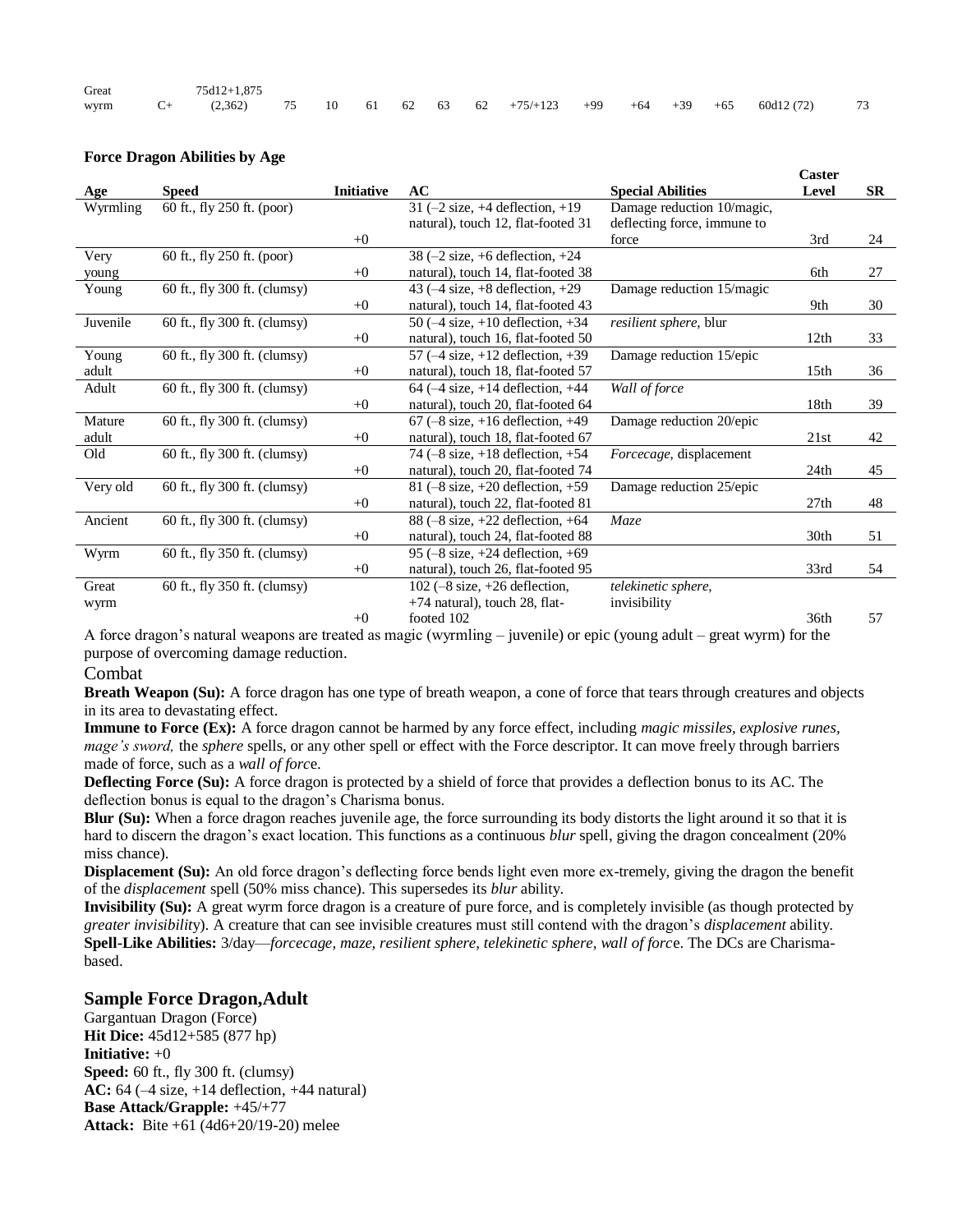**Full Attack:** Bite +61 (4d6+20/19-20) melee, 2 claws +56 (2d6+10/19-20) melee, 2 wings +56 (2d6+10/19-20) melee, tail slap +56 (2d8+30/19-20) melee

**Space/Reach:** 20 ft./15 ft.

**Special Attacks:** Crush 4d6+30 (DC 45), tail sweep 2d6+30 (DC 45), breath weapon, frightful presence (DC 46), spells (caster level 18th), spell-like abilities

**Special Qualities:** Immunities, DR 15/epic, SR 39, blindsense 60ft., keen senses, deflecting force, blur (20% miss chance) **Saves:** Fort +37, Ref +24, Will +38

**Abilities:** Str 51, Dex 10, Con 37, Int 38, Wis 39, Cha 38

**Skills:** Appraise +50, Bluff +62, Concentration +61, Craft (alchemy) +50, Diplomacy +74, Escape Artist +48, Gather Information +20, Intimidate +68, Jump +32, Knowledge (all) +56, Listen +64, Search +72, Sense Motive +50, Spellcraft  $+68$ , Spot  $+74$ 

**Feats:** Alertness, Cleave, Combat Reflexes, Empower Spell-Like Ability, Flyby Attack, Hover, Improved Critical (bite), Improved Critical (claws), Improved Critical (wings), Improved Critical (tail slap), Improved Initiative, Improved Sunder, Maximize Spell-Like Ability, Power Attack, Spell Knowledge, Wingover

**Climate/Terrain:** Any land and underground

**Organization:** Solitary, pair, or family (1–2 and 2–5 offspring)

**Challenge Rating:** 31

**Treasure:** Double standard

**Alignment:** Usually neutral

**Advancement:** 46–49 HD (Gargantuan)

A force dragon's natural weapons are treated as epic for the purpose of overcoming damage reduction.

**Breath Weapon (Su):** Cone of force, 60 ft., damage 30d12, Ref half (DC 45). The DC is Constitution-based.

**Spell-Like Abilities:** 3/day—*resilient sphere, wall of forc*e. Caster level 18th; save DC 24 + spell level.

**Immunities (Ex):** Immune to *sleep* and paralysis, immune to force effects.

*Sorcerer Spells Known* (6/10/10/ 9/9/9/9/8/7/5; base DC 24 + spell level): *0—arcane mark, dancing lights, detect magic, flare, ghost sound, light, mending, open/close, read magic;* 1st—*disguise self, comprehend languages, detect secret doors, magic missile, true strike;* 2nd— *bull's strength, cat's grace, darkness, locate object, mirror image;* 3rd *clairaudience/clairvoyance, fireball, haste, lightning bolt;* 4th—*charm monster, greater invisibility, scrying, stoneskin;* 5th *contact other plane, dream, hold monster, teleport;* 6th—*analyze dweomer, greater dispel magic, true seeing;* 7th *forcecage, spell turning, summon monster VII;* 8th—*polymorph any object, protection from spells;* 9th— *time stop. Possessions: Crystal ball with true seeing, circlet of eyes\*, pearl of power* (7th-level spell), 8,000 gp. \*Variant of *robe of eyes;* benefit included in Search and Spot skill modifiers.

### PRISMATIC DRAGON

Dragon (Light)

**Climate/Terrain:** Any land and underground

**Organization:** Wyrmling, very young, young, juvenile and young adult: solitary or clutch (2–5); adult, mature adult, old, very old, ancient, wyrm, or great wyrm: solitary, pair, or family (1–2 and 2–5 offspring)

**Challenge Rating:** Wyrmling 14; very young 16; young 22; juvenile 30; young adult 34; adult 39; mature adult 43; old 48; very old 52; ancient 57; wyrm 61; great wyrm 66

**Treasure:** Double standard

**Alignment:** Usually neutral

Advancement Range: Wyrmling 24–27 HD (Huge); very young 29–32 HD (Huge); young 34–37 HD (Gargantuan); juvenile 39–42 HD (Gargantuan); young adult 44–47 HD (Gargantuan); adult 49–52 HD (Gargantuan); mature adult 54–57 HD (Colossal); old 59–62 HD (Colossal); very old 64–67 HD (Colossal); ancient 69–72 HD (Colossal+); wyrm 74–77 HD (Colossal+); great wyrm 79+ HD (Colossal+)

|          |             | <b>Hit Dice</b> |     |     |     |     |     |     | <b>Base</b><br>Attack/ |               | Fort        | Ref         | Will        | <b>Breath</b><br>Weapon | Frightful<br><b>Presence</b> |
|----------|-------------|-----------------|-----|-----|-----|-----|-----|-----|------------------------|---------------|-------------|-------------|-------------|-------------------------|------------------------------|
| Age      | <b>Size</b> | (hp)            | Str | Dex | Con | Int | Wis | Cha | Grapple                | <b>Attack</b> | <b>Save</b> | <b>Save</b> | <b>Save</b> | DC                      | DC                           |
| Wyrmling |             | $23d12+138$     |     |     |     |     |     |     |                        |               |             |             |             |                         |                              |
|          | Н           | (287)           | 29  | 10  | 23  | 20  | 21  | 20  | $+23/+40$              | $+30$         | $+19$       | $+13$       | $+18$       | 27                      | 26                           |
| Very     |             | $28d12+196$     |     |     |     |     |     |     |                        |               |             |             |             |                         |                              |
| young    | Н           | (378)           | 33  | 10  | 25  | 24  | 25  | 24  | $+28/+47$              | $+37$         | $+23$       | $+16$       | $+23$       | 31                      | 31                           |
| Young    |             | 33d12+297       |     |     |     |     |     |     |                        |               |             |             |             |                         |                              |
|          | G           | (511)           | 37  | 10  | 29  | 28  | 29  | 28  | $+33/+58$              | $+42$         | $+27$       | $+18$       | $+27$       | 35                      | 35                           |
| Juvenile |             | 38d12+418       |     |     |     |     |     |     |                        |               |             |             |             |                         |                              |
|          | G           | (665)           | 41  | 10  | 33  | 32  | 33  | 32  | $+38/+65$              | $+49$         | $+32$       | $+21$       | $+32$       | 40                      | 40                           |
| Young    |             | $43d12+559$     |     |     |     |     |     |     |                        |               |             |             |             |                         |                              |
| adult    | G           | (838)           | 45  | 10  | 37  | 36  | 37  | 36  | $+43/+72$              | $+56$         | $+36$       | $+23$       | $+36$       | 44                      | 44                           |

### **Prismatic Dragons by Age**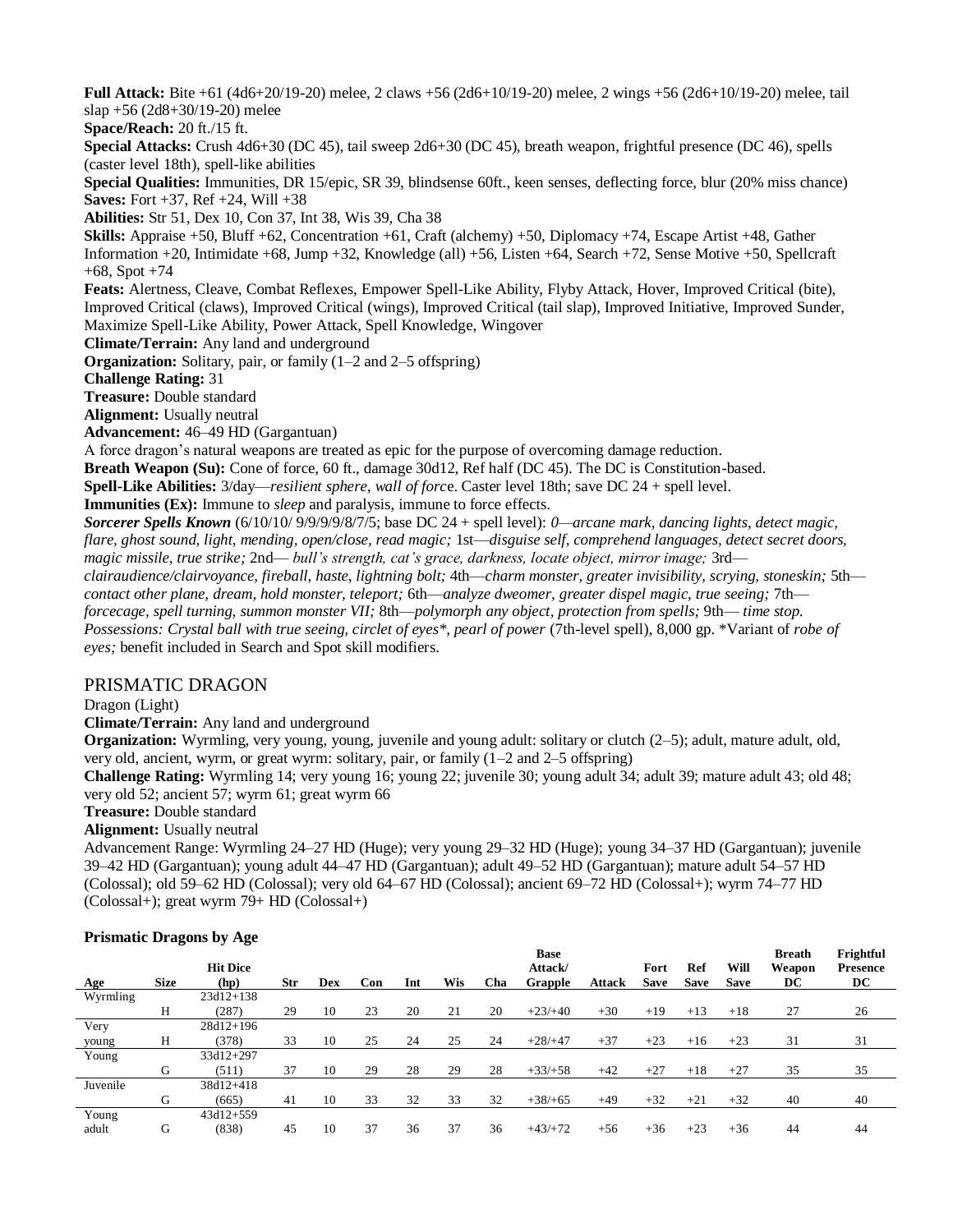| Adult    |      | $48d12+720$   |    |    |    |    |    |    |            |        |       |       |       |    |    |
|----------|------|---------------|----|----|----|----|----|----|------------|--------|-------|-------|-------|----|----|
|          | C    | (1,032)       | 49 | 10 | 41 | 40 | 41 | 40 | $+48/+83$  | $+59$  | $+41$ | $+26$ | $+41$ | 49 | 49 |
| Mature   |      | 53d12+901     |    |    |    |    |    |    |            |        |       |       |       |    |    |
| adult    | C    | (1.245)       | 53 | 10 | 45 | 44 | 45 | 44 | $+53/+90$  | $+66$  | $+45$ | $+28$ | $+45$ | 53 | 53 |
| Old      |      | 58d12+1,102   |    |    |    |    |    |    |            |        |       |       |       |    |    |
|          | C    | (1, 479)      | 57 | 10 | 49 | 48 | 49 | 48 | $+58/+97$  | $+73$  | $+50$ | $+31$ | $+50$ | 58 | 58 |
| Very old |      | $63d12+1.323$ |    |    |    |    |    |    |            |        |       |       |       |    |    |
|          | C    | (1,732)       | 61 | 10 | 53 | 52 | 53 | 52 | $+63/+104$ | $+80$  | $+54$ | $+33$ | $+54$ | 62 | 62 |
| Ancient  |      | 68d12+1.564   |    |    |    |    |    |    |            |        |       |       |       |    |    |
|          | $C+$ | (2,006)       | 65 | 10 | 57 | 56 | 57 | 56 | $+68/+111$ | $+87$  | $+59$ | $+36$ | $+59$ | 67 | 67 |
| Wyrm     |      | 73d12+1,825   |    |    |    |    |    |    |            |        |       |       |       |    |    |
|          | $C+$ | (2,299)       | 69 | 10 | 61 | 60 | 61 | 60 | $+73/+118$ | $+94$  | $+63$ | $+38$ | $+63$ | 71 | 71 |
| Great    |      | 78d12+2,106   |    |    |    |    |    |    |            |        |       |       |       |    |    |
| wyrm     | $C+$ | (2,613)       | 73 | 10 | 65 | 64 | 65 | 64 | $+78/+125$ | $+101$ | $+68$ | $+41$ | $+68$ | 76 | 76 |

### **Prismatic Dragon Abilities by Age**

|              |                              |                    |                                                     |                                   | Caster           |           |
|--------------|------------------------------|--------------------|-----------------------------------------------------|-----------------------------------|------------------|-----------|
| Age          | <b>Speed</b>                 | <b>Inititative</b> | AC                                                  | <b>Special Abilities</b>          | Level            | <b>SR</b> |
| Wyrmling     | 60 ft., fly 250 ft. (poor)   | $+0$               | 35 $(-2$ size, $+5$ deflection, $+22$               | Damage reduction 10/magic,        |                  |           |
|              |                              |                    | natural), touch 13, flat-footed 35                  | deflecting force, <i>hypnotic</i> |                  |           |
|              |                              |                    |                                                     | pattern, immune to light and      |                  |           |
|              |                              |                    |                                                     | blindness                         | 5th              | 24        |
| Very young   | 60 ft., fly 250 ft. (poor)   | $+0$               | 42 $(-2 \text{ size}, +7 \text{ deflection}, +27)$  |                                   |                  |           |
|              |                              |                    | natural), touch 15, flat-footed 42                  |                                   | 8th              | 30        |
| Young        | 60 ft., fly 300 ft. (clumsy) | $+0$               | 47 ( $-4$ size, $+9$ deflection, $+32$              | Damage reduction 15/magic         |                  |           |
|              |                              |                    | natural), touch 15, flat-footed 47                  |                                   | 11 <sup>th</sup> | 36        |
| Juvenile     | 60 ft., fly 300 ft. (clumsy) | $+0$               | 54 $(-4 \text{ size}, +11 \text{ deflection}, +37$  | Rainbow pattern                   |                  |           |
|              |                              |                    | natural), touch 17, flat-footed 54                  |                                   | 13 <sub>th</sub> | 42        |
| Young adult  | 60 ft., fly 300 ft. (clumsy) | $+0$               | 61 ( $-4$ size, $+13$ deflection, $+42$             | Damage reduction 15/epic          |                  |           |
|              |                              |                    | natural), touch 19, flat-footed 61                  |                                   | 17th             | 48        |
| Adult        | 60 ft., fly 300 ft. (clumsy) | $+0$               | $64$ (-8 size, +15 deflection, +47                  | Sunbeam                           |                  |           |
|              |                              |                    | natural), touch 17, flat-footed 64                  |                                   | 20th             | 54        |
| Mature adult | 60 ft., fly 300 ft. (clumsy) | $+0$               | 71 $(-8 \text{ size}, +17 \text{ deflection}, +52$  | Damage reduction 20/epic          |                  |           |
|              |                              |                    | natural), touch 19, flat-footed 71                  |                                   | 23rd             | 60        |
| Old          | 60 ft., fly 300 ft. (clumsy) | $+0$               | 78 $(-8 \text{ size}, +19 \text{ deflection}, +57$  | <b>Sunburst</b>                   |                  |           |
|              |                              |                    | natural), touch 21, flat-footed 78                  |                                   | 26th             | 66        |
| Very old     | 60 ft., fly 300 ft. (clumsy) | $+0$               | 85 ( $-8$ size, $+21$ deflection, $+62$             | Damage reduction 25/epic          |                  |           |
|              |                              |                    | natural), touch 23, flat-footed 85                  |                                   | 29th             | 68        |
| Ancient      | 60 ft., fly 350 ft. (clumsy) | $+0$               | 92 $(-8 \text{ size}, +23 \text{ deflection}, +67$  | Prismatic wall                    |                  |           |
|              |                              |                    | natural), touch 25, flat-footed 92                  |                                   | 32nd             | 74        |
| Wyrm         | 60 ft., fly 350 ft. (clumsy) | $+0$               | 99 $(-8 \text{ size.} +25 \text{ deflection.} +72)$ |                                   |                  |           |
|              |                              |                    | natural), touch 27, flat-footed 99                  |                                   | 35th             | 80        |
| Great wyrm   | 60 ft., fly 350 ft. (clumsy) | $+0$               | 106 ( $-8$ size, $+27$ deflection, $+77$            | Prismatic sphere                  |                  |           |
|              |                              |                    | natural), touch 29, flat-footed                     |                                   |                  |           |
|              |                              |                    | 106                                                 |                                   | 38th             | 86        |

A prismatic dragon's natural weapons are treated as magic (wyrmling – juvenile) or epic (young adult – great wyrm) for the purpose of overcoming damage reduction.

Combat

**Breath Weapon (Su):** A prismatic dragon has one type of breath weapon, a *prismatic spray* effect. The breath weapon's cone is of the size indicated by the dragon's size, not the normal cone for the spell.

**Deflecting Force (Su):** A prismatic dragon is protected by a shield of shimmering light similar to a *cloak of chaos* that provides a deflection bonus to its AC. The deflection bonus is equal to the dragon's Charisma bonus.

**Immune to Light and Blindness (Ex):** Prismatic dragons cannot be harmed by any light, including Evocation [Light] spells, *searing light,* and the various *prismatic (sphere, spray, wall*) spells. In addition, they are immune to any spell or effect that causes blindness.

**Spell-Like Abilities:** At will—*hypnotic pattern, rainbow pattern;* 3/day—*prismatic sphere, prismatic wall, sunbeam, sunburst.* The DC is Charisma-based.

### **Sample Prismatic Dragon, Old**

Colossal Dragon **Hit Dice:** 58d12+1,102 (1,479 hp) **Initiative:** +4 (Improved Initiative) **Speed:** 60 ft., fly 300 ft. (clumsy)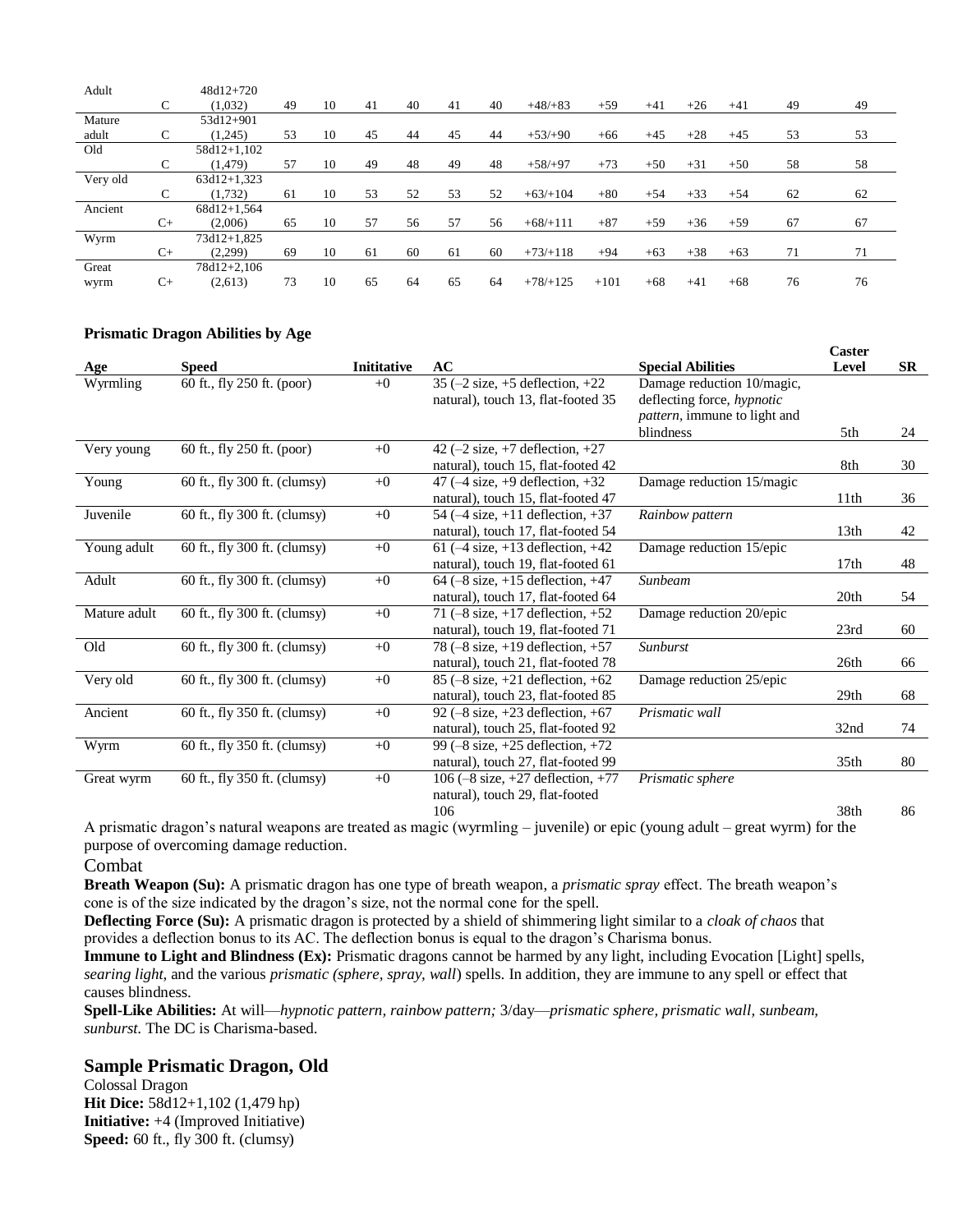**AC:** 78 (–8 size, +19 deflection, +57 natural) **Base Attack/Grapple:** +58/+97 **Attack:** Bite +74 (4d8+23/19-20) melee **Full Attack:** Bite +74 melee, 2 claws +69 (4d6+11) melee, 2 wings +68 (2d8+11) melee, tail slap +69 (4d6+34) melee **Space/Reach:** 30 ft./20 ft **Special Attacks:** Crush 4d8+34 (DC 58), tail sweep 2d8+34 (DC 58), breath weapon, frightful presence (DC 58), spells (caster level 26th), spell-like abilities **Special Qualities:** Immunities, DR 20/epic, SR 66, blindsight, keen senses, deflecting force **Saves:** Fort +50, Ref +31, Will +50 **Abilities:** Str 57, Dex 10, Con 49, Int 48, Wis 49, Cha 48 **Skills:** Balance +67, Bluff +80, Climb +84, Concentration +80, Diplomacy +92, Disable Device +80, Escape Artist +61, Gather Information +86, Heal +80, Intimidate +86, Jump +102, Knowledge (all) +80, Listen +80, Move Silently +61, Open Lock  $+61$ , Perform (any two)  $+80$ , Search  $+80$ , Sense Motive  $+80$ , Spellcraft  $+86$ , Spot  $+80$ , Survival  $+80$ , Tumble  $+67$ , Use Magic Device +80 **Feats:** Blinding Speed (x2), Cleave, Flyby Attack, Great Cleave, Improved Critical (bite), Improved Initiative, Improved Sunder, Improved Spell Capacity (9th), Improved Spell Capacity (9th), Power Attack, Quicken Spell-Like Ability, Snatch, Spell Knowledge (x4), Weapon Focus (bite), Weapon Focus (claw), Weapon Focus (tail slap) **Climate/Terrain:** Any land and underground **Organization:** Solitary, pair, or family (1–2 and 2–5 off-spring) **Challenge Rating:** 48 **Treasure:** Double standard **Alignment:** Usually neutral **Advancement:** 59–62 HD (Colossal) A prismatic dragon's natural weapons are treated as epic for the purpose of overcoming damage reduction. **Breath Weapon (Su):** Cone of *prismatic spray,* 70 ft., effect as spell, Ref half (DC 58). **Spell-Like Abilities:** At will—*hypnotic pattern, rainbow pattern;* 3/day—*sunbeam, sunburst.* Caster level 26th; save DC 29 + spell level. The DC is Charisma-based. **Immunities (Ex):** Immune to *sleep* and paralysis effects, immune to light and blindness effects. *Sorcerer Spells Known* (6/11/11/11/10/10/10/10/9/11; base DC 29 + spell level): 0—*dancing lights, daze, detect magic, ghost sound, light, prestidigitation, ray of frost, read magic, resistance;* 1st—*enlarge person, mage armor, magic missile, shield, true strike, unseen servant;* 2nd—*alter self, blur, darkness, detect thoughts, levitate;* 3rd—*blink, fireball, greater magic weapon, haste, tongues, wind wall;* 4th—*confusion, polymorph, scrying, stoneskin;* 5th— *baleful polymorph, dismissal, fabricate, passwall, wall of force;* 6th—*antimagic field, greater dispel magic, true seeing;* 7th—*forcecage,* 

*sequester, spell turning, greater teleport;* 8th—*greater planar binding, mass charm monster, symbol of death, temporal stasis;* 9th—*dominate monster, gate, imprisonment, time stop, wish* 

*Possessions: Staff of the cosmos, ring of regeneration, 15,563 gp.* 

# ELEMENTAL,PRIMAL

**Elemental Traits:** Immune to poison, sleep, paralysis, and stunning. Not subject to critical hits.

|                             | <b>Extrem 22 MM/ Internet to political</b> , sleep, paralysis, and standing, 1700 sucpet to extrem miss<br><b>Air Elemental, Primal</b> | <b>Earth Elemental, Primal</b>                              |
|-----------------------------|-----------------------------------------------------------------------------------------------------------------------------------------|-------------------------------------------------------------|
|                             | Colossal Elemental (Air, Extraplanar)                                                                                                   | Colossal Elemental (Earth, Extraplanar)                     |
| <b>Hit Dice:</b>            | 64d8+576 (944 hp)                                                                                                                       | $64d8+640(1,048$ hp)                                        |
| <b>Initiative:</b>          | $+24 (+16$ Dex, $+8$ Superior Initiative)                                                                                               | $-1$ (Dex)                                                  |
| Speed:                      | $Fly$ 100 ft. (perfect)                                                                                                                 | 20 ft., burrow 40 ft.                                       |
| AC:                         | 66 $(-8 \text{ size}, +16 \text{ Dev}, +48 \text{ natural})$                                                                            | 49 $(-8 \text{ size}, -1 \text{ Dev}, +48 \text{ natural})$ |
| <b>Base Attack/Grapple:</b> | $+48/+75$                                                                                                                               | $+48/+80$                                                   |
| Attack:                     | $Slam + 57 (4d8 + 16)$ melee                                                                                                            | $Slam + 57 (4d10+24/19-20)$ melee                           |
| <b>Full Attack:</b>         | 2 Slams $+57$ (4d8+16) melee                                                                                                            | 2 slams $+57$ (4d10+24/19-20) melee                         |
| <b>Space/Reach:</b>         | 30 ft./30 ft.                                                                                                                           | 30 ft./30 ft.                                               |
| <b>Special Attacks:</b>     | Air mastery, whirlwind                                                                                                                  | Earth mastery, push                                         |
| <b>Special Qualities:</b>   | Elemental traits, DR 10/-, SR 42                                                                                                        | Elemental traits, DR 15/-, SR 42                            |
| Saves:                      | Fort $+42$ , Ref $+52$ , Will $+28$                                                                                                     | Fort $+46$ , Ref $+21$ , Will $+28$                         |
| <b>Abilities:</b>           | Str 32, Dex 43, Con 28, Int 8, Wis 13, Cha 13                                                                                           | Str 43, Dex 8, Con 31, Int 8, Wis 13, Cha 13                |
| <b>Skills:</b>              | Listen $+48$ , Spot $+57$                                                                                                               | Jump +10, Listen +57, Spot +48                              |
| <b>Feats:</b>               | Alertness, Combat Reflexes, Dodge, Flyby                                                                                                | Alertness, Cleave, Combat Reflexes, Great                   |
|                             | Attack, Great Fortitude, Improved Initiative,                                                                                           | Cleave, Improved Critical (slam), Improved                  |
|                             | Iron Will, Mobility, Lightning Reflexes, Spring                                                                                         | Sunder, Iron Will, Lightning Reflexes, Power                |
|                             | Attack, Weapon Finesse, Weapon Focus (slam)                                                                                             | Attack, Weapon Focus (slam)                                 |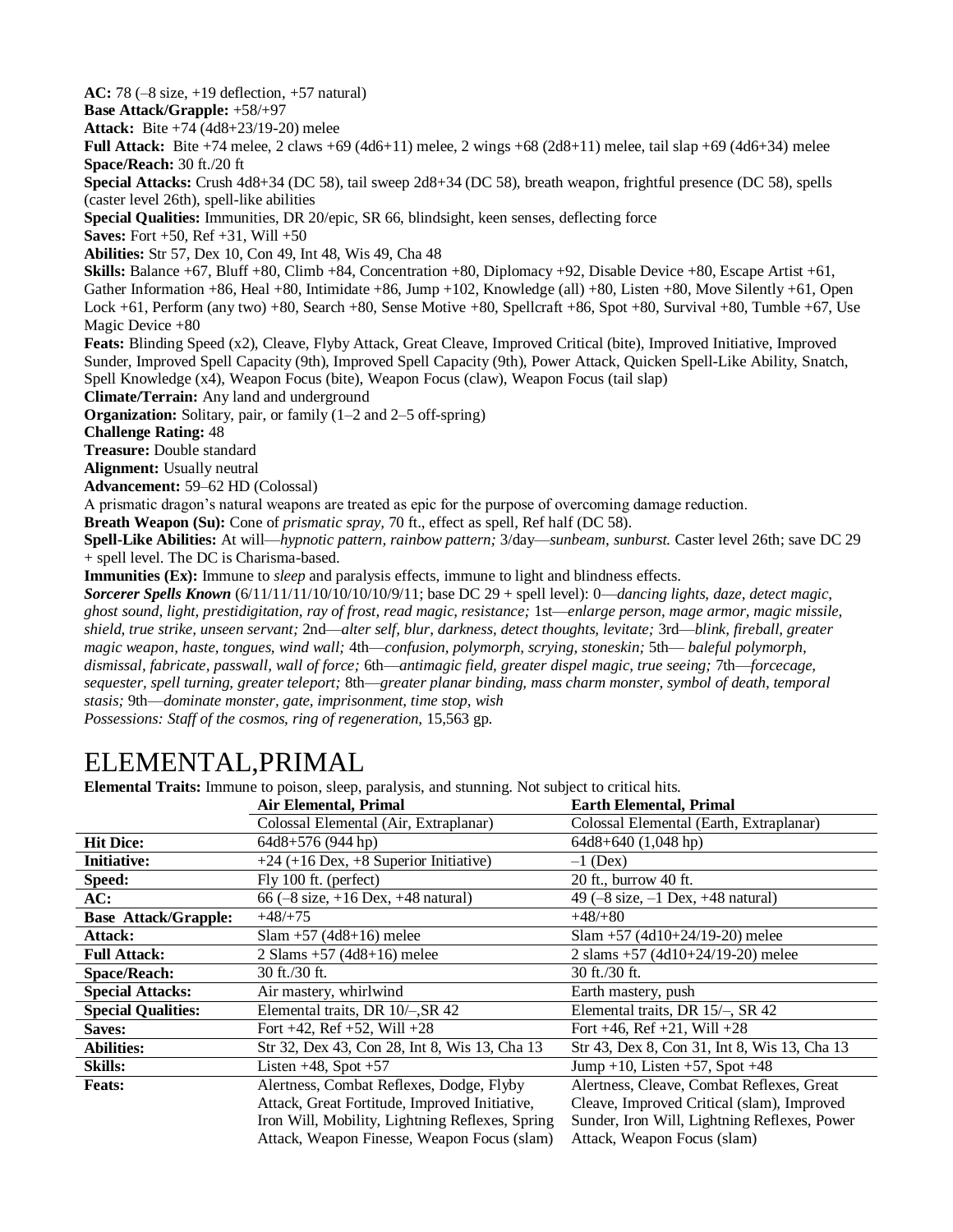| <b>Epic Feats:</b>          | Blinding Speed (x2), Epic Prowess (x2), Epic                           | Devastating Critical (slam), Epic Prowess (x3),              |
|-----------------------------|------------------------------------------------------------------------|--------------------------------------------------------------|
|                             | Toughness (x4), Epic Will, Superior Initiative                         | Epix Toughness (x6), Epic Will,                              |
|                             |                                                                        | Overwhelming Critical (slam)                                 |
| <b>Climate/Terrain:</b>     | Any land                                                               | Any land                                                     |
| Organization:               | Solitary                                                               | Solitary                                                     |
| <b>Challenge Rating:</b>    | $\overline{35}$                                                        | $\overline{35}$                                              |
| <b>Treasure:</b>            | None                                                                   | None                                                         |
| Alignment:                  | Usually neutral                                                        | <b>Usually</b> neutral                                       |
| <b>Advancement:</b>         | $65-288$ HD (Colossal)                                                 | 65-288 HD (Colossal)                                         |
|                             |                                                                        |                                                              |
|                             | <b>Fire Elemental, Primal</b>                                          | <b>Water Elemental, Primal</b>                               |
|                             | Colossal Elemental (Fire, Extraplanar)                                 | Colossal Elemental (Water, Extraplanar)                      |
| <b>Hit Dice:</b>            | 64d8+576 (944 hp)                                                      | $64d8+640(1,048$ hp)                                         |
| <b>Initiative:</b>          | $+22$ (+14 Dex, +8 Superior Initiative)                                | $+14$ (Dex)                                                  |
| Speed:                      | 50 ft.                                                                 | 20 ft., swim 90 ft.                                          |
| AC:                         | 64 (-8 size, +14 Dex, +48 natural)                                     | 64 $(-8 \text{ size}, +14 \text{ Dev}, +48 \text{ natural})$ |
| <b>Base Attack/Grapple:</b> | $+48/+75$                                                              | $+48/+80$                                                    |
| Attack:                     | $Slam + 55$ (4d8+16 plus 4d8 fire) melee                               | Slam +57 (4d10+24/19-20)                                     |
| <b>Full Attack:</b>         | $2 \text{ slams } +55 (4d8+16 \text{ plus } 4d8 \text{ fire})$ melee   | 2 slam +57 (4d10+24/19-20)                                   |
| <b>Space/Reach:</b>         | 30 ft./30 ft.                                                          | 30 ft./30 ft.                                                |
| <b>Special Attacks:</b>     | Burn                                                                   | Water mastery, drench, vortex                                |
| <b>Special Qualities:</b>   | Elemental traits, DR 10/-, SR 42, fire<br>immunity, cold vulnerability | Elemental traits, DR 15/-, SR 42                             |
| Saves:                      | Fort +32, Ref +50, Will +28                                            | Fort $+46$ , Ref $+21$ , Will $+28$                          |
| <b>Abilities:</b>           | Str 32, Dex 39, Con 28, Int 8, Wis 13, Cha 13                          | Str 42, Dex 38, Con 31, Int 8, Wis 13, Cha 13                |
| Skills:                     | Jump +19, Listen +48, Spot +57                                         | Jump +7, Listen +57, Spot +48, Swim +19                      |
| <b>Feats:</b>               | Alertness, Combat Reflexes, Dodge, Great                               | Alertness, Cleave, Combat Reflexes, Dodge,                   |
|                             | Fortitude, Improved Initiative, Iron Will,                             | Great Cleave, Improved Critical (slam),                      |
|                             | Lightning Reflexes, Mobility, Power Attack,                            | Improved Sunder, Iron Will, Lightning                        |
|                             | Spring Attack, Weapon Finesse, Weapon Focus                            | Reflexes, Power Attack, Weapon Focus (slam)                  |
|                             | $s$ lam $)$                                                            |                                                              |
| <b>Epic Feats:</b>          | Blinding Speed, Dire Charge, Epic Prowess,                             | Devastating Critical (slam), Epic Prowess (x2),              |
|                             | $(x2)$ , Epic Toughness $(x4)$ , Epic Will, Superior                   | Epic Toughness (x6), Epic Will, Overwhelming                 |
|                             | Initiative                                                             | Critical (slam)                                              |
| <b>Climate/Terrain:</b>     | Any land                                                               | Any land                                                     |
| <b>Organization:</b>        | Solitary                                                               | Solitary                                                     |
| <b>Challenge Rating:</b>    | 35                                                                     | $\overline{35}$                                              |
| <b>Treasure:</b>            | None                                                                   | None                                                         |
| Alignment:                  | Usually neutral                                                        | Usually neutral                                              |
| <b>Advancement:</b>         | $65-288$ HD (Colossal)                                                 | 65-288 HD (Colossal)                                         |

### PRIMAL AIR ELEMENTAL

Primal air elementals speak Auran.

### Combat

**Air Mastery (Ex):** Airborne creatures take a –1 penalty on attack and damage rolls against an air elemental.

**Whirlwind (Su):** The elemental can transform itself into a whirlwind once every 10 minutes and remain in that form for up to 1 round for every 2 HD it has. In this form, the elemental can move through the air or along a surface at its fly speed. A primal air whirlwind is 10 feet wide at the base, 40 feet wide at the top, and up to 80 feet tall. The elemental controls its exact height, but it must be at least 10 feet. Gargantuan or smaller creatures might take damage when caught in the whirlwind and may be lifted into the air. An affected creature must succeed at a Reflex save (DC 53) when it comes into contact with the whirlwind or take 4d8 points of damage. It must also succeed at a second Reflex save (DC 53) or be picked up bodily and held suspended in the powerful winds, automatically taking 4d8 points of damage each round. A creature that can fly is allowed a Reflex save (DC 53) each round to escape the whirlwind. The creature still takes damage but can leave if the save is successful. The elemental can eject any carried creatures whenever it wishes, depositing them wherever the whirlwind happens to be. A summoned elemental always ejects trapped creatures before returning to its home plane. If the whirlwind's base touches the ground, it creates a swirling cloud of debris. This cloud is centered on the elemental and has a diameter equal to half the whirlwind's height. The cloud obscures all vision, including darkvision, beyond 5 feet. Creatures 5 feet away have one-half concealment, while those farther away have total concealment. Those caught in the cloud must succeed at